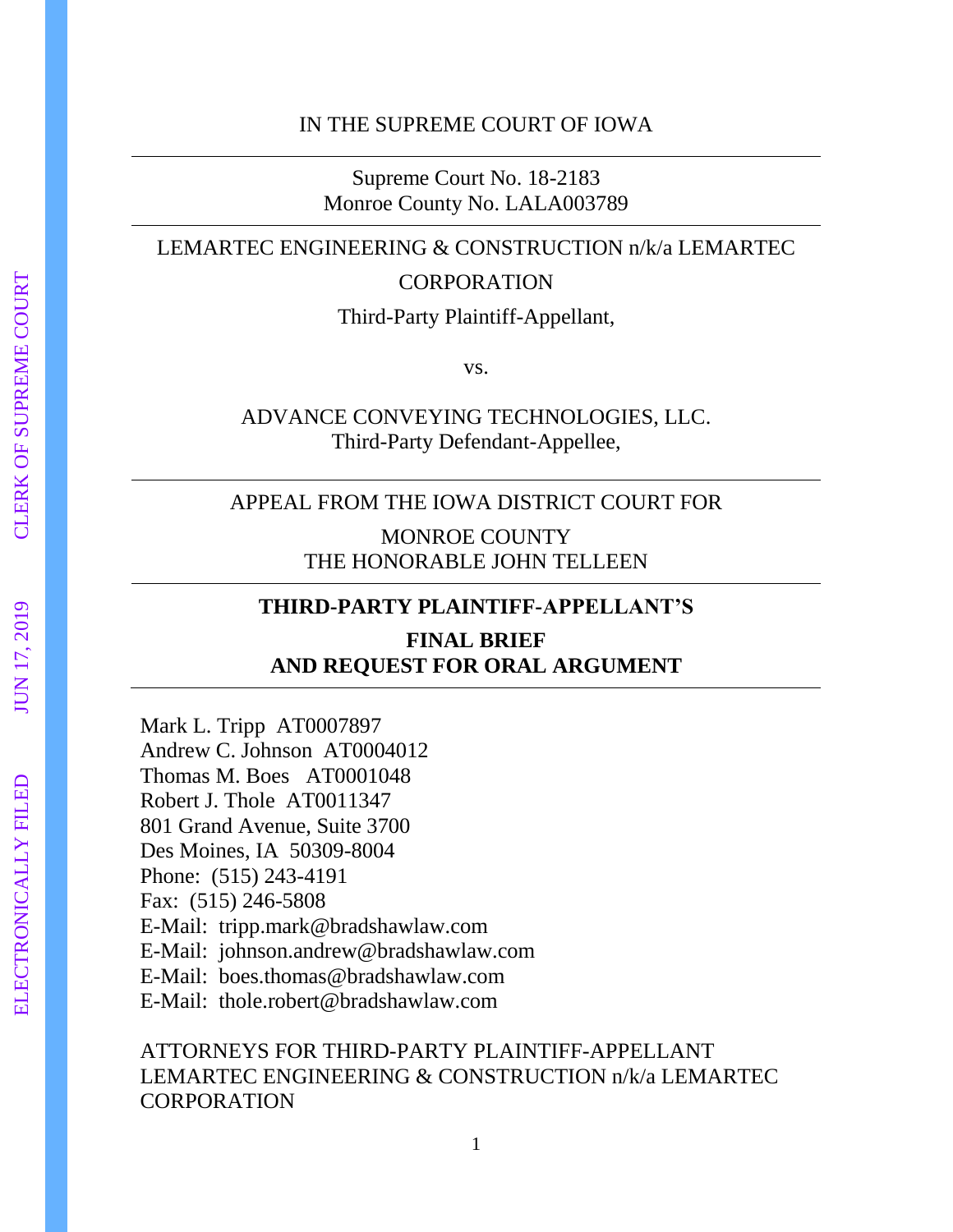# **TABLE OF CONTENTS**

| A.              |                                                                                                                                                       |
|-----------------|-------------------------------------------------------------------------------------------------------------------------------------------------------|
| <b>B.</b>       |                                                                                                                                                       |
| $\mathcal{C}$ . |                                                                                                                                                       |
|                 |                                                                                                                                                       |
| A.              |                                                                                                                                                       |
| <b>B.</b>       |                                                                                                                                                       |
| $\mathcal{C}$ . |                                                                                                                                                       |
|                 |                                                                                                                                                       |
|                 | I.                                                                                                                                                    |
|                 | ACT's Failure to Object During the<br>A.<br>Pendency of Simultaneous Lawsuits<br>Waived Claim Preclusion under this<br>26                             |
|                 | ACT's Claim Preclusion Argument is<br>B.<br>Substantively Wrong because the<br>Doctrine does not Apply to Claims<br>Arising after Filing of the First |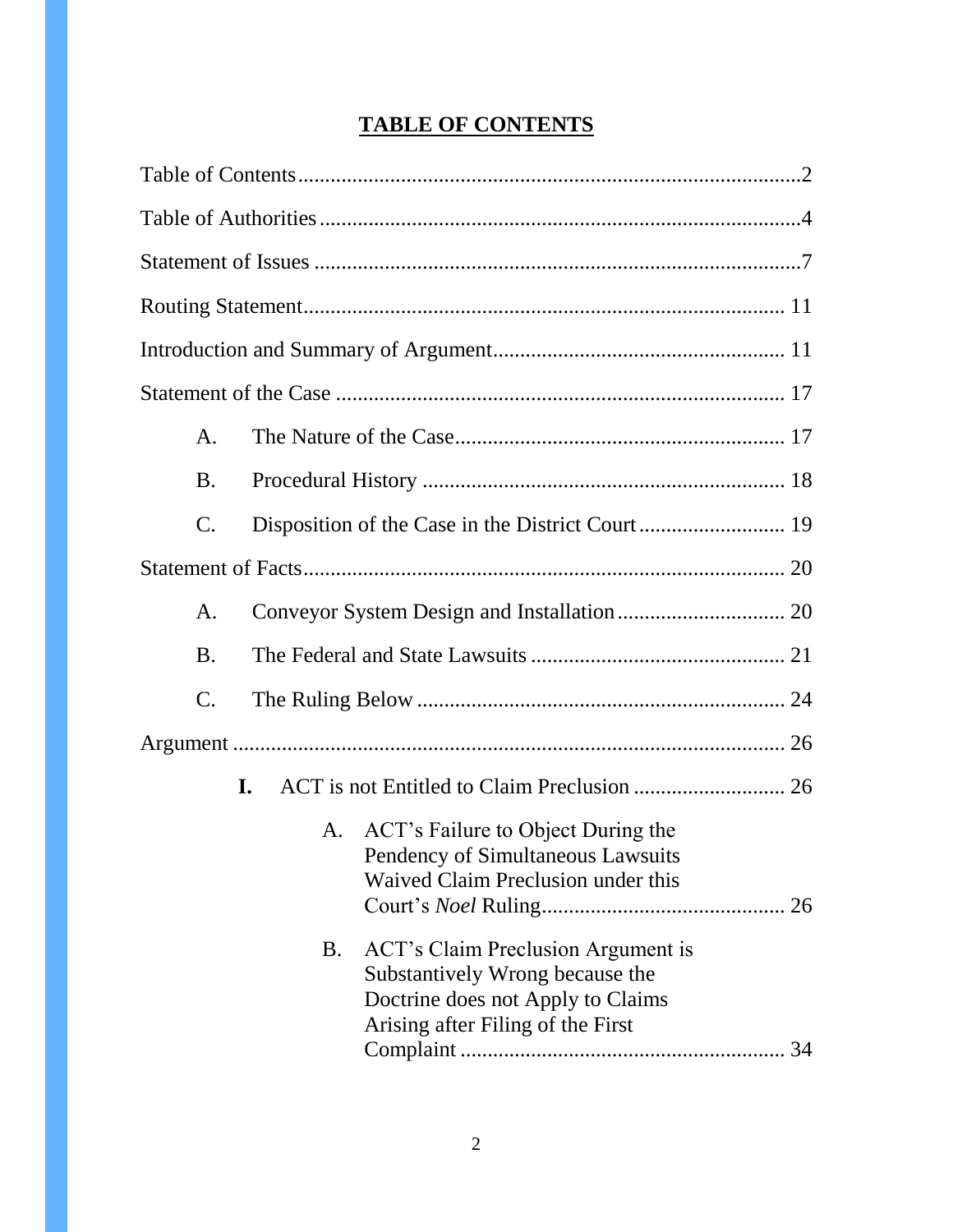|                | <b>ACT</b> Failed to Establish the Elements of<br>C.<br>Claim Preclusion because the State Suit<br>is Materially Distinguishable from the |
|----------------|-------------------------------------------------------------------------------------------------------------------------------------------|
|                | i. The present (state) action is<br>materially distinguishable from the                                                                   |
|                | ii. The "same evidence" approach is                                                                                                       |
|                | iii. Lemartec is not precluded from<br>maintaining separate actions pursuant                                                              |
| П.             | ACT is not Entitled to Issue Preclusion because the                                                                                       |
| $\mathbf{1}$   | The Issue in this Case is not Identical to                                                                                                |
| $\overline{2}$ | The Issue in this Case was not Raised                                                                                                     |
|                |                                                                                                                                           |
|                |                                                                                                                                           |
|                |                                                                                                                                           |
|                |                                                                                                                                           |
|                |                                                                                                                                           |
|                |                                                                                                                                           |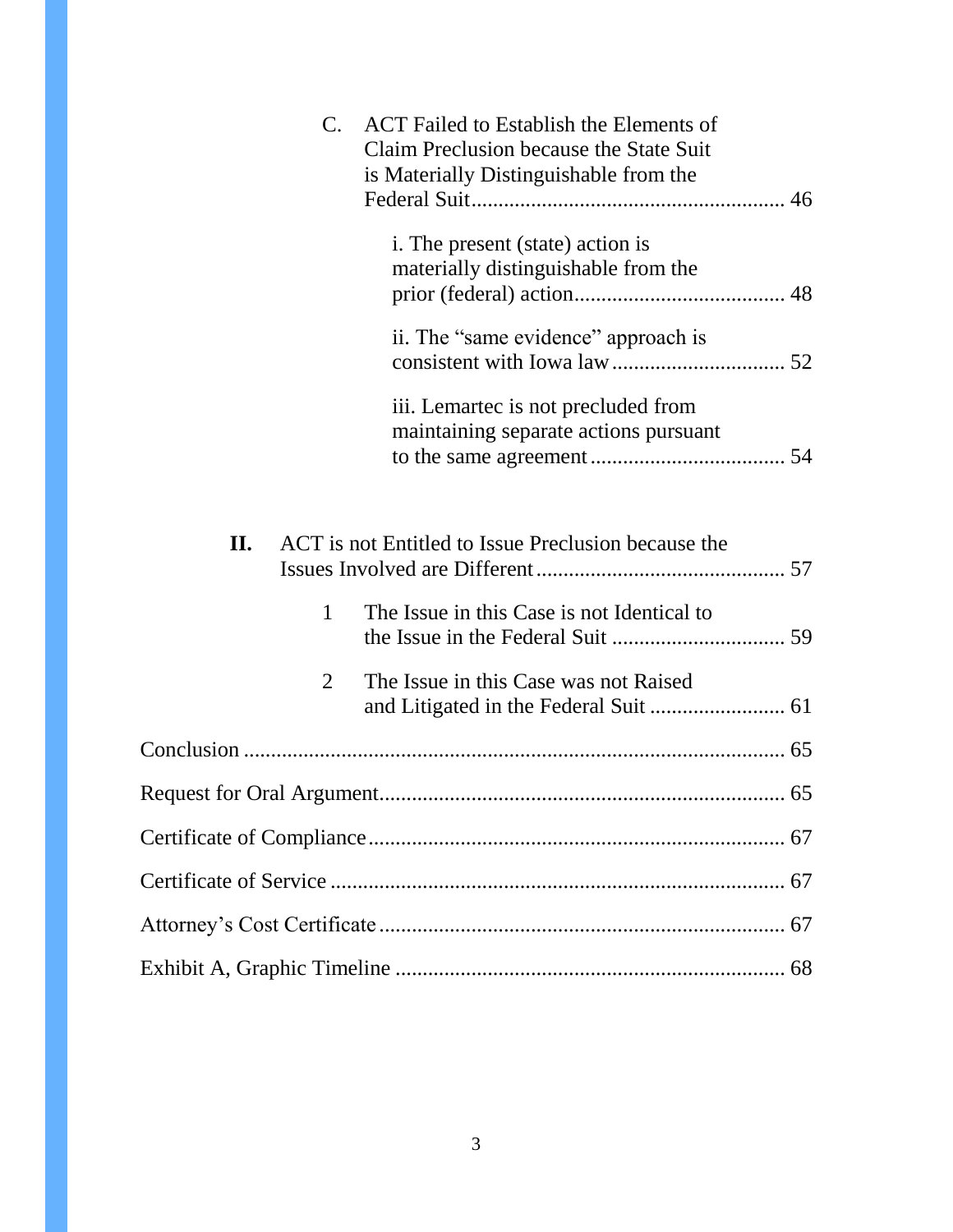# **TABLE OF AUTHORITIES**

# **Case Law Page(s)**

| American Family Mutual Insurance Co. v. Allied Mutual                    |    |
|--------------------------------------------------------------------------|----|
|                                                                          |    |
| Arnevik v. University of Minnesota Board of Regents, 642                 |    |
|                                                                          |    |
| B&B Asphalt Co., v. T.S. McShane Co., 242 N.W.2d 279 (Iowa               |    |
| $1976)$                                                                  |    |
| Baker Group, L.C. v. Burlington North & Santa Fe Railway                 |    |
|                                                                          |    |
| Bandstra v. Covenant Reformed Church, 913 N.W.2d 19 (Iowa                |    |
|                                                                          |    |
| Bank of New York v. First Millennium, Inc., 607 F.3d 905 (2d             |    |
| $Cir. 2010)$                                                             | 32 |
| Becker v. Central States Health and Life Co., 431 N.W.2d 354             |    |
|                                                                          |    |
| Bennett v. MC No. 619, Inc., 586 N.W.2d 512 (Iowa 1998) 39               |    |
| Bertran v. Glens Falls Insurance Co., 232 N.W.2d 527 (Iowa               |    |
|                                                                          |    |
| Braunschweig v. Fahrenkrog, 773 N.W.2d 888 (Iowa 2009) 37                |    |
|                                                                          |    |
| Care Institute, Inc.-Roseville v. City of Ramsey, 612 N.W.2d 443         |    |
| (Minn. 2000)                                                             |    |
| City of Johnston v. Christenson, 718 N.W.2d 290 (Iowa 2006)  61          |    |
| Clements v. Airport Authority of Washoe County, 69 F.3d 321              |    |
| $(9th Cir. 1995)$                                                        |    |
| Comes v. Microsoft Corp., 709 N.W.2d 114 (Iowa 2006)  64                 |    |
|                                                                          |    |
| Fifth Third Bancorp. v. Dudenhoeffer, 134 S. Ct. 2459 (2014)  64         |    |
| <i>Fischer v. City of Sioux City, 654 N.W.2d 544 (Iowa 2002) </i> 31, 58 |    |
| Geneva Corporate Finance v. G.B.E. Liquidation Corp., 598                |    |
| N.W.2d 331 (Iowa Ct. App. 1999)                                          |    |
| Hill v. Joseph Ryerson, Inc., 268 S.E.2d 296 (W.Va. 1980) 40             |    |
| <i>Howard v. City of Coos Bay, 871 F.3d 1032 (9th Cir. 2017) </i> 38     |    |
| Iowa Coal Mining Co. v. Monroe County, 555 N.W.2d 418                    |    |
| (Iowa 1996)                                                              |    |
| Israel v. Farmers Mutual Insurance Association, 339 N.W.2d               |    |
|                                                                          |    |
|                                                                          |    |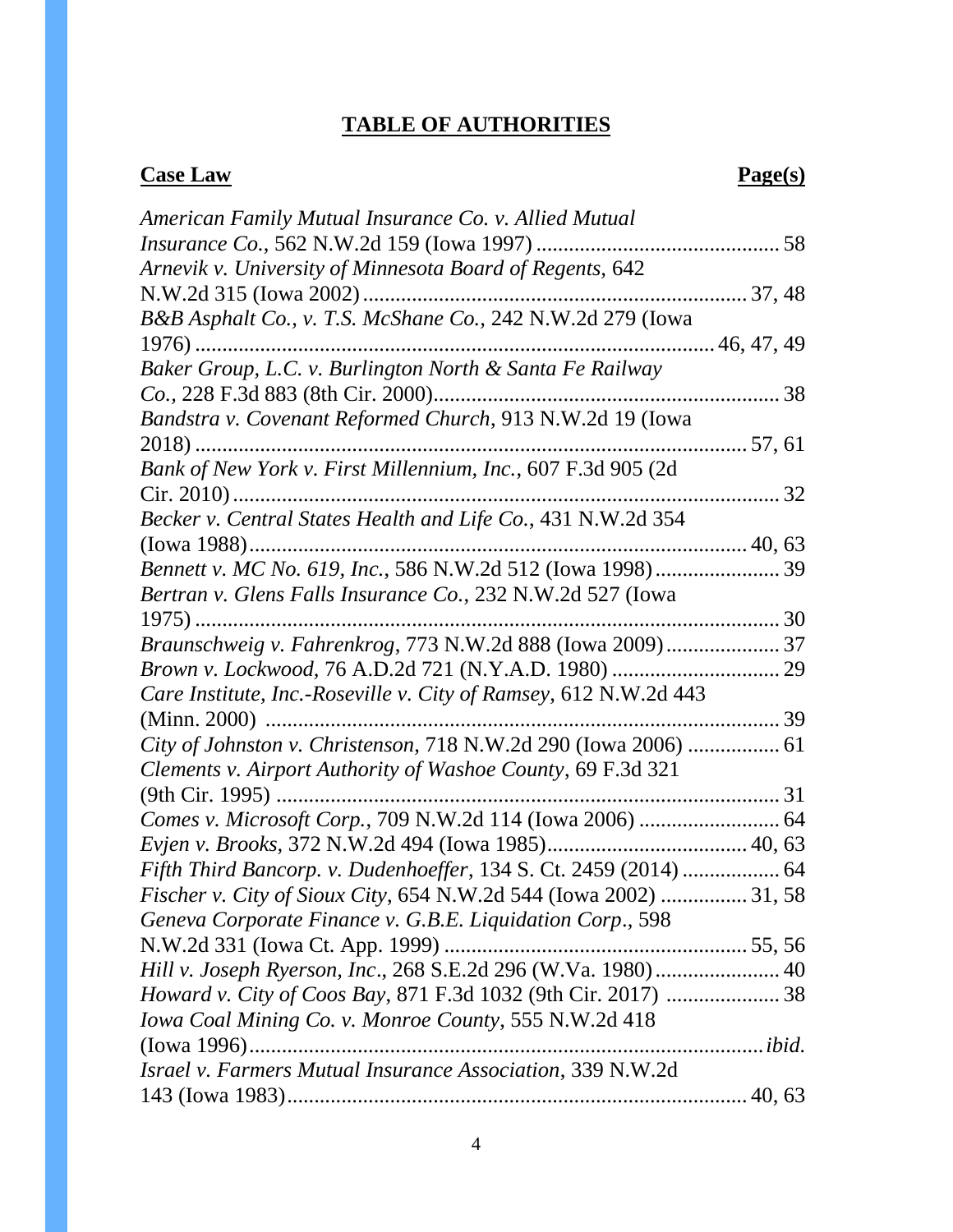| Kaydon Acquisition Corp. v. Custum Manufacturing, Inc., 301       |       |
|-------------------------------------------------------------------|-------|
| F. Supp. 2d 945 (N.D. Iowa), order clarified on                   |       |
| reconsideration, 317 F. Supp. 2d 896 (N.D. Iowa 2004)  39, 63     |       |
| Lawlor v. National Screen Service Corp., 349 U.S. 322 (1955) 38   |       |
| Lehman Brothers Holdings Inc., 593 B.R. 166 (Bankr. S.D.N.Y.      |       |
| $2018)$                                                           | 41    |
| Leuchtenmacher v. Farm Bureau Mutual Insurance Co., 460           |       |
|                                                                   | 36,56 |
| Lowery Investments Corp. v. Stephens Industries, 395 N.W.2d       |       |
|                                                                   |       |
| Mach v. Wells Concrete Products Co., 866 N.W.2d 921 (Minn.        |       |
| 36,38<br>$2015$ .                                                 |       |
| Manning v. City of Auburn, 953 F.2d 1355 (11th Cir. 1992) 38      |       |
| Minch Family LLLP v. Buffalo-Red River Watershed Dist., 628       |       |
| F.3d 960 (8th Cir. 2010)                                          |       |
| Mitchell v. City of Moore, 218 F.3d 1190 (10th Cir. 2000)  38     |       |
| Nationwide Insurance Co. v. Steigerwalt, 255 N.E.2d 570 (Ohio     |       |
|                                                                   |       |
| Morgan v. Covington Township, 648 F.3d 172 (3d Cir. 2011)  38, 43 |       |
| Nelson v. American Family Insurance Group, 651 N.W.2d 499         |       |
| (Minn. 2002)                                                      |       |
|                                                                   |       |
|                                                                   |       |
|                                                                   |       |
| Peda v. Fort Dodge Animal Health, Inc., 293 F. Supp. 2d 973       |       |
|                                                                   | 37    |
| Pfeil v. State Street Bank & Trust Co., 671 F.3d 585 (6th Cir.    |       |
|                                                                   |       |
| Phoenix Finance Corp. v. Iowa-Wisconsin Bridge Co., 237 Iowa      |       |
| 165, 20 N.W.2d 457 (1945)                                         |       |
|                                                                   |       |
| Rawe v. Liberty Mutual Fire Insurance Co., 462 F.3d 521 (6th      |       |
|                                                                   |       |
|                                                                   |       |
| <i>Rife v. D.T. Corner, Inc., 641 N.W.2d 761 (Iowa 2002)</i> 31   |       |
| Robbins v. Heritage Acres, 578 N.W.2d 262 (Iowa Ct. App.          |       |
|                                                                   |       |
| Sallee v. Stewart, 827 N.W.2d 128 (Iowa 2013)  26, 34, 46         |       |
| SCAC Transport v. SS Danaos, 845 F.2d 1157 (2d Cir. 1988)  41     |       |
|                                                                   |       |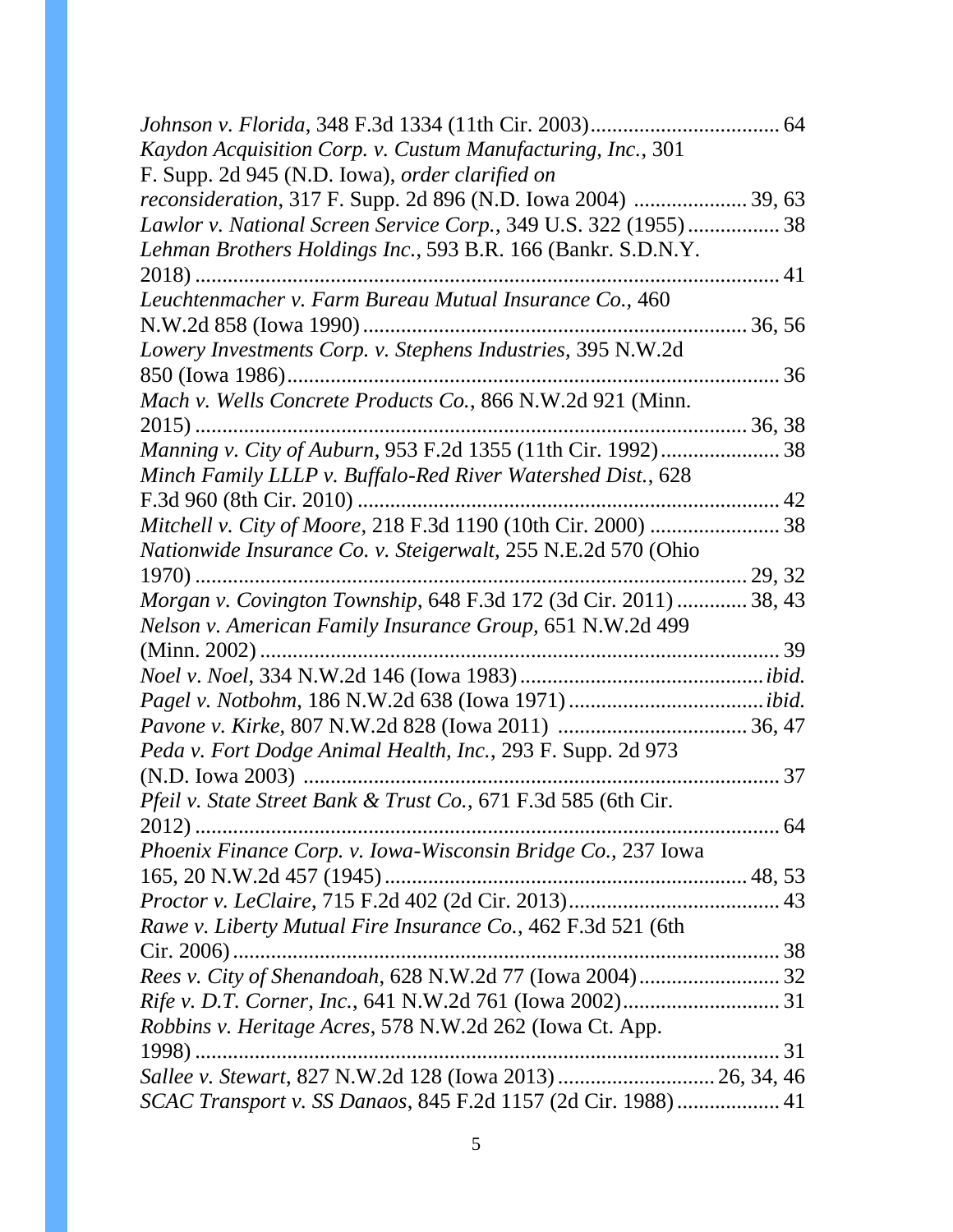| Soults Farms, Inc. v. Schafer, 797 N.W.2d 92 (Iowa 2011)  58, 65  |              |
|-------------------------------------------------------------------|--------------|
| Swisher & Cohrt v. Yardarm, Inc., 236 N.W.2d 297 (Iowa 1975)      |              |
|                                                                   |              |
|                                                                   |              |
| U.S. Gypsum Co. v. Indiana Gas Co., Inc., 350 F.3d 623 (7th       |              |
|                                                                   |              |
| Villarreal v. United Fire & Casualty Co., 873 N.W.2d 714          |              |
| $(10wa 2016)$                                                     | <i>ibid.</i> |
| Walls v. Jacob North Printing Co., 618 N.W.2d 282 (Iowa           |              |
| $2000)$                                                           | 44           |
|                                                                   |              |
| Westway Trading Corp. v. River Terminal Corp., 314 N.W.2d         |              |
|                                                                   |              |
|                                                                   |              |
| Whole Woman's Health v. Hellerstedt, 136 S.Ct. 2292, 195          |              |
|                                                                   |              |
| Window Specialists, Inc. v. Forney Enterprises, Inc., 26 F. Supp. |              |
| 3d 52 (D.D.C. 2014)                                               | 40           |
| Winger v. CM Holdings, L.L.C., 881 N.W.2d 433 (Iowa 2016)  58     |              |
| Winnebago Industries, Inc. v. Haverly, 727 N.W.2d 567 (Iowa       |              |
|                                                                   | 63           |
| Young-Henderson v. Spartanburg Area Mental Health Ctr., 945       |              |
|                                                                   | 38           |
|                                                                   |              |

# **Statutes and Rules**

# **Other Authorities**

| 18 Charles Alan Wright, Arthur R. Miller & Edward H. |  |
|------------------------------------------------------|--|
|                                                      |  |
|                                                      |  |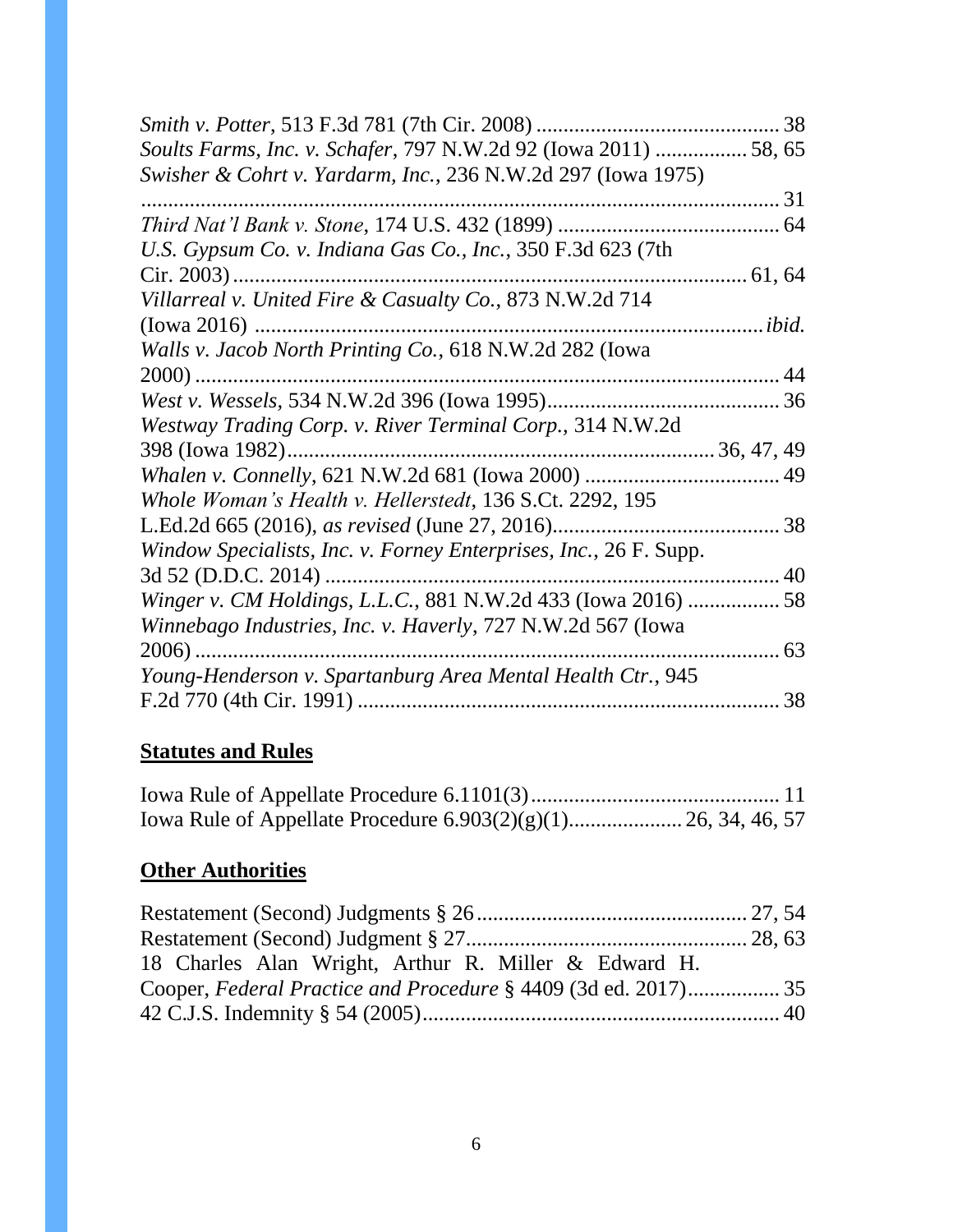# **STATEMENT OF ISSUES**

- **I.** ACT is not Entitled to Claim Preclusion
	- **1.** ACT's Failure to Object During the Pendency of Simultaneous Lawsuits Waived Claim Preclusion under this Court's *Noel* Ruling

# **Case Law**

*Bertran v. Glens Falls Ins. Co.*, 232 N.W.2d 527 (Iowa 1975) *Brown v. Lockwood*, 76 A.D.2d 721 (N.Y.A.D. 1980) *Clements v. Airport Authority of Washoe County*, 69 F.3d 321 (9th Cir. 1995) *Fischer v. City of Sioux City*, 654 N.W.2d 544 (Iowa 2002) *Nationwide Ins. Co. v. Steigerwalt*, 255 N.E.2d 570 (Ohio 1970) *Noel v*. *Noel*, 334 N.W.2d 146 (Iowa 1983) *Pagel v. Notbohm*, 186 N.W.2d 638 (Iowa 1971) *Rees v. City of Shenandoah*, 628 N.W.2d 77 (Iowa 2004) *Robbins v. Heritage Acres*, 578 N.W.2d 262 (Iowa Ct. App. 1998) *Rife v. D.T. Corner, Inc.*, 641 N.W.2d 761 (Iowa 2002) *Sallee v. Stewart*, 827 N.W.2d 128 (Iowa 2013) *Swisher & Cohrt v. Yardarm, Inc.*, 236 N.W.2d 297 (Iowa 1975)

# **Other Authorities**

Iowa R. App. P. 6.903(2)(g)(1) 18 Charles Alan Wright, Arthur R. Miller & Edward H. Cooper, *Federal Practice and Procedure* § 4409 (3d ed. 2017) 42 C.J.S. Indemnity § 54 (2005) 28 *U.S.C.A.* § 1367(b)

> **2.** ACT's Claim Preclusion Argument Is Substantively Wrong Because the Doctrine Does Not Apply to Claims Arising After Filing of the First Complaint.

# **Case Law**

*Arnevik v. University of Minnesota Board of Regents,* 642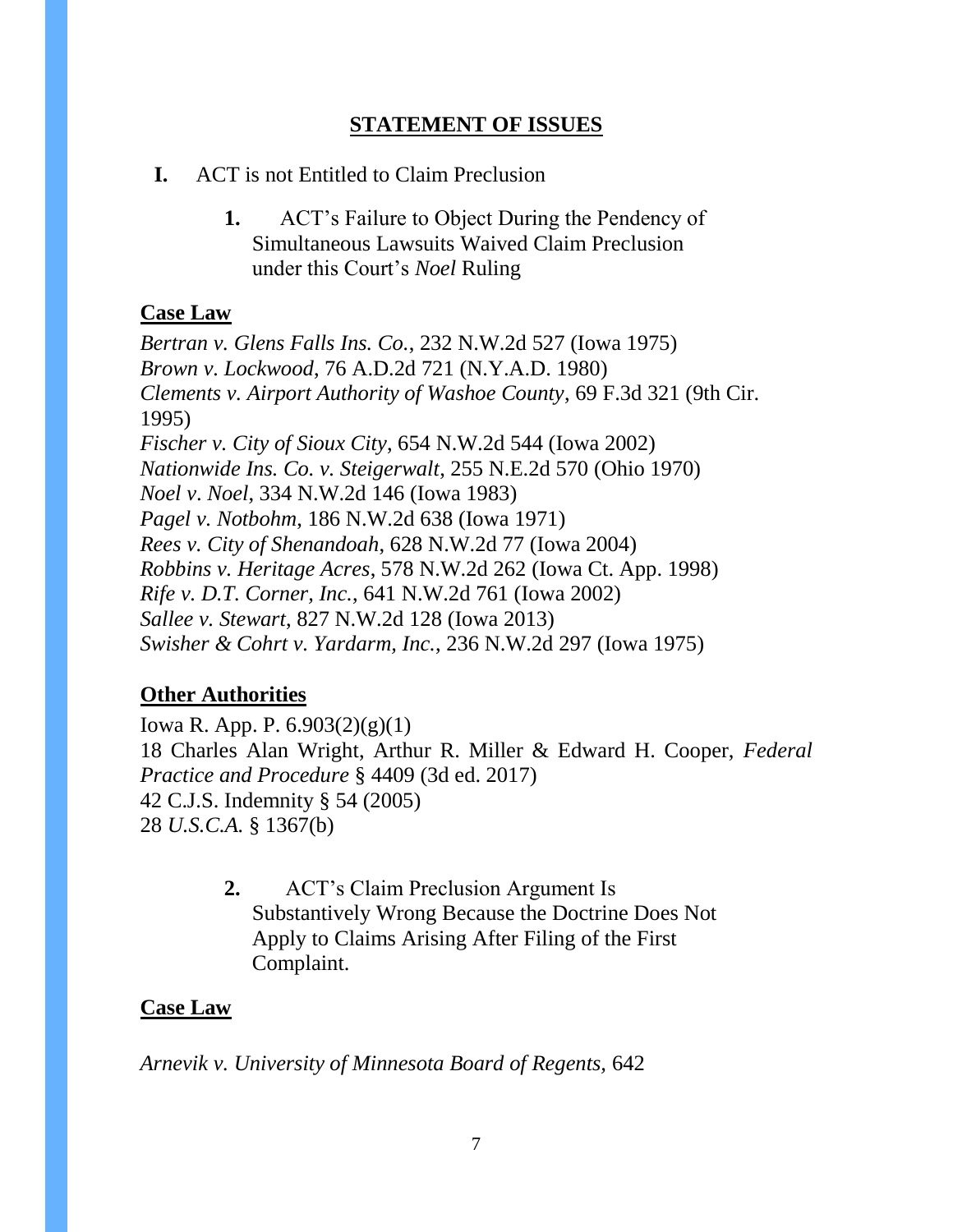*Baker Group, L.C. v. Burlington North & Santa Fe Railway Co.,* 228 F.3d 883 (8th Cir. 2000)

*Bank of New York v. First Millennium, Inc.*, 607 F.3d 905 (2d Cir. 2010) *Becker v. Central States Health and Life Co.*, 431 N.W.2d 354 (Iowa 1988)

*Bennett v. MC No. 619, Inc.*, 586 N.W.2d 512 (Iowa 1998)

*Braunschweig v. Fahrenkrog*, 773 N.W.2d 888 (Iowa 2009)

*Brown v. Lockwood,* 76 A.D.2d 721 (N.Y.A.D. 1980)

*Care Institute, Inc.-Roseville v. City of Ramsey*, 612 N.W.2d 443 (Minn. 2000)

*Evjen v. Brooks,* 372 N.W.2d 494 (Iowa 1985)

*Hill v. Joseph Ryerson, Inc*., 268 S.E.2d 296 (W.Va. 1980)

*Howard v. City of Coos Bay*, 871 F.3d 1032 (9th Cir. 2017)

*Iowa Coal Mining Co. v. Monroe County*, 555 N.W.2d 418 (Iowa 1996) *Israel v. Farmers Mutual Insurance Association*, 339 N.W.2d 143 (Iowa 1983)

*Kaydon Acquisition Corp. v. Custum Manufacturing, Inc.*, 301 F. Supp. 2d 945 (N.D. Iowa), *order clarified on reconsideration*, 317 F. Supp. 2d 896 (N.D. Iowa 2004)

*Lawlor v. National Screen Service Corp.*, 349 U.S. 322 (1955)

*Lehman Brothers Holdings Inc.*, 593 B.R. 166 (Bankr. S.D.N.Y. 2018) *Leuchtenmacher v. Farm Bureau Mutual Insurance Co.,* 460 N.W.2d 858 (Iowa 1990)

*Lowery Investments Corp. v. Stephens Industries,* 395 N.W.2d 850 (Iowa 1986)

*Manning v. City of Auburn*, 953 F.2d 1355 (11th Cir. 1992)

*Minch Family LLLP v. Buffalo-Red River Watershed Dist.*, 628 F.3d 960 (8th Cir. 2010)

*Mitchell v. City of Moore*, 218 F.3d 1190 (10th Cir. 2000)

*Morgan v. Covington Township*, 648 F.3d 172 (3d Cir. 2011)

*Nelson v. American Family Insurance Group,* 651 N.W.2d 499 (Minn. 2002) *Nationwide Insurance Co. v. Steigerwalt,* 255 N.E.2d 570 (Ohio 1970) *Noel v*. *Noel*, 334 N.W.2d 146 (Iowa 1983)

*Pagel v. Notbohm*, 186 N.W.2d 638 (Iowa 1971)

*Peda v. Fort Dodge Animal Health, Inc.*, 293 F. Supp. 2d 973 (N.D. Iowa 2003)

*Proctor v. LeClaire*, 715 F.2d 402 (2d Cir. 2013)

*Rawe v. Liberty Mutual Fire Insurance Co.*, 462 F.3d 521 (6th Cir. 2006)

*SCAC Transport v. SS Danaos*, 845 F.2d 1157 (2d Cir. 1988)

*Sallee v. Stewart*, 827 N.W.2d 128 (Iowa 2013)

*Smith v. Potter*, 513 F.3d 781 (7th Cir. 2008)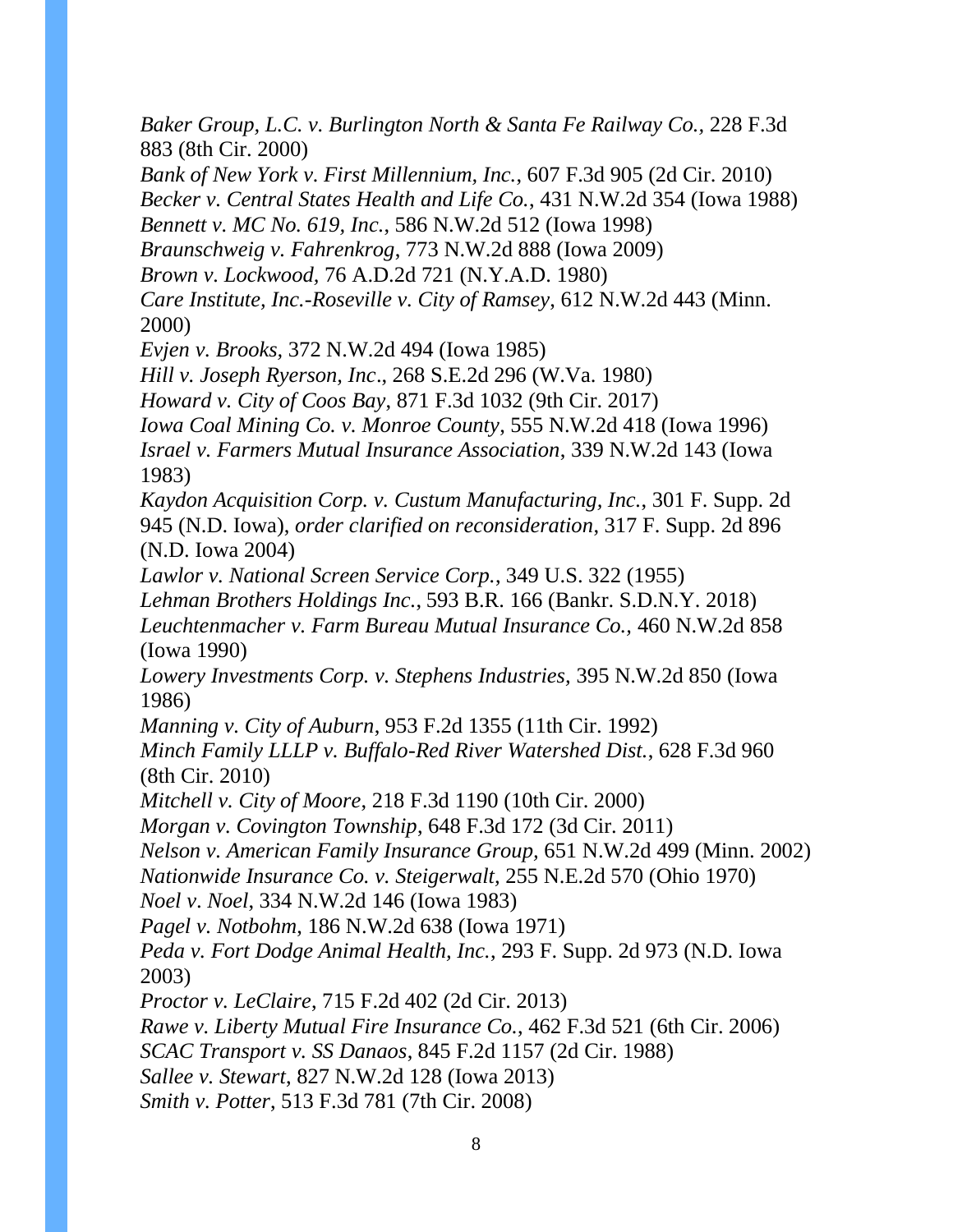*Villarreal v. United Fire & Casualty Co.*, 873 N.W.2d 714 (Iowa 2016) *Walls v. Jacob North Printing Co.*, 618 N.W.2d 282 (Iowa 2000) *West v. Wessels,* 534 N.W.2d 396 (Iowa 1995) *Westway Trading Corp. v. River Terminal Corp.,* 314 N.W.2d 398 (Iowa 1982) *Whole Woman's Health v. Hellerstedt*, 136 S.Ct. 2292, 195 L.Ed.2d 665 (2016), *as revised* (June 27, 2016) *Window Specialists, Inc. v. Forney Enterprises, Inc.*, 26 F. Supp. 3d 52 (D.D.C. 2014) *Young-Henderson v. Spartanburg Area Mental Health Ctr.*, 945 F.2d 770 (4th Cir. 1991)

# **Other Authorities**

Iowa R. App. P. 6.903(2)(g)(1) Restatement (Second) Judgments § 26

> **3.** ACT Failed to Establish the Elements of Claim Preclusion Because the State Suit is Materially Distinguishable from the Federal Suit Case Law

*B&B Asphalt Co., v. T.S. McShane Co.,* 242 N.W.2d 279 (Iowa 1976) *Geneva Corporate Finance v. G.B.E. Liquidation Corp*., 598 N.W.2d 331 (Iowa Ct. App. 1999)

*Iowa Coal Mining Co. v. Monroe County*, 555 N.W.2d 418 (Iowa 1996) *Leuchtenmacher v. Farm Bureau Mutual Insurance Co.,* 460 N.W.2d 858 (Iowa 1990)

*Mach v. Wells Concrete Products Co.*, 866 N.W.2d 921 (Minn. 2015) *Pavone v. Kirke*, 807 N.W.2d 828 (Iowa 2011)

*Phoenix Finance Corp. v. Iowa-Wisconsin Bridge Co.,* 237 Iowa 165, 20 N.W.2d 457 (1945)

*Villarreal v. United Fire & Casualty Co.*, 873 N.W.2d 714 (Iowa 2016) *Westway Trading Corp. v. River Terminal Corp.,* 314 N.W.2d 398 (Iowa 1982)

*Whalen v. Connelly*, 621 N.W.2d 681 (Iowa 2000)

# **Other Authorities**

Iowa R. App. P. 6.903(2)(g)(1)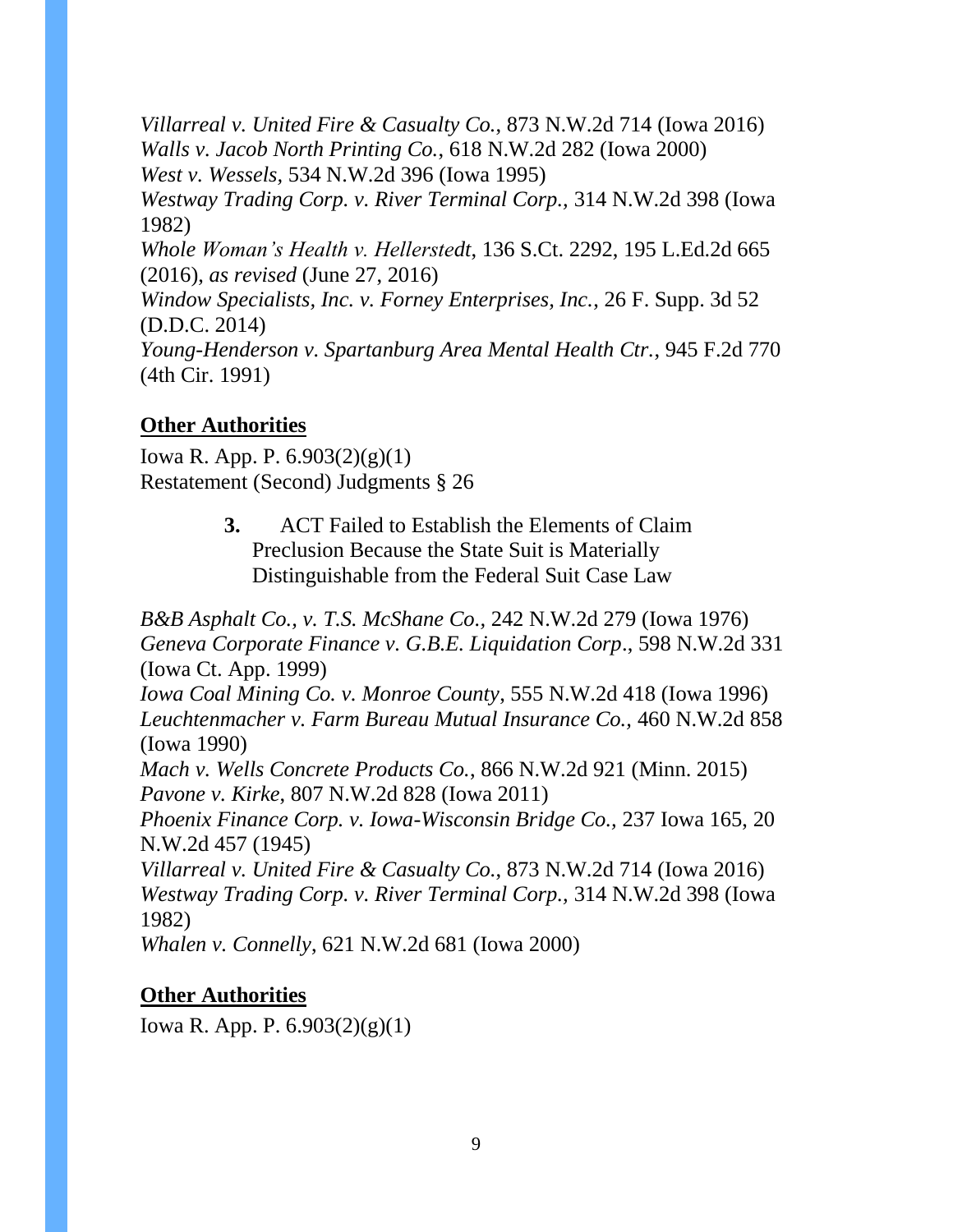# **II. ACT IS NOT ENTITLED TO ISSUE PRECLUSION BECAUSE THE ISSUES INVOLVED ARE DIFFERENT**

## **Case Law**

*American Family Mutual Insurance Co. v. Allied Mutual Insurance Co.*, 562 N.W.2d 159 (Iowa 1997) *Bandstra v. Covenant Reformed Church*, 913 N.W.2d 19 (Iowa 2018) *Becker v. Central States Health and Life Co.*, 431 N.W.2d 354 (Iowa 1988) *City of Johnston v. Christenson*, 718 N.W.2d 290 (Iowa 2006) *Comes v. Microsoft Corp.*, 709 N.W.2d 114 (Iowa 2006) *Evjen v. Brooks,* 372 N.W.2d 494 (Iowa 1985) *Fifth Third Bancorp. v. Dudenhoeffer*, 134 S. Ct. 2459 (2014) *Fischer v. City of Sioux City*, 654 N.W.2d 544 (Iowa 2002) *Israel v. Farmers Mutual Insurance Association*, 339 N.W.2d 143 (Iowa 1983) *Johnson v. Florida*, 348 F.3d 1334 (11th Cir. 2003) *Kaydon Acquisition Corp. v. Custum Manufacturing, Inc.*, 301 F. Supp. 2d 945 (N.D. Iowa), *order clarified on reconsideration*, 317 F. Supp. 2d 896 (N.D. Iowa 2004) *Leuchtenmacher v. Farm Bureau Mutual Insurance Co.,* 460 N.W.2d 858 (Iowa 1990) *Pfeil v. State Street Bank & Trust Co.*, 671 F.3d 585 (6th Cir. 2012) *Soults Farms, Inc. v. Schafer*, 797 N.W.2d 92 (Iowa 2011) *Third Nat'l Bank v. Stone*, 174 U.S. 432 (1899) *U.S. Gypsum Co. v. Indiana Gas Co., Inc.*, 350 F.3d 623 (7th Cir. 2003) *Villarreal v. United Fire & Casualty Co.*, 873 N.W.2d 714 (Iowa 2016) *Winger v. CM Holdings, L.L.C.*, 881 N.W.2d 433 (Iowa 2016) *Winnebago Industries, Inc. v. Haverly*, 727 N.W.2d 567 (Iowa 2006)

# **Other Authorities**

Iowa R. App. P. 6.903(2)(g)(1) Restatement (Second) Judgments § 26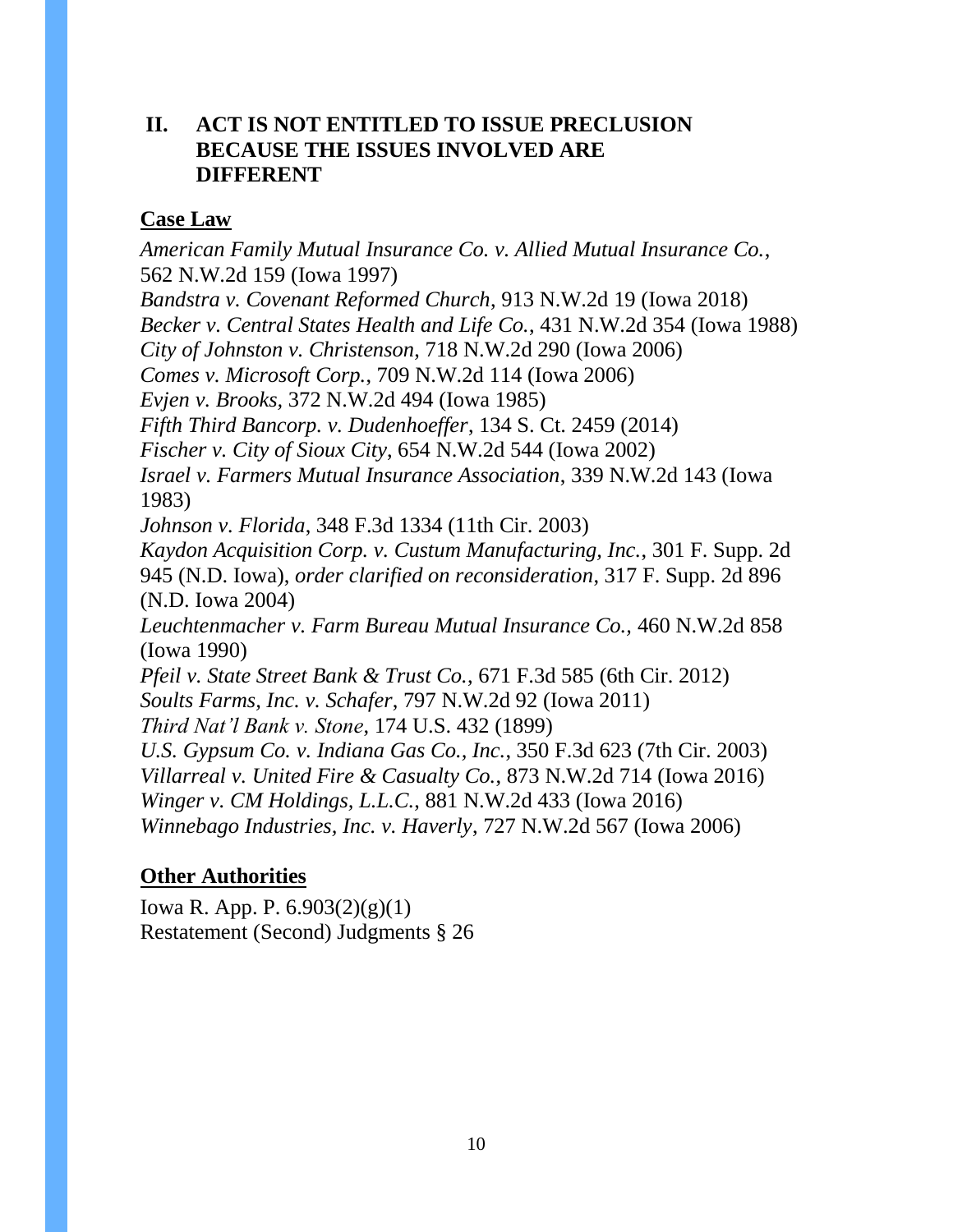#### **ROUTING STATEMENT**

This interlocutory appeal presents novel questions of law related to both claim preclusion and issue preclusion. As such, it should be routed to the Iowa Supreme Court. Iowa R. App. P. 6.1101(3).

#### **INTRODUCTION AND SUMMARY OF ARGUMENT**

This is an appeal raising important and novel issues at the intersection of indemnity and *res judicata*. *Res judicata* is the overall name for the related common law doctrines of claim preclusion (in which final judgment in one case forecloses any future claims that should have been included) and issue preclusion (also known as collateral estoppel, which prevents an issue, having been litigated once, from being litigated in the future in that identical form). Indemnity is a common law or contractual right in which a litigant seeks to "pass-through" liability it incurs to a third party. As such, indemnity serves as a conduit by shifting liability for a given cause of action to a third party; the critical aspect of indemnity is the underlying liability to be shifted. Here, summary judgment has left Lemartec Engineering & Construction n/k/a Lemartec Corporation ("Lemartec"), unable to seek indemnity from its subcontractor, Advance Conveying Technologies, LLC ("ACT"), for defects claimed by the end user of a conveyor designed and fabricated by ACT. That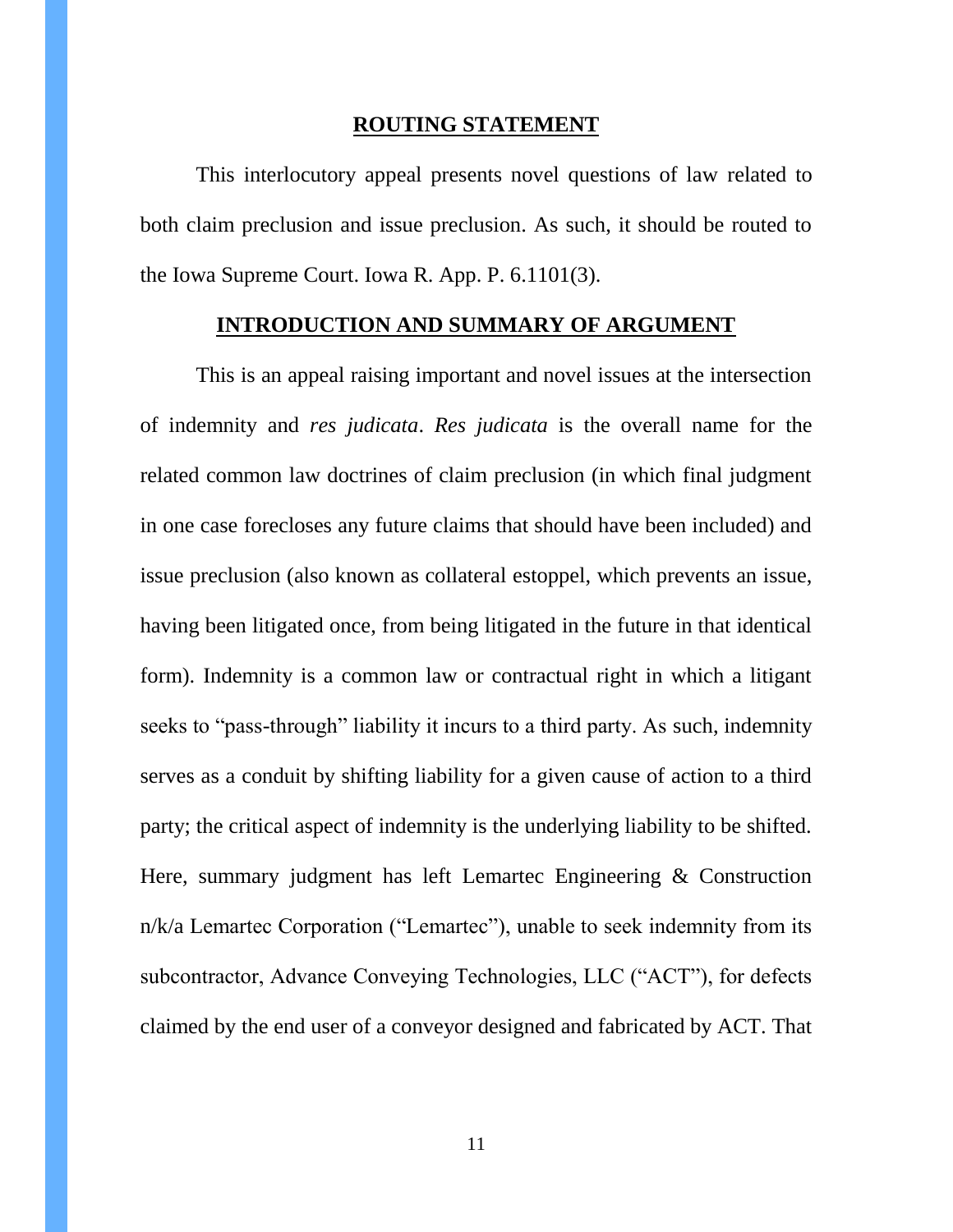summary judgment misconstrued precedential and complex issues relating to the interaction between these two important doctrines.

Although this is not a fact appeal, the background must be set out before the issues make sense. Lemartec was one of several subcontractors involved in the construction of a hundred million dollar chlor alkali plant in Eddyville, Iowa (the "Project"). Lemartec itself subcontracted the design/manufacture of a salt conveyor system at the Project to ACT, and also the installation of that conveyor to Southland Process Group, LLC ("SPG"). The conveyor work encountered problems, overruns, and delays leading to a diversity federal lawsuit among Lemartec, ACT and SPG. Lemartec agreed to pay SPG in excess of its contract price to account for extra work and delays incurred by SPG in correcting deficiencies in some of the parts shipped by ACT. By way of example, a "deficiency" in this context might have been two metal plates with bolt-holes that did not line up, causing SPG to incur the time and expense to re-drill them. The federal suit was exclusively concerned with who was responsible for correcting and paying for issues necessary to get the conveyor in shape to be turned over to the customer.

The conveyor was ultimately turned over to the customer. Following the completion and turnover of the conveyor, the conveyor allegedly began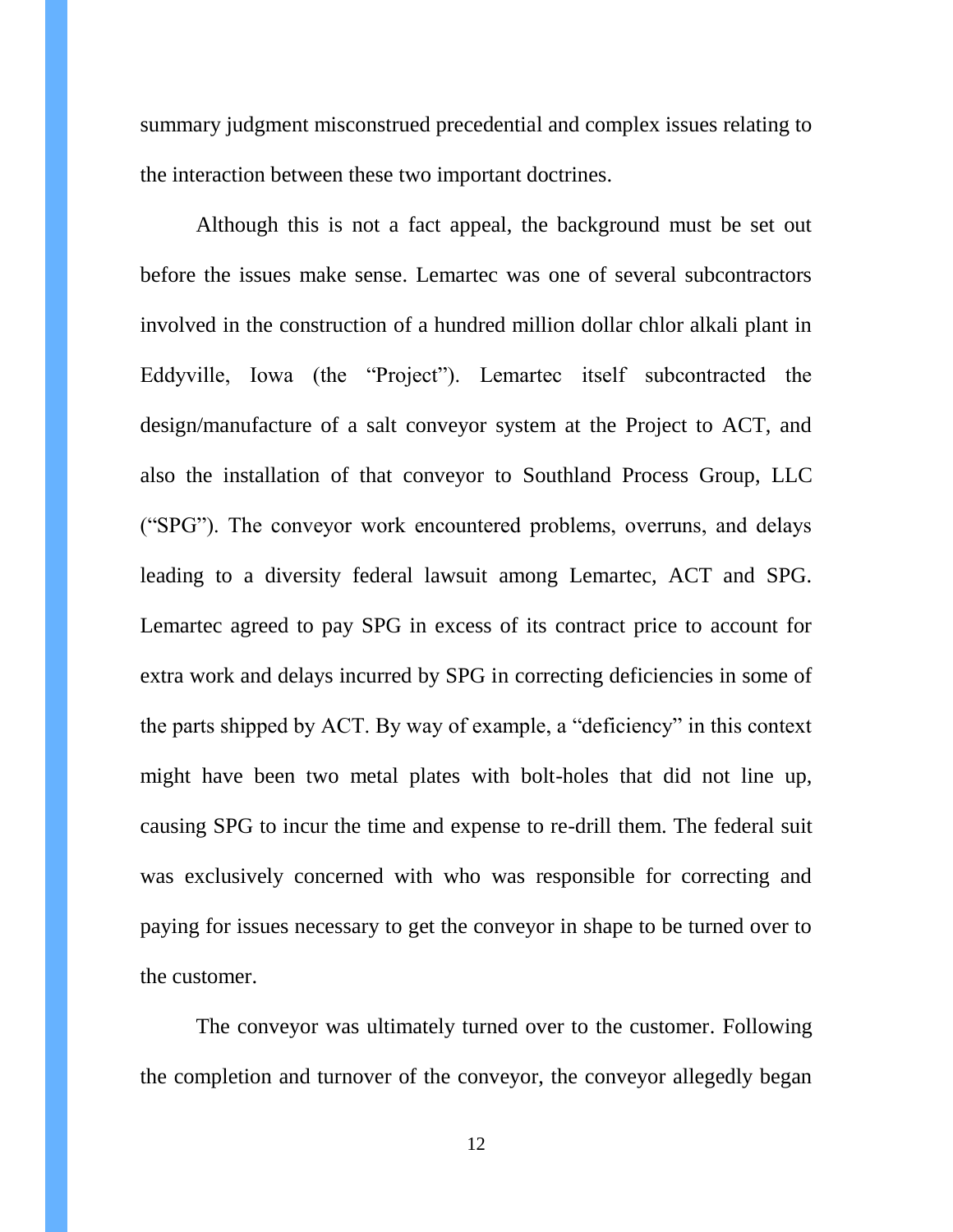experiencing a separate set of issues. Thus, while the federal suit was pending, the end user of the Project, HF Chlor-Alkali, LLC, ("HFCA") instituted a state-court action involving multiple other contractors and subcontractors alleging that it uncovered latent defects in the entire Project's construction, including the conveyor.<sup>1</sup> Lemartec again impled ACT seeking, *inter alia*, indemnification if the end user proved any defects in the final product.

ACT won the federal suit and secured a judgment for over \$300,000 in unpaid contract price and that specifically excused it from indemnifying Lemartec "for what Lemartec paid to SPG, the original plaintiff in this case." (App. pp. 686–687). Then, despite never complaining about facing two suits, and never having pled *res judicata* in either suit, ACT sought summary judgment in this case based on that doctrine.

The trial court granted claim preclusion in the face of procedural and substantive failures. Procedurally, ACT was barred from seeking claim preclusion by this Court's decision in *Noel v. Noel,* 334 N.W.2d 146 (Iowa 1983) recognizing a special rule for simultaneous lawsuits from the Restatement of Judgments. Where—as here—the two suits are pending at

<sup>1</sup> The end user (HFCA) sued its general contractor, a company called Conve, and Conve impled Lemartec, with which it had a contract. For simplicity, this brief will refer to the end-user claims without referencing Conve in every instance.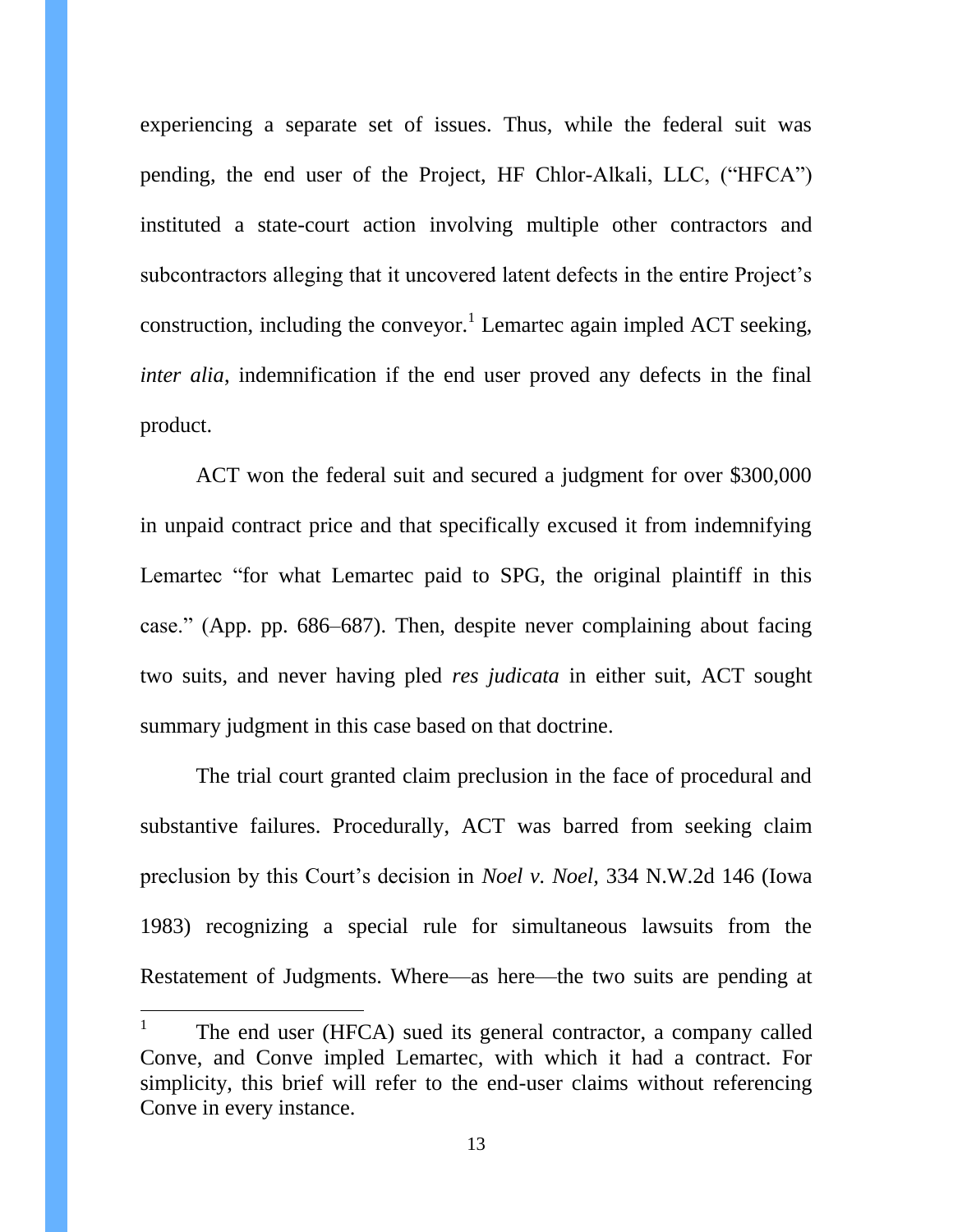the same time, a defendant must object to claim-splitting and seek a procedural remedy. If no remedy is sought, a defendant will be deemed to have waived claim preclusion so that it cannot be asserted in the second case. Here, ACT never pled or even so much as objected to *res judicata* in either case until the federal case concluded. ACT then invoked it by motion (itself plainly barred when the defense has not been pled) in the state case. Every authority on point prevents this, and ACT supplied the trial court with a thoroughly unavailing excuse that, because Lemartec never notified it of claim splitting, it did not have to object. There is no such requirement in *Noel*, the Restatement, or elsewhere. Those authorities squarely place the onus on a defendant who perceives prejudicial claim splitting to address it, if at all, when something can be done about it. They simultaneously bar raising it as a "gotcha" tactic once the first suit concludes. Under binding authority that is on "all fours," ACT waived claim preclusion by failing to timely address it.

Substantively, ACT cannot secure claim preclusion because the enduser indemnity claim in state court did not accrue until *after* the federal complaint had been filed. The date of filing is a bright-line cutoff in virtually all jurisdictions designed to short-circuit complex questions of whether a complaint should (or could) be amended to add claims that crop up after the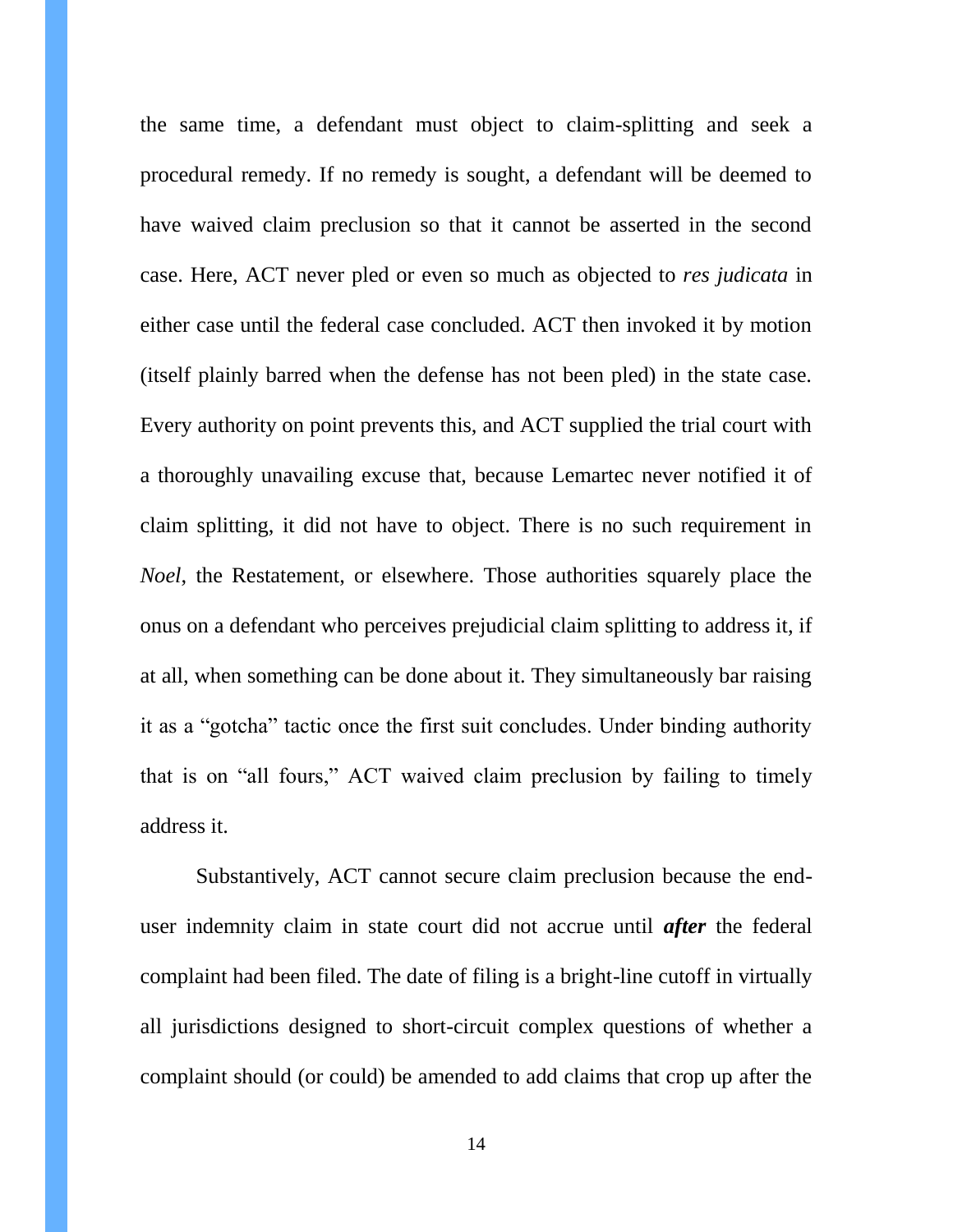initial complaint. Unlike *Noel*, this rule is not yet formalized in Iowa. But at least seven federal circuits and several states recognize a bright-line rule. The rule obviates the need for speculative inquiries into whether and when a plaintiff should have amended to account for new facts, and whether such amendment would have been allowed. This Court should adopt that rule, and its application here is clear. ACT did its best to confuse the issue as if the "claim" or issue was as broad as the availability of any indemnity for any reason. But, returning to doctrine, indemnity is only an empty vessel that conveys an underlying liability or claim from one party to another. Here, in state court, the "indemnity" at issue was responsibility for the end-user's claimed latent defects. According to multiple authorities, *that* indemnity did not arise until HFCA asserted it—some thirteen months after the federal suit was filed. It cannot be subject to claim preclusion under the federal/multistate rule that this Court should adopt.

It is this same doctrinal confusion that ACT exploited to secure issue preclusion. The critical problem is that ACT prevailed upon the trial court to characterize the "issue" as "indemnity" in general. But the issue cannot be construed so broadly. Indemnity for the damages sought by SPG (again, the installer) and HFCA (the end user) for different time periods are entirely distinct such that the federal judgment no more decided HFCA's complaints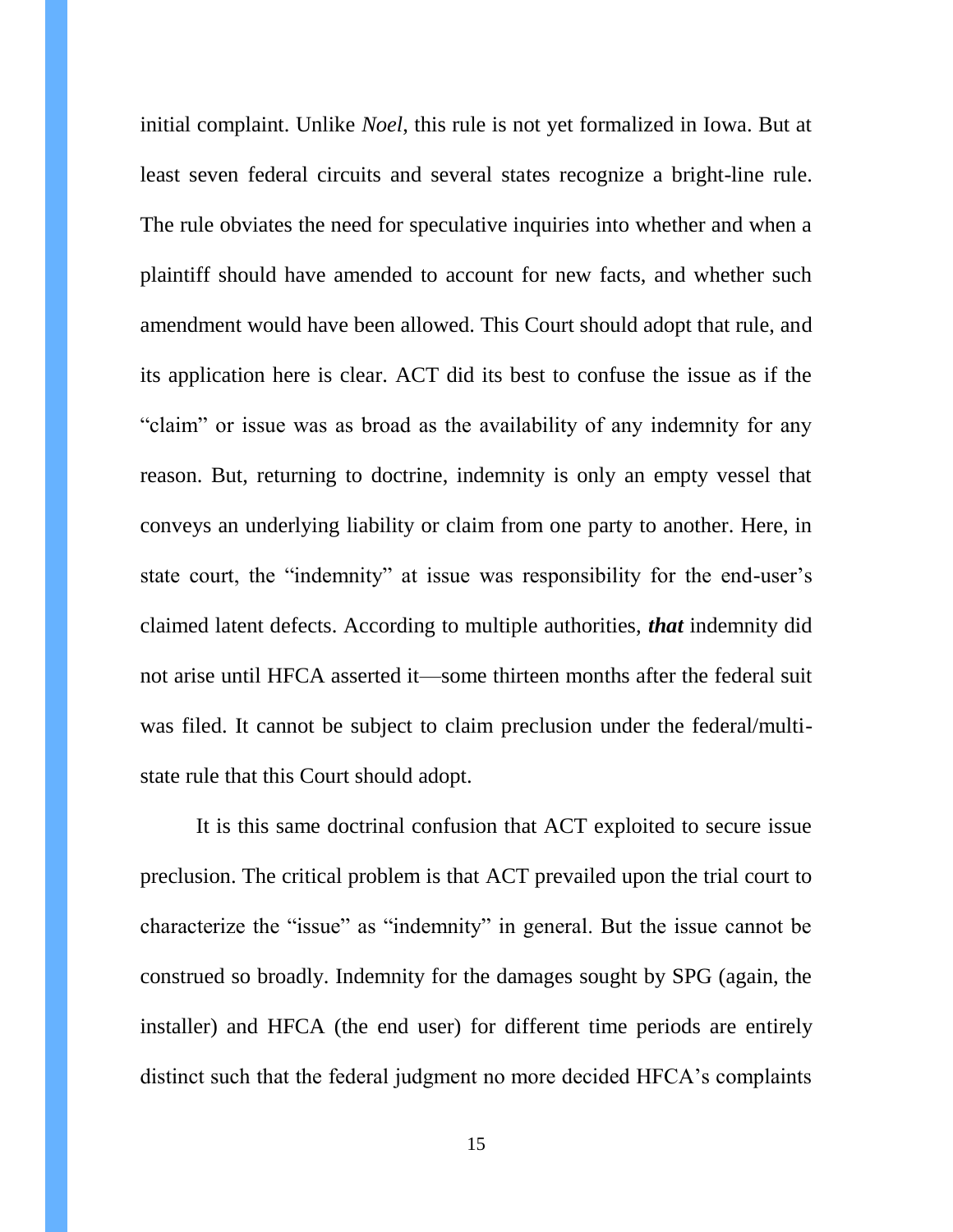than it adjudicated some hypothetical tort by a worker who might later be injured on the ACT-made conveyor. HFCA listed its complaints via interrogatory answers only after the federal judgment, and it included alleged deficiencies such as corroded buckets and malfunctioning electronics. Not a single one of these allegations was so much as mentioned, let alone resolved, in federal court.

Unable to point to the resolution of specific complaints, ACT prevailed upon the district court to treat the issue as "indemnity" for the overall "transaction." Were this correct, the seller of products who challenged a manufacturer's contractual performance, and lost, would be issue-precluded from seeking indemnity if purchasers later uncovered a dangerous, latent defect. Indemnification provisions are not intended to cover only the first event; there are frequently multiple distinct causes of action that can arise under a single indemnity provision. The liability of Lemartec to its installer (SPG) for extra work needed to install the conveyor is not the same as the liability of Lemartec to resolve complaints by the end user (HFCA) in the event the conveyor manifests different problems after the turn-over. When it comes to indemnity, then, this Court needs to clarify issue preclusion law to make clear that the issue is not just "indemnity" for the entire transaction but rather indemnity for discrete liabilities to discrete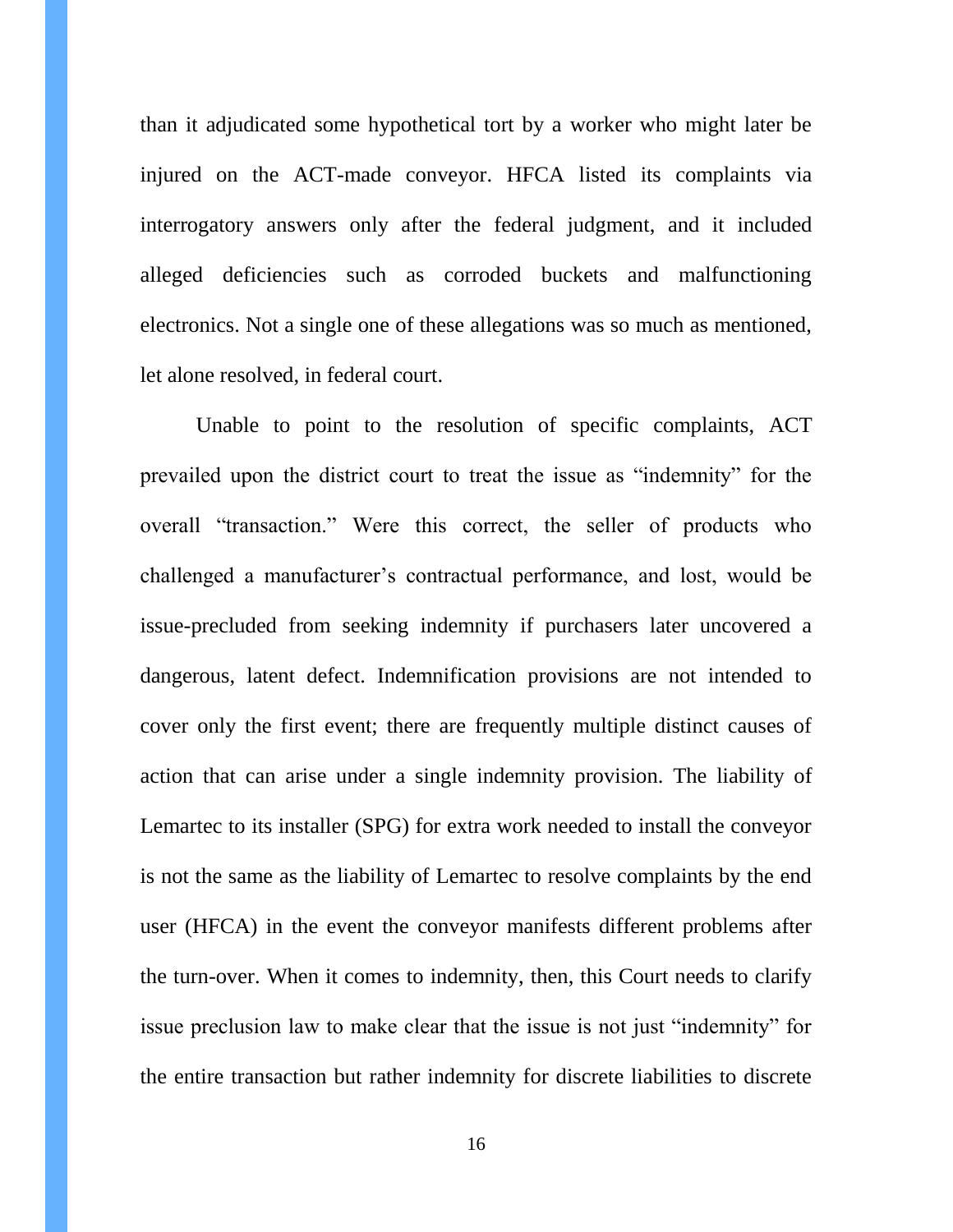third parties. What matters is *not* the "vessel" carrying the liability to a third party, but rather the specific liability being transferred to the third party.

Overall, then, this case threatens the integrity of Iowa's common law of *res judicata* in a way destined to foment injustice. If ACT's position is accepted, Lemartec will be deemed to have forfeited valuable indemnity rights because it let a federal court resolve a modest dispute among its indemnitor (ACT), the installer (SPG), and Lemartec about overruns and delays during installation. Going forward, anyone owed indemnification would be forced to do the impossible—raise all potential future claims justifying indemnification when the first problem is sued on—whether known or unknown—or risk losing all future benefit. That is just not how indemnity—a doctrine that covers liability for long-hidden latent defects, among others—works. This Court should intervene to clarify Iowa *res judicata* doctrine such that Lemartec's understanding—that discrete pieces of indemnity can be subject to suit as they arise—is recognized, consistent with federal and multistate law.

#### **STATEMENT OF THE CASE**

#### **A. The Nature of the Case**

This case involves the alleged failed expectations and construction defects in a hundred-million-dollar chlor-alkali plant in Eddyville, Iowa (the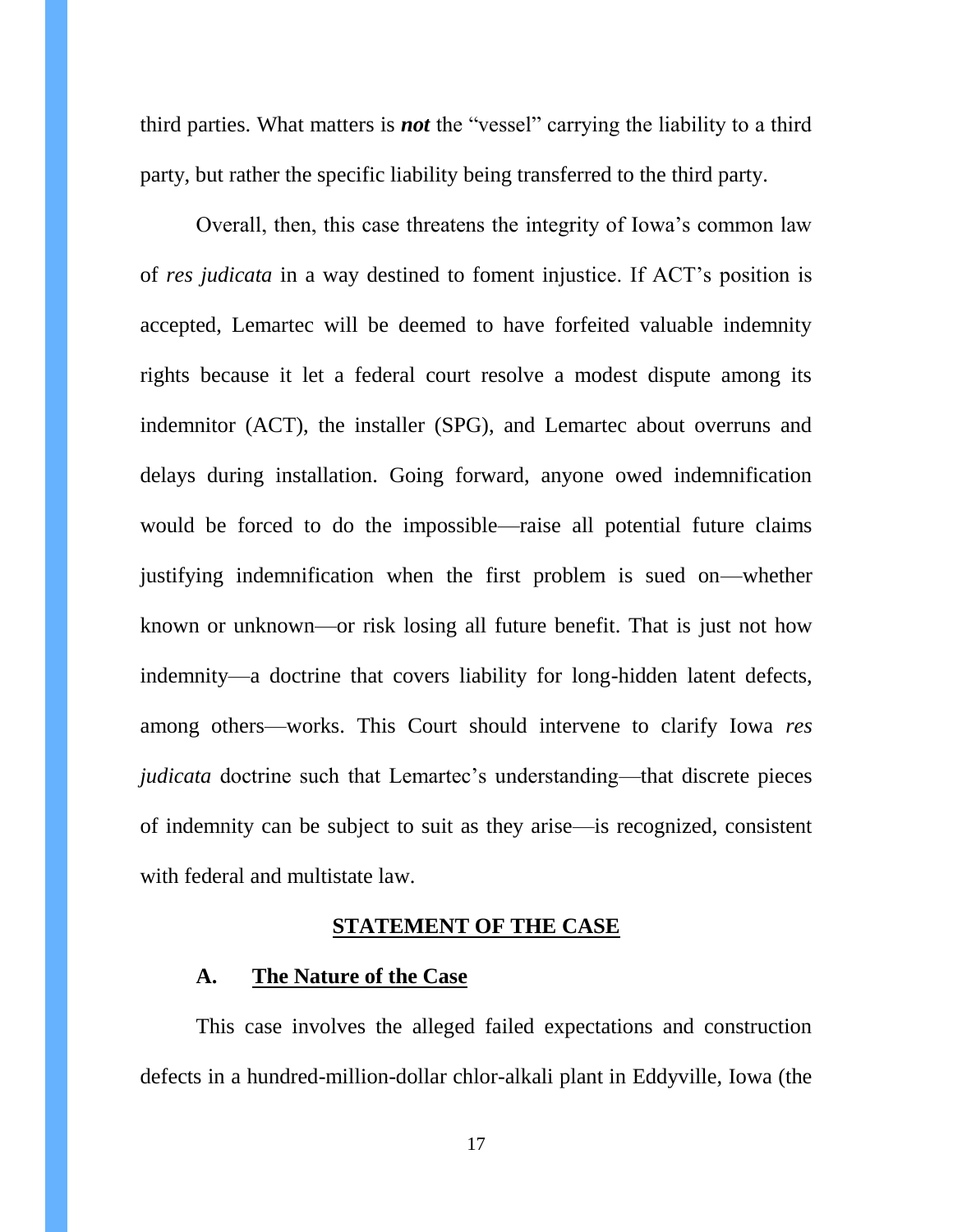"Project") and includes numerous parties involved in construction of the Project. (*See* Appendix, pp. 13–14 at ¶17) Most relevant to this appeal, Third-Party Plaintiff Lemartec, a subcontractor involved in erecting a salt conveyor system for the plant, sued one of its own subcontractors, Third-Party Defendant ACT seeking recovery and/or indemnification of any amounts Lemartec may be found to owe as a result of any deficiencies in the conveyor system alleged by the customer, HFCA. (App. pp. 66–70)

#### **B. Procedural History**

Lemartec and ACT were also parties to a lawsuit in federal court regarding certain aspects of the Project. In that case, another of Lemartec's subcontractors, SPG sued both Lemartec and ACT. (App. pp. 372–434) Lemartec had retained SPG to install the conveyor system that ACT had designed and manufactured. SPG's suit in federal court was to recover costs resulting from delays and alleged pre-completion problems with some of the parts of the conveyor system. (App. p. 514 at ¶11; App. p. 658) Lemartec settled with SPG, and Lemartec's claims against ACT were litigated in a bench trial. The court issued a judgment to the effect that Lemartec was responsible for the pre-completion delays and damages. (App. 683–689) Lemartec is currently appealing that ruling to the United States Court of Appeals for the Eighth Circuit. (Lemartec Notice of Appeal to 8th Cir.)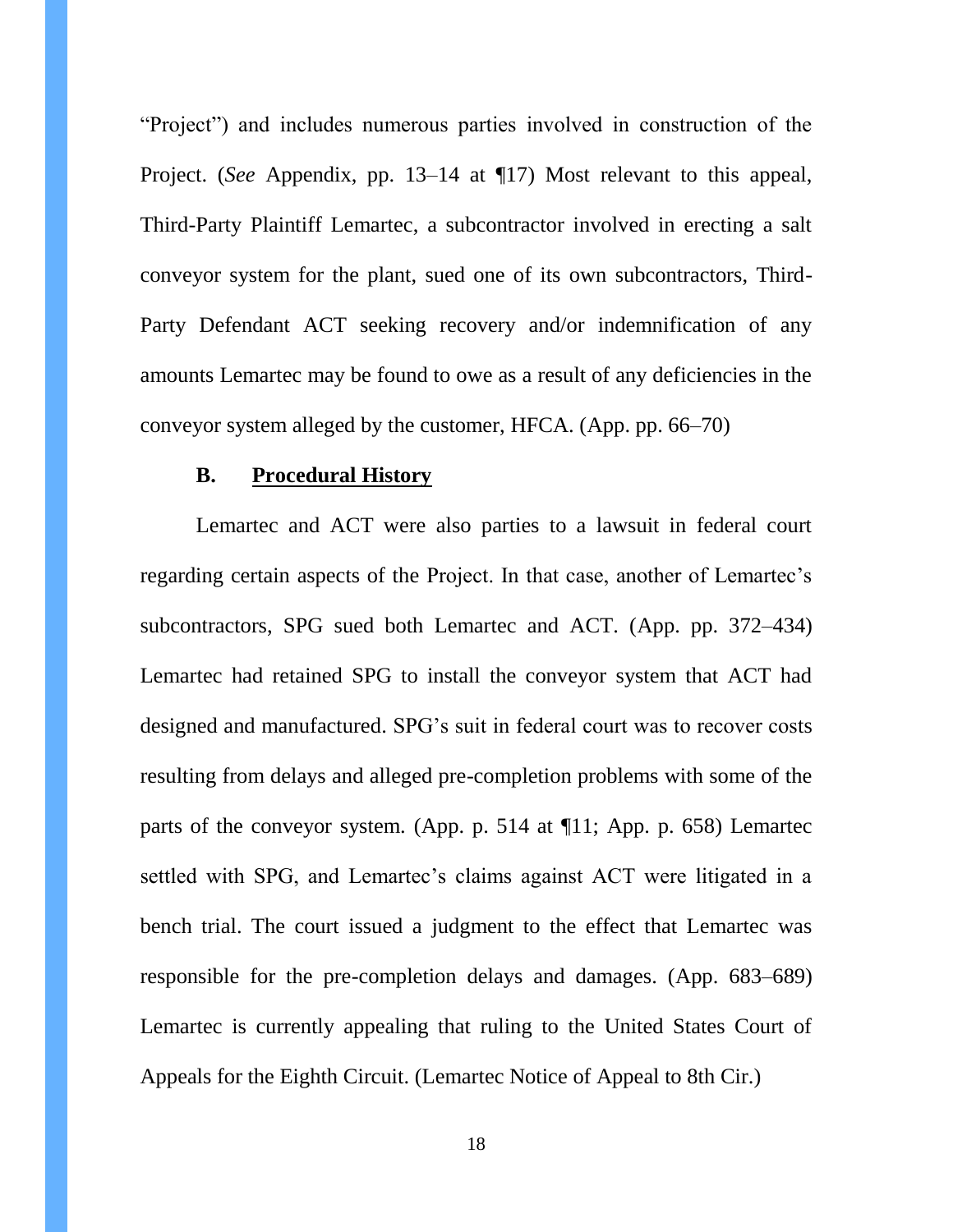ACT had never, at any point, claimed that the federal action in any way overlapped with this case, and it did not include a *res judicata* affirmative defense in its Answer in this case, even though the federal action had been pending for over a year and a half when its Answer was filed. (App. 117–132) Nevertheless, upon obtaining judgment in the federal case, ACT rushed to the district court below and sought summary judgment on the basis that the federal court's resolution of SPG's pre-completion claims precluded inquiry into the separate, post-completion claims brought by the customer of the Project. (App. 146–169)

### **C. Disposition of the Case in the District Court**

The district court granted summary judgment to ACT, accepting its arguments that the federal action had both a claim preclusive and issue preclusive effect in this case. (App. p. 355) Further, the district court rejected Lemartec's arguments that ACT's summary judgment should be denied on multiple procedural grounds resulting from its belated "gotcha" assertion of the *res judicata* defense. (App. pp. 347–350) This is an interlocutory appeal from that Order of the Iowa District Court for Monroe County granting summary judgment in favor of ACT.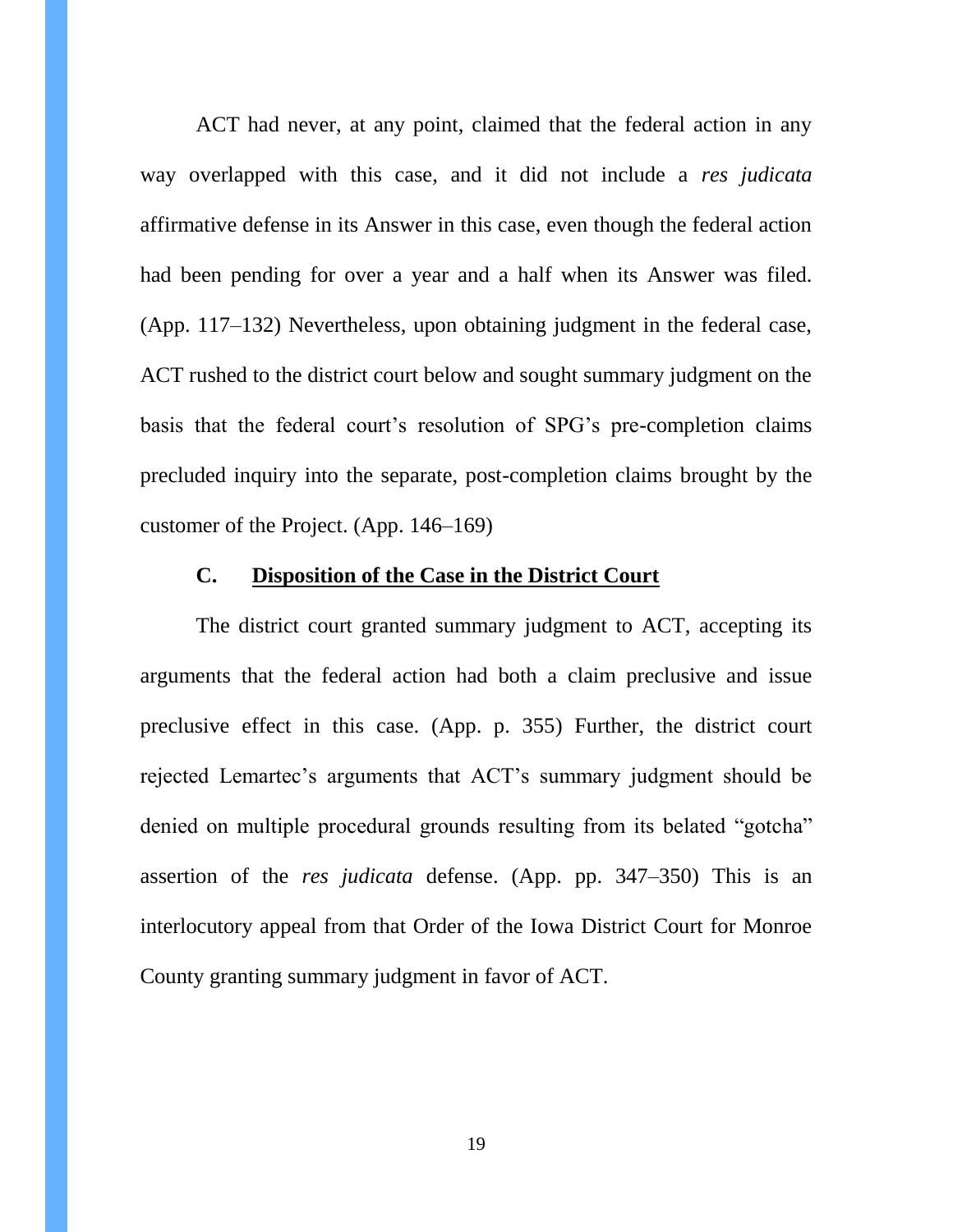### **STATEMENT OF FACTS<sup>2</sup>**

### **A. Conveyor System Design & Installation**

On May 17, 2013, HFCA entered into a written agreement with Conve & AVS, Inc. ("Conve") to construct a chlor-alkali manufacturing facility (the "Project") in Eddyville, Iowa. (App. p. 12 at ¶9) Conve subcontracted various tasks on the Project. On August 1, 2013, Conve hired Lemartec to design and build the physical plant for the Project, which contained the salt conveyor system (the "conveyor system" or "conveyor"). (App. p. 59 at ¶182) Lemartec, in turn, subcontracted part of the work to two other entities. On December 18, 2013, Lemartec entered into a purchase order with ACT for the design and manufacture of the conveyor system (the "Purchase Order"). (App. p. 101 at  $\P$ 13; App. pp. 655, 658) Then, on October 24, 2014, Lemartec entered into a subcontract with SPG for the installation and erection of the conveyor system that ACT was designing and manufacturing. (App. p. 373 at ¶8; App. p. 101 at ¶13; App. pp. 655, 658)

Installation of the Conveyor System was beset by problems. SPG complained that it encountered issues with some of the component parts supplied by ACT. (App. pp. 660–661; App. pp. 372–383) Lemartec sent a

<sup>2</sup> For the convenience of the Court, a graphic timeline of some of the important events in the factual history of the case has been attached to this brief as Exhibit A.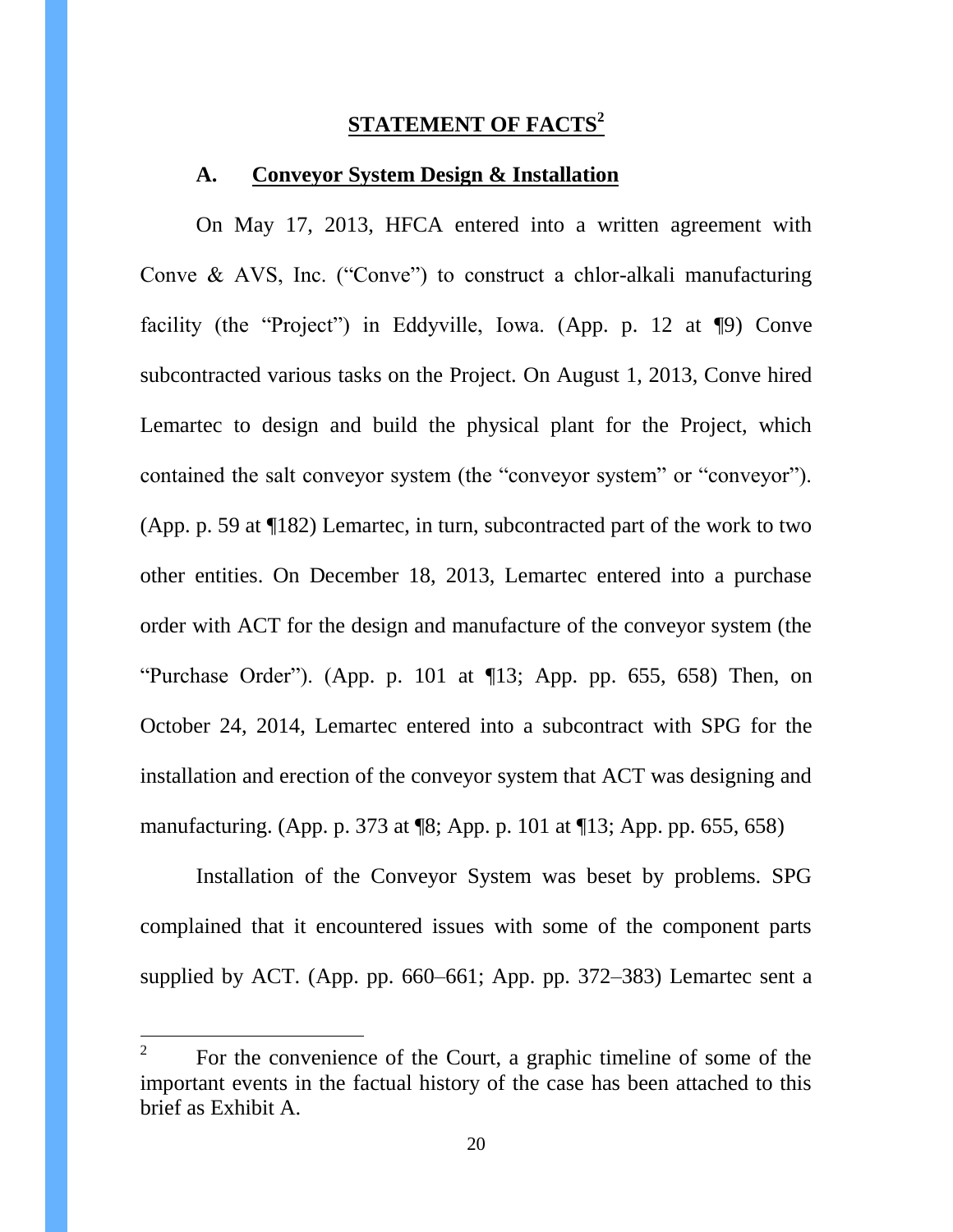Notice to Comply & Notice of Project Delay to ACT on March 24, 2015, in which it noted eleven pre-completion deficiencies in ACT's work. (App. p. 468) SPG eventually completed installation of the conveyor system in or about May of 2015, and it alleged that in doing so, it incurred significant additional expenses for which Lemartec and ACT were responsible. (App. p. 462; App. pp. 372–383)

#### **B. The Federal and State Lawsuits**

To recoup its alleged additional expenses, on October 16, 2015, SPG sued both Lemartec and ACT in *Southland Process Group, LLC v. Lemartec Corporation and Advance Conveying Technologies, LLC,* filed in the United States District Court for the Southern District of Iowa, Case No. 4-15-cv-353-CRW-HCA (the "Federal Suit"). (App. pp. 372–383) Lemartec and SPG ultimately settled their claims against each other, and the Federal Suit proceeded to trial between Lemartec and ACT with the claims at issue narrowed to: (a) Lemartec's claims to recoup the additional sums it paid SPG in connection with the installation of the conveyor, and (b) ACT's claims for alleged nonpayment of the balance owed on its Purchase Order. (App. p. 684)

Meanwhile, the completed Project was turned over to Conve, the prime contractor, on or about June 21, 2015, and Conve ultimately turned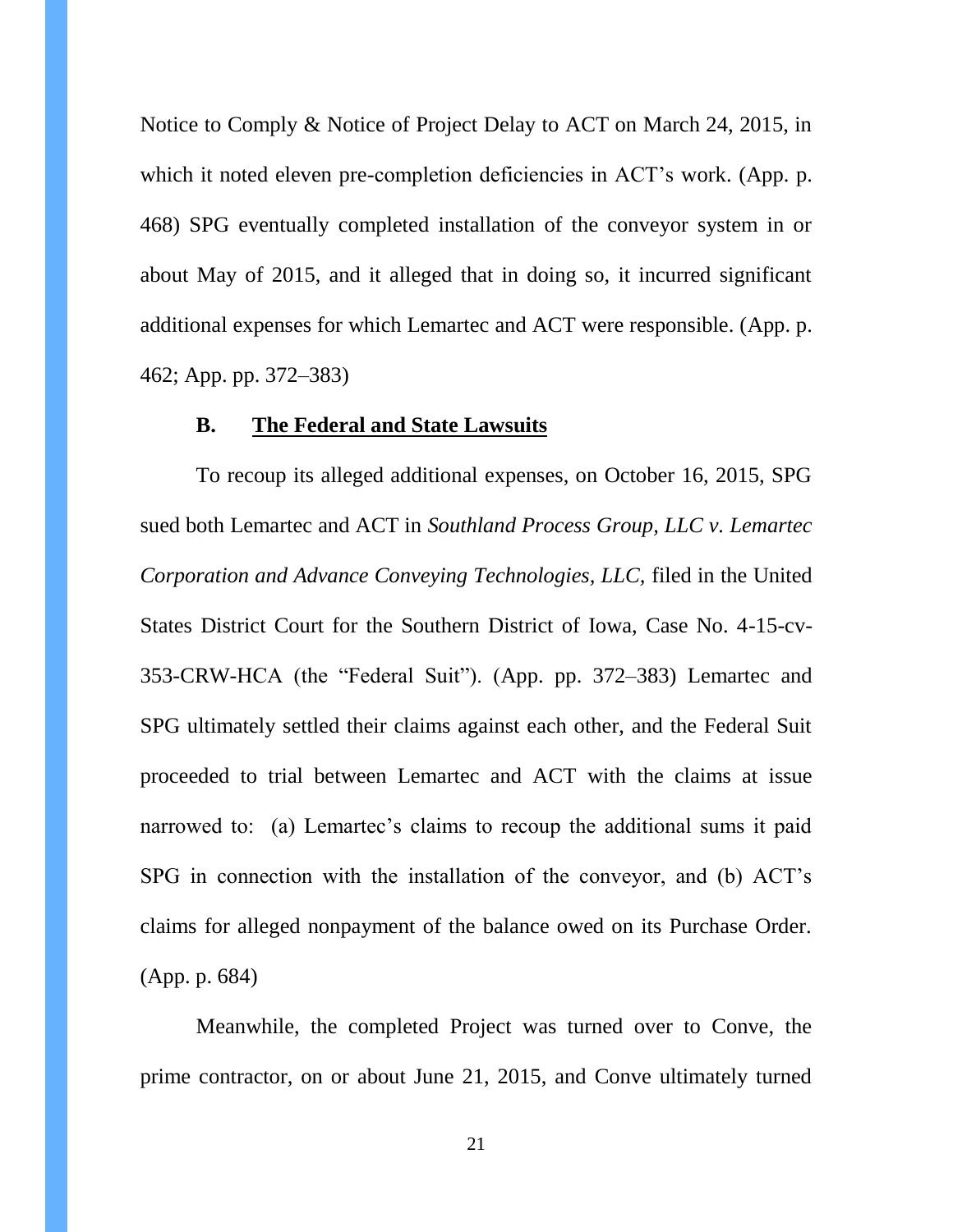the Project over to HFCA. HFCA was dissatisfied with numerous alleged construction defects and had ongoing complaints regarding essentially all aspects of the Project. On November 22, 2016, HFCA sued the general contractor, Conve, and four other entities involved in the design and construction of the Project in the District Court for Monroe County, Iowa, (App. p. 11), alleging generally, among other things, that after the conveyor system was installed, turned over and put into use, the system failed to perform to specifications (the "State Suit"). (App. 23 at ¶82(s)) Conve filed third-party claims against Lemartec for indemnity and contribution (App. pp. 41–65), and Lemartec filed third-party claims against ACT and SPG for indemnity, pursuant to their agreements with Lemartec. (App. pp. 66–70) By June 5, 2017, the date on which Lemartec filed its third-party claim against ACT, the Federal Suit had been pending for over a year and a half. Yet, when ACT filed its Answer to Lemartec's third-party claim, it did not reference the Federal Suit or attempt to raise a *res judicata* affirmative defense. (App. p. 117)

ACT had good reason for failing to do so, as the nature of the claims in the two cases was quite different. Lemartec's cross-claims against ACT for indemnification, breach of contract, and breach of various warranties in the Federal Suit were brought solely in response to, and in connection with,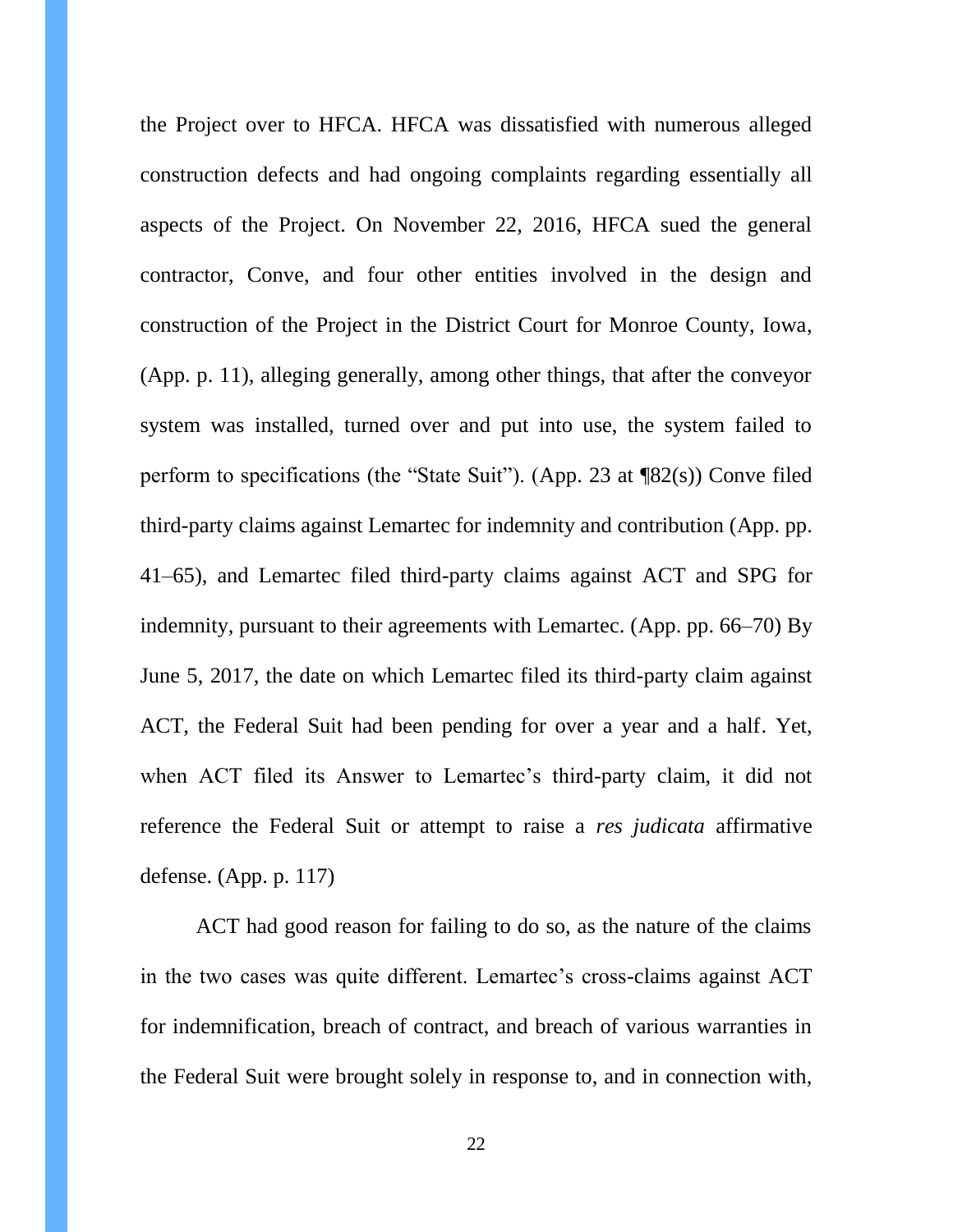SPG's underlying claim relating to excess costs incurred from approximately October of 2014 through May of 2015, the time period *before* the conveyor system was completed and turned over to Conve. (App. p. 684) By contrast, Lemartec's cross-claims against ACT for indemnification and breach of contract in the State Suit is limited to alleged defects that arose (or allegedly manifested themselves) *after* the Project (and, correspondingly, the conveyor system) was completed and turned over to HFCA. (App. p. 23 at  $\P(82(s))$ 

HFCA clarified the nature of its complaints only in interrogatory responses served on June 14, 2018. (App. pp. 935–937 at 1b, 1e) According to those allegations, the conveyor system failed to perform as HFCA intended in that: the conveyor components corroded; the electrical system corroded and did not allow for automatic operation, the bucket system leaked, corroded, and fell apart; vibrations caused a rupture, and the conveyor system did not pass approval testing. (App. pp. 935–937 at 1b, 1e) These specific, post-completion issues were not raised and could not have been raised in the Federal Suit.

Both cases were proceeding along separate tracks for over a year. On April 9–12, 2018, the Honorable Charles R. Wolle conducted a bench trial in the Federal Suit; Judge Wolle characterized the "issues for trial" as "whether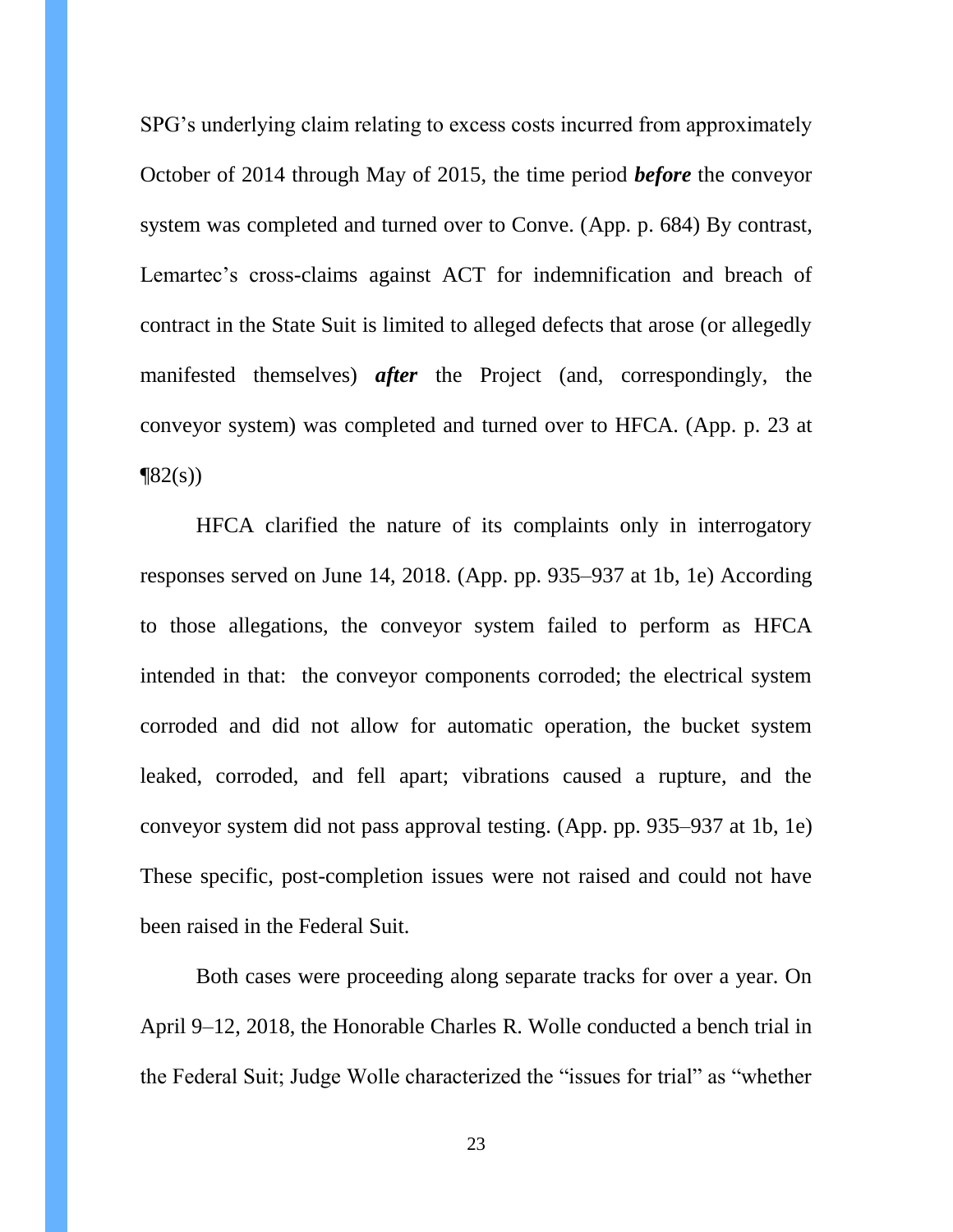either of [Lemartec and ACT] owes money to the other for money earned, but unpaid; project delays; and for additional work that was required to make the conveyor system functional." (App. p. 684) On May 21, 2018, Judge Wolle issued his Findings of Fact, Conclusions of Law and Judgment in favor of Cross-Defendant ACT and awarded ACT \$317,467.07, plus interest. (App. p. 688) Lemartec is currently appealing the May 21, 2018, Ruling to the United States Court of Appeals for the Eighth Circuit. (Lemartec Notice of Appeal to 8th Cir.)

### **C. The Ruling Below**

Less than three months after judgment was issued in the Federal Suit, ACT moved for summary judgment in this case on August 15, 2018. (App. p. 146) ACT had never before that point alleged that there was any commonality between the Federal and State Suits but, having obtained judgment in its favor in the Federal Suit, ACT sought summary judgment on the basis that the judgment in the Federal Suit compelled judgment in its favor in this case. When Lemartec pointed out in its Resistance that *res judicata* must be raised as an affirmative defense in an Answer, because parties are not allowed to opportunistically remain silent during the pendency of both cases and seek a "gotcha" result only after prevailing in one case (Lemartec Resist. Summ. J. p. 12), ACT acknowledged the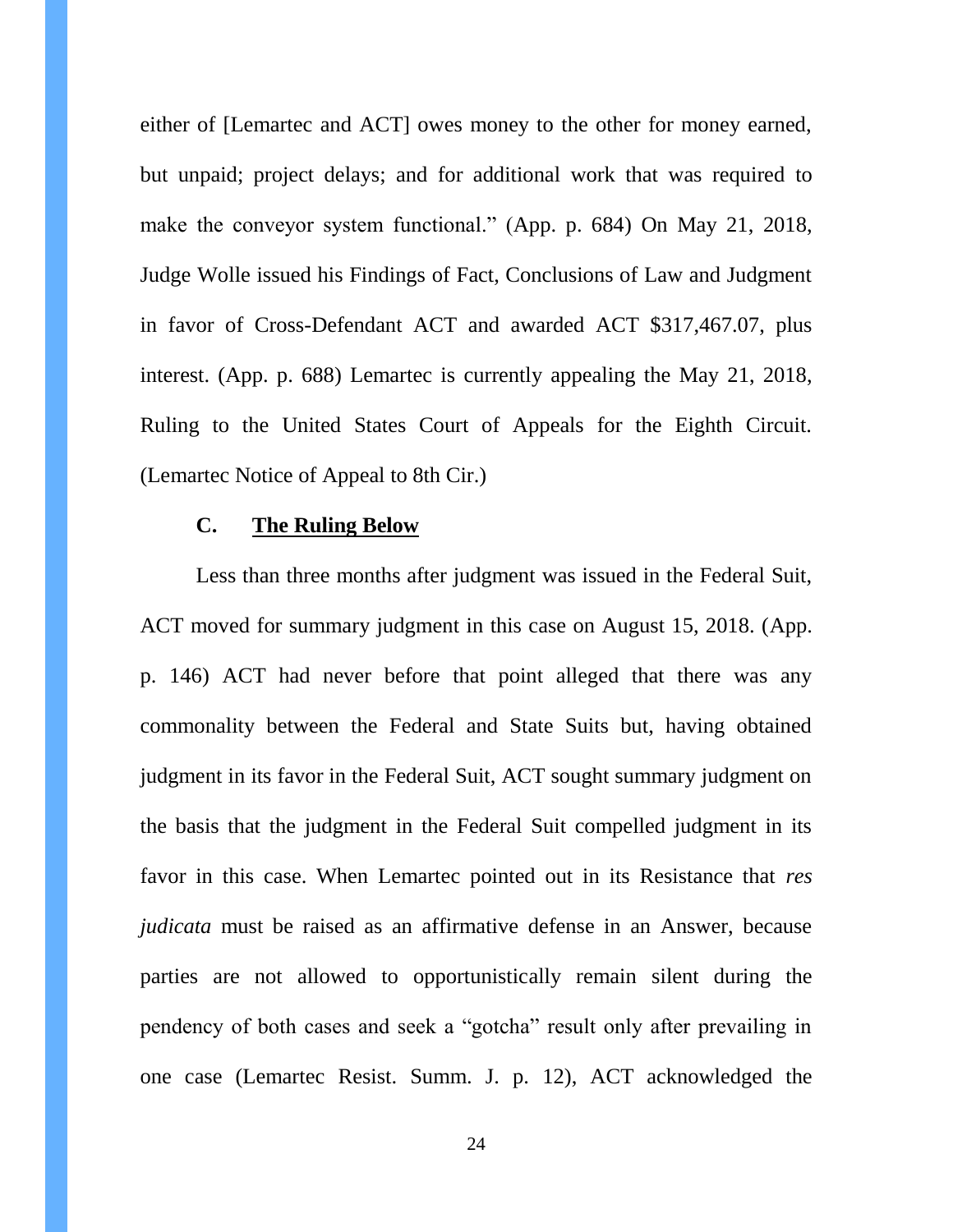requirement. (App. p. 199) On October 31, 2018, ACT filed a motion to amend its Answer to include a *res judicata* affirmative defense. (App. p. 296) Lemartec opposed the motion. (App. p. 315)

The district court granted summary judgment to ACT. The court declined to impose the heretofore uniform procedural bar against parties remaining silent while allegedly similar cases are pending, then springing a *res judicata* defense only after prevailing in one suit because "Lemartec did not communicate any intent to split its claims . . . ." (App. p. 349) Accordingly, it granted ACT's motion to amend its Answer and add a thirteenth-hour *res judicata* defense. (App. pp. 355–356)

On the merits, the district court evaluated both claim preclusion and issue preclusion theories. With respect to claim preclusion, the court found the Federal and State actions sufficiently similar because both cases "are premised on the contractual relationship between Lemartec and ACT" regarding the conveyor system. (App. p. 342) With respect to issue preclusion, the court found the issues in the Federal and State cases identical because "the issue of indemnity rights arising under the Purchase Order has been raised and litigated in the prior federal action." (App. p. 351) The court granted ACT summary judgment under both theories. (App. p. 355) This interlocutory appeal followed.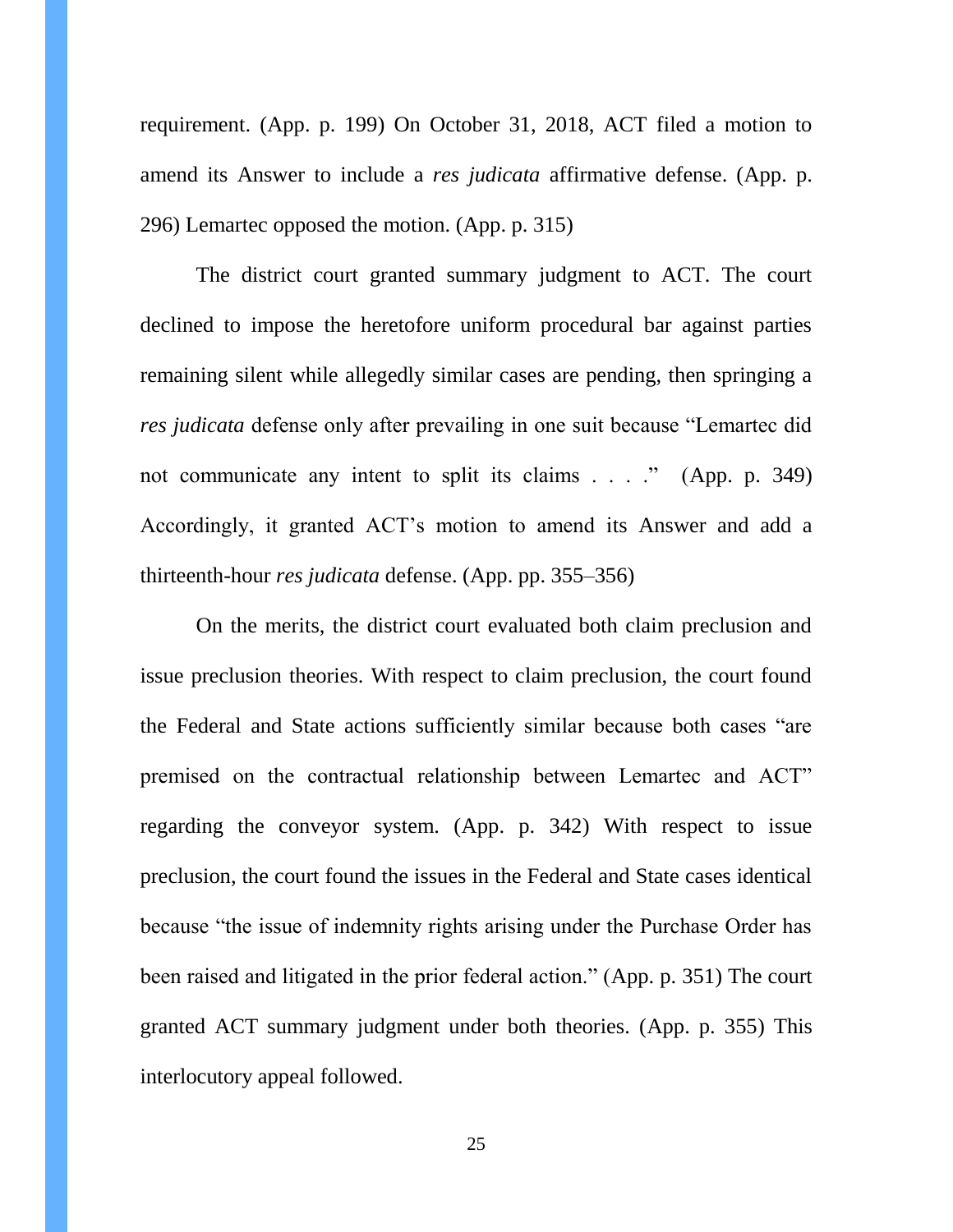### **ARGUMENT**

### **I. ACT IS NOT ENTITLED TO CLAIM PRECLUSION**

# **A. ACT's Failure to Object During the Pendency of Simultaneous Lawsuits Waived Claim Preclusion Under this Court's** *Noel* **Ruling**

#### **1. Preservation of Error**

Lemartec resisted summary judgment (Lemartec Resist. Summ J. pp. 7–12) by arguing that ACT failed to object to Lemartec's third-party claim during the pendency of the Federal Suit and thus waived claim preclusion. The district court addressed this (App. pp. 347–349), and it is therefore preserved. Iowa R. App. P. 6.903(2)(g)(1).

### **2. Standard of Review**

Appellate courts "review the district court's grant of summary judgment for correction of errors at law." *Sallee v. Stewart*, 827 N.W.2d 128, 132 (Iowa 2013) (citing *Ranes*, 778 N.W.2d at 685).

## **3. Discussion:** *Noel v. Noel* **is Directly on Point and Conditions Claim Preclusion on a Contemporaneous Objection that ACT Studiously Avoided**

ACT cannot establish the substantive elements of claim preclusion, but there is no need to reach them because ACT is procedurally foreclosed from asserting the defense. In fact, ACT is procedurally barred by a rule and binding decision specific to cases such as this where two cases are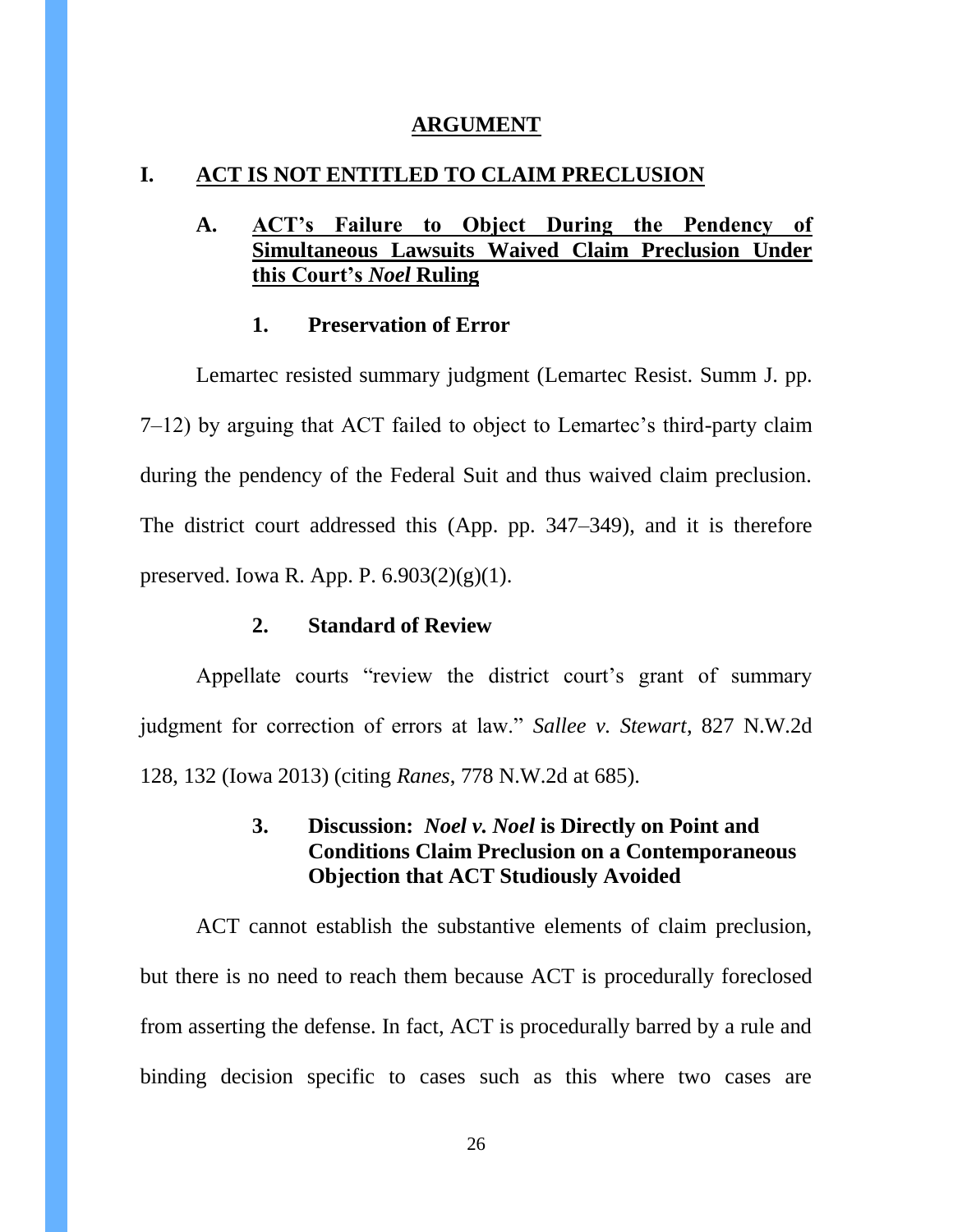simultaneously pending. Where, as here, a litigant fails to contemporaneously invoke claim-splitting remedies, claim preclusion is barred under the Iowa Supreme Court's decision in *Noel v. Noel*, 334 N.W.2d 146, 148 (Iowa 1983), and by Section 26 of the Second Restatement of Judgments*.* The trial court's decision excuses this failing on a basis not recognized by case law or the Restatement—that Lemartec had to somehow notify ACT of claim splitting before ACT had to invoke remedies.

Claim preclusion typically arises when a party loses a lawsuit and, sometime later, seeks a second bite at the apple. In the rare circumstance present here—that two suits are pending simultaneously, there is a requirement that a defendant contemporaneously object in the first suit on the grounds of claim-splitting or waive the defense. Because ACT failed to object in any manner—or even plead *res judicata* as an affirmative defense in its Answer, filed after the Federal Suit had been pending for a year and a half—prior to the judgment in the Federal Suit, ACT waived entitlement to claim preclusion. *Noel*, 334 N.W.2d at 149.

*Noel* adopts the Restatement (Second) Judgments § 26, cmt. *a*. providing:

Where the plaintiff is simultaneously maintaining separate actions based upon parts of the same claim, and in neither action does the defendant make the objection that another is pending based on the same claim, judgment in one of the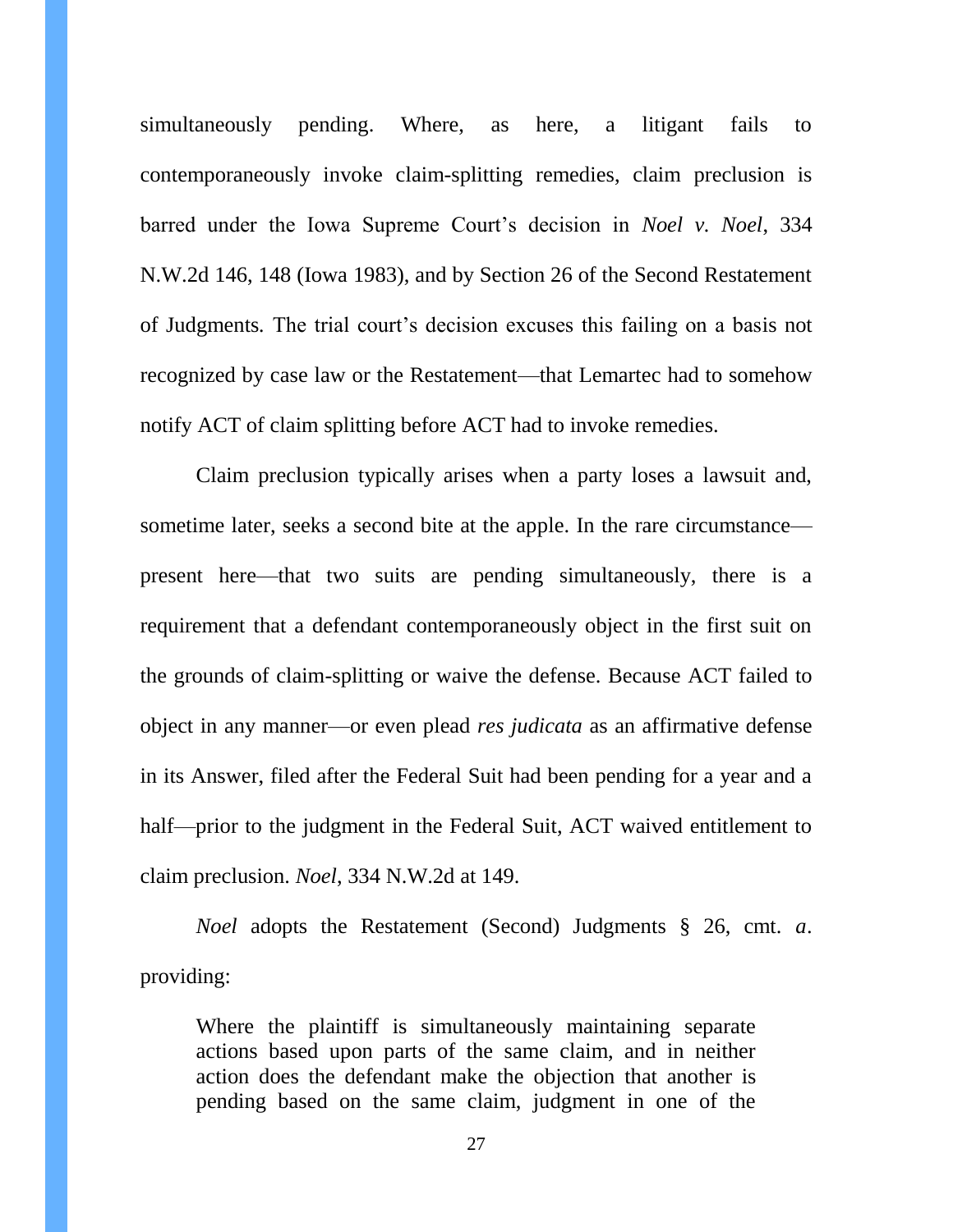actions does not preclude the plaintiff from proceeding and obtaining judgment in the other action. The failure of the defendant to object to the splitting of the plaintiff's claim is effective as an acquiescence in the splitting of the claim.

*Noel* simply recognized this rule in Iowa. In *Noel*, a son sued his

father to recoup improvements to a leasehold, but lost. 334 N.W.2d at 147.

While that suit was pending, the father passed away, and the son also

brought a probate action. *Id*. The Court explained:

Faced with the two actions, the executor of the father's estate answered in the declaratory action and averred several defenses, and also disallowed the probate claim. In neither case, however, did he allege the pendency of the other case, *see* Iowa R.Civ.P. 103, or ask for consolidation of the cases.

*Id*. Later, the executor moved in the probate action to have it declared barred

by the former adjudication, but the Court demurred:

The executor was confronted by two cases arising from the same claim. For reasons of his own  $-$  a jury trial in the probate claim? - he did not move to consolidate them, nor did he plead in either case that another action was pending. Instead, he went to trial in the declaratory action. After he obtained judgment in that case he sought to interpose the judgment to the probate case as precluding prosecution of that claim.

*Id*. at 148–49.

The Court rejected this stratagem because the "decisions dealing with this situation hold that a party waives claim preclusion by failing to interpose it prior to judgment in the first case." *Id*. at 149 (citing Restatement (Second) Judgments § 27) (further citations omitted). And the Court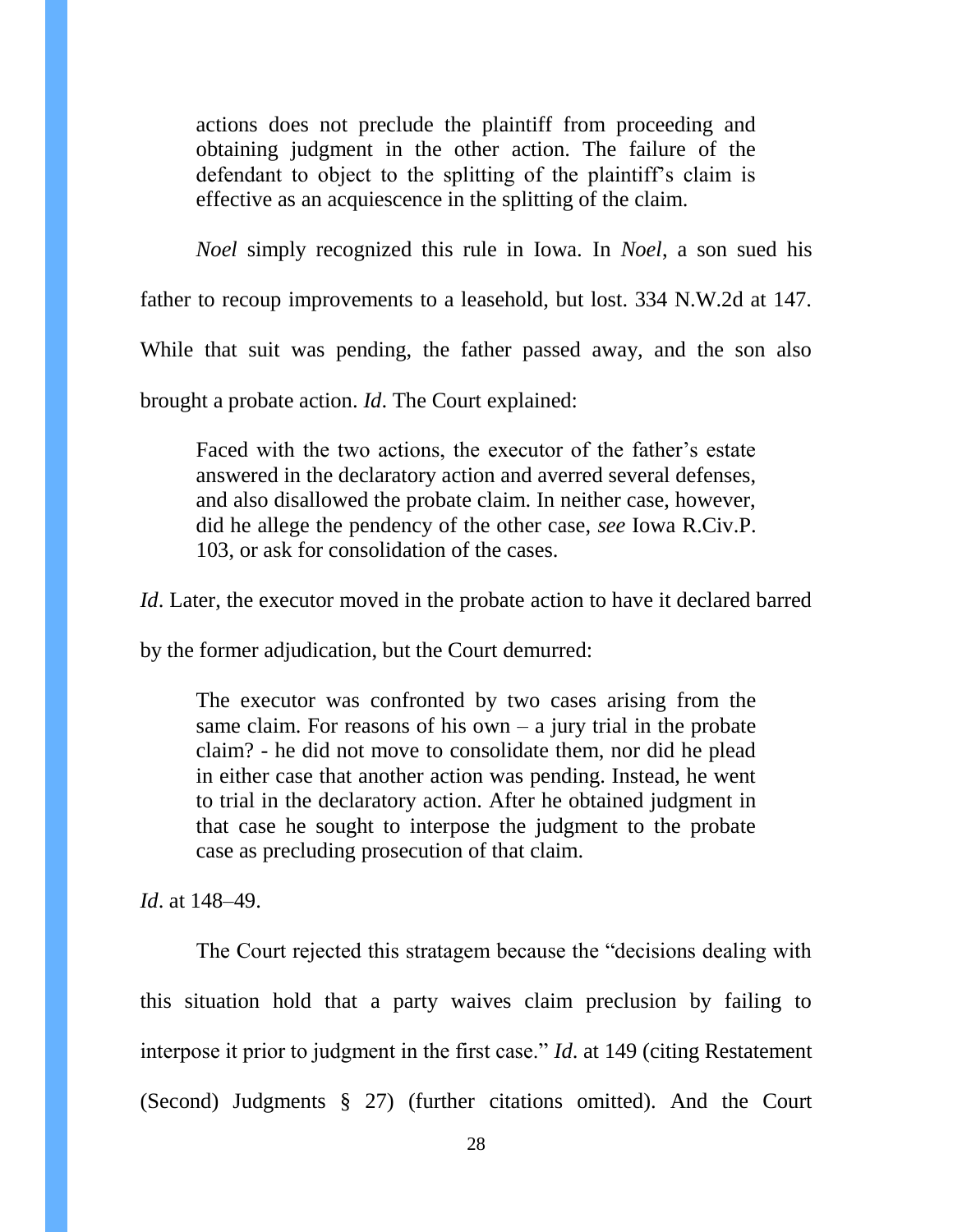elaborated that "the executor waived claim preclusion by failing to interpose it appropriately before judgment in the declaratory action." *Id*.

*Noel* is on all fours with the present situation, and the Court clarified what it means to "interpose" the defense of *res judicata* "appropriately," by citing with approval *Brown v. Lockwood*, 76 A.D.2d 721 (N.Y.A.D. 1980) and *Nationwide Ins. Co. v. Steigerwalt*, 255 N.E.2d 570 (Ohio 1970). *Brown* found waiver because "if the defendant felt himself burdened by multiple suits he could have moved for consolidation or a joint trial," or "he could have moved to dismiss" the second suit. *Brown*, 76 A.D.2d at 740. Similarly, the Ohio decision cited by *Noel* deemed claim preclusion waived because "in neither case did the defendant avail himself of the first opportunity to act to avoid prosecution of the separate actions." *Nationwide*, 255 N.E.2d at 573.

The trial court's Ruling also cited *Pagel v. Notbohm*, 186 N.W.2d 638 (Iowa 1971), calling it "a prototypical example of acquiescence to claim splitting and waiver of *res judicata* as a defense." (App. p. 348) In *Pagel*, the defendant filed answers to both actions but did not move to consolidate or object to the simultaneous litigation. *Id.* (citing *Pagel*, 186 N.W.2d at 639). *Noel*, *Pagel*, *Nationwide*, and *Brown*, together with the Restatement, leave no doubt: claim preclusion is waived in simultaneous suits absent some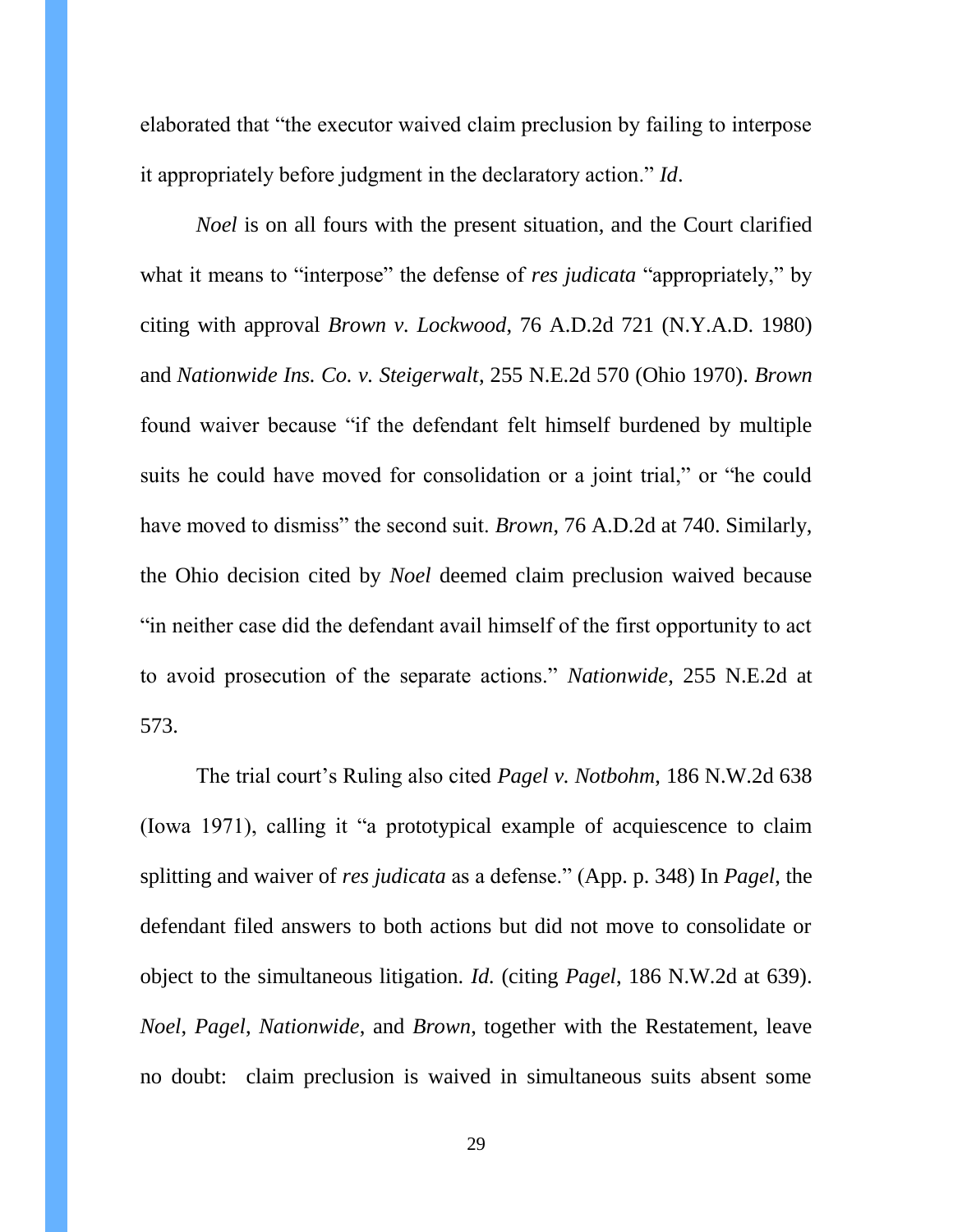effort to contemporaneously address the situation, be it dismissal, consolidation, stay or otherwise. But this Court is not confronted with the need to draw any lines or clarify how much effort suffices to address the situation. That is because ACT literally did *nothing* before seeking summary judgment here; there was no objection, let alone any effort to seek a remedy. *Res judicata* was not even pled by ACT as an affirmative defense in the current case until after it filed its Motion for Summary Judgment.

Pleading *res judicata* as an affirmative defense is a separate and distinct requirement from *Noel* and *Pagel*. And, when Lemartec pointed out that the Iowa rules independently prevented ACT from even raising the defense for the first time by motion, ACT moved after the fact for leave to amend, and it was granted. This was independent error because, no matter the procedural motion used to address (and thus preserve) the defense, it must first have been raised by pleading.<sup>3</sup> But the trial court excused ACT's

<sup>3</sup> Iowa courts have determined "that a party who desires to set up a prior adjudication as a bar to a claim made by an opposing party must properly plead such adjudication before evidence is admissible in regard to it." *Bertran*, 232 N.W.2d at 531 (citing *Boone Biblical College v. Forrest*, 275 N.W. 132, 135 (Iowa 1938)). Iowa courts have further "declared that a plea of former adjudication is an affirmative defense, with the burden on defendant to plead and prove it." *Id.* (citing *Bloom*, 165 N.W.2d at 827; *In re Estate of Kaldenberg*, 127 N.W.2d 649, 651 (Iowa 1964)). Critical to this appeal, "*res judicata* is an affirmative defense to be asserted by answer and cannot be raised by motion to dismiss." *Id*. at 532 (quoting *Bickford v. Am. Interinsurance Exchange*, 224 N.W.2d 450, 454 (Iowa 1974)); *see also*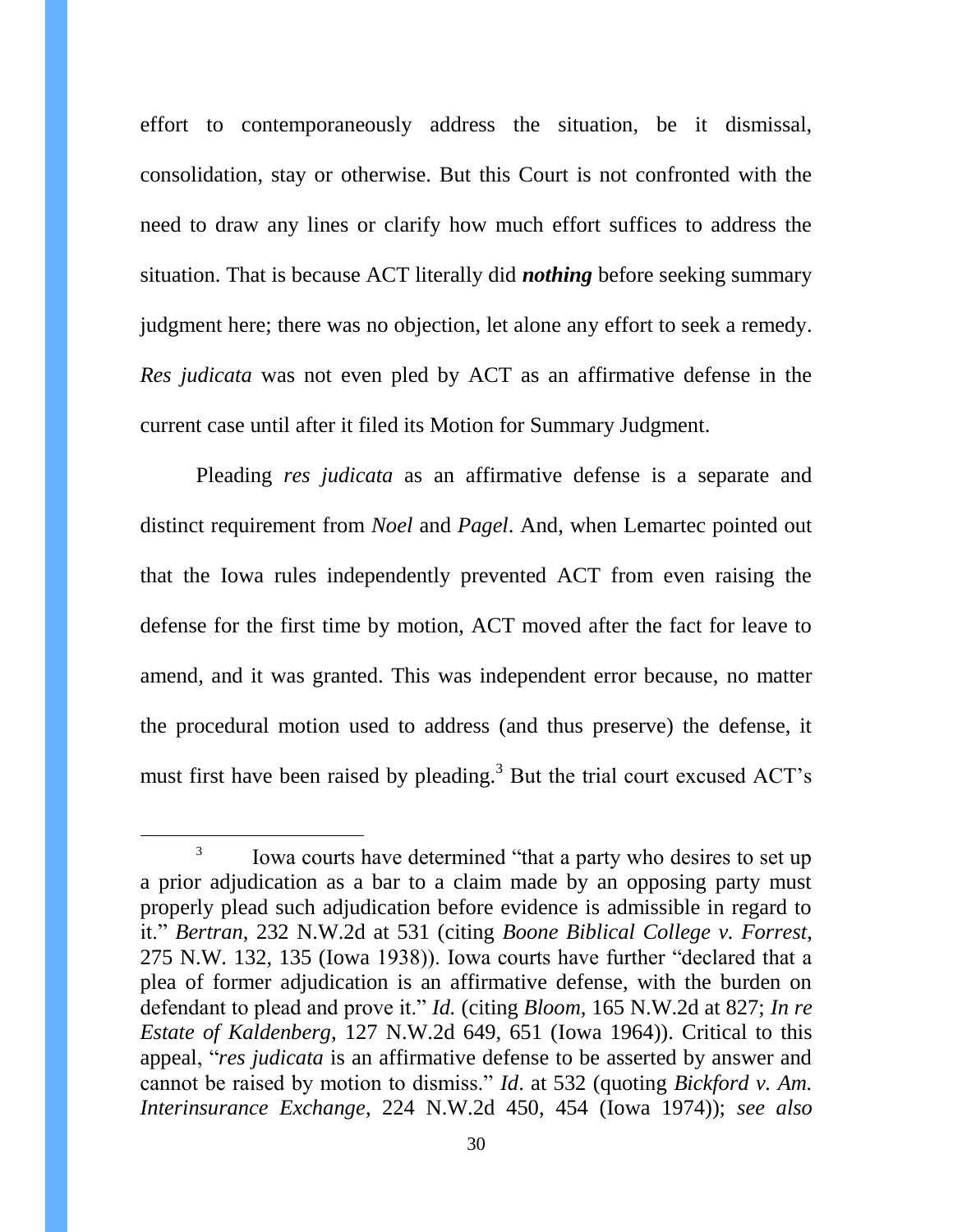failure to object while both suits were pending by deeming Lemartec at fault for the situation.

The trial court's reasoning is wrong, directly contradicts all the authority cited, and rejects the Restatement. If allowed to stand, it amounts to direct negation of existing precedent in *Noel* and *Pagel*. The trial court faulted Lemartec because "Lemartec did not communicate any intent to split its claims because it asserted the same claim—indemnification from ACT for the same breach of contract—in both federal and state lawsuits." (App. p. 349) But there is no communication of "intent to split claims" in *Noel*,

 $\overline{a}$ 

*Swisher & Cohrt v. Yardarm, Inc.*, 236 N.W.2d 297, 299 (Iowa 1975); *Robbins v. Heritage Acres*, 578 N.W.2d 262, 265 (Iowa Ct. App. 1998); *Rife v. D.T. Corner, Inc.*, 641 N.W.2d 761, 768 (Iowa 2002) (stating, under Iowa law, a defendant is required to raise an affirmative defense in its pleading). Allowing ACT to skirt around the procedural requirements of pleading *res judicata* as an affirmative defense prior to raising it by motion is prejudicial to Lemartec. Had ACT asserted the *res judicata* defense—at the latest when it filed its Answer to Lemartec's Amended Petition/Complaint—that would have allowed Lemartec to analyze its federal claims in conjunction with the asserted defense. ACT, by waiting until after it prevailed in the Federal Suit before asserting the *res judicata* defense, foreclosed Lemartec's ability to weigh its options in the Federal Suit to ensure its indemnity claims in the State Suit were not preempted. *See Clements v. Airport Auth. of Washoe Cty.*, 69 F.3d 321, 329 (9th Cir. 1995) (holding *res judicata* defense was waived for failing to timely raise it because it caused prejudice to the plaintiffs). ACT's failure to plead *res judicata* also bars its issue preclusion defense. *See, e.g.*, *Fischer v. City of Sioux City*, 654 N.W.2d 544, 548 (Iowa 2002) ("That is why, we believe, the general rule is that issue preclusionwhether offensive or defensive-must be pled and proved by the party asserting it.").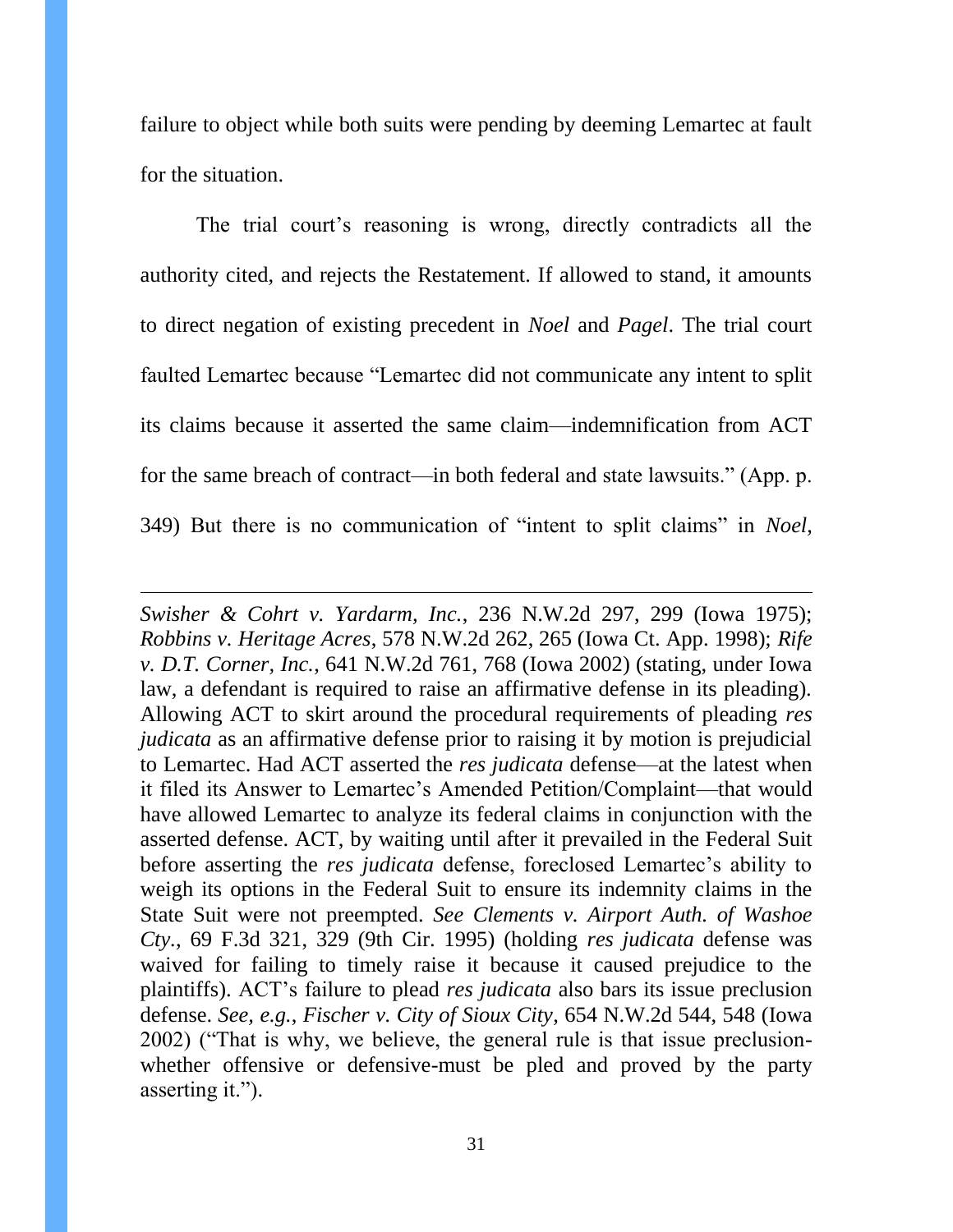*Pagel*, *Brown*, or *Nationwide*, nor is it mentioned in the Restatement. Yet these authorities all mandate waiver in the absence of some effort on the part of defendants to address the multiple suits. Indeed, these cases recognize that the onus is squarely on *defendants* to object when faced with multiple suits. And, notice of multiple suits is effected, as it always is, by service of a summons and complaint. *See, e.g.*, *Rees v. City of Shenandoah*, 628 N.W.2d 77, 79 (Iowa 2004) (citing *Soike v. Evan Matthews & Co.*, 302 N.W.2d 841, 842 (Iowa 1981)).

American jurisprudence affords defendants notice of suits, but not any form of notice of the legal import of the suits, such as a "Notice of Claim Splitting." It is left for the defendants and their counsel to evaluate the multiple suits and seek a remedy *if they perceive it to be appropriate and strategically advantageous*. As the New York court in *Brown* put it, "if the defendant felt himself burdened by multiple suits he could have moved for consolidation or for a joint trial." *Brown*, 76 A.D.2d at 740. Or conversely, as the *Noel* Court wryly observed, a defendant might perceive a tactical advantage in multiple suits. *See Noel*, 334 N.W.2d at 148–49 (speculating that executor's motive to acquiesce in two suits was to secure a jury trial). The overall point is that claim-splitting is a theoretical injury (or possibly benefit) to a defendant, and, *if* it is perceived as injurious, it must draw a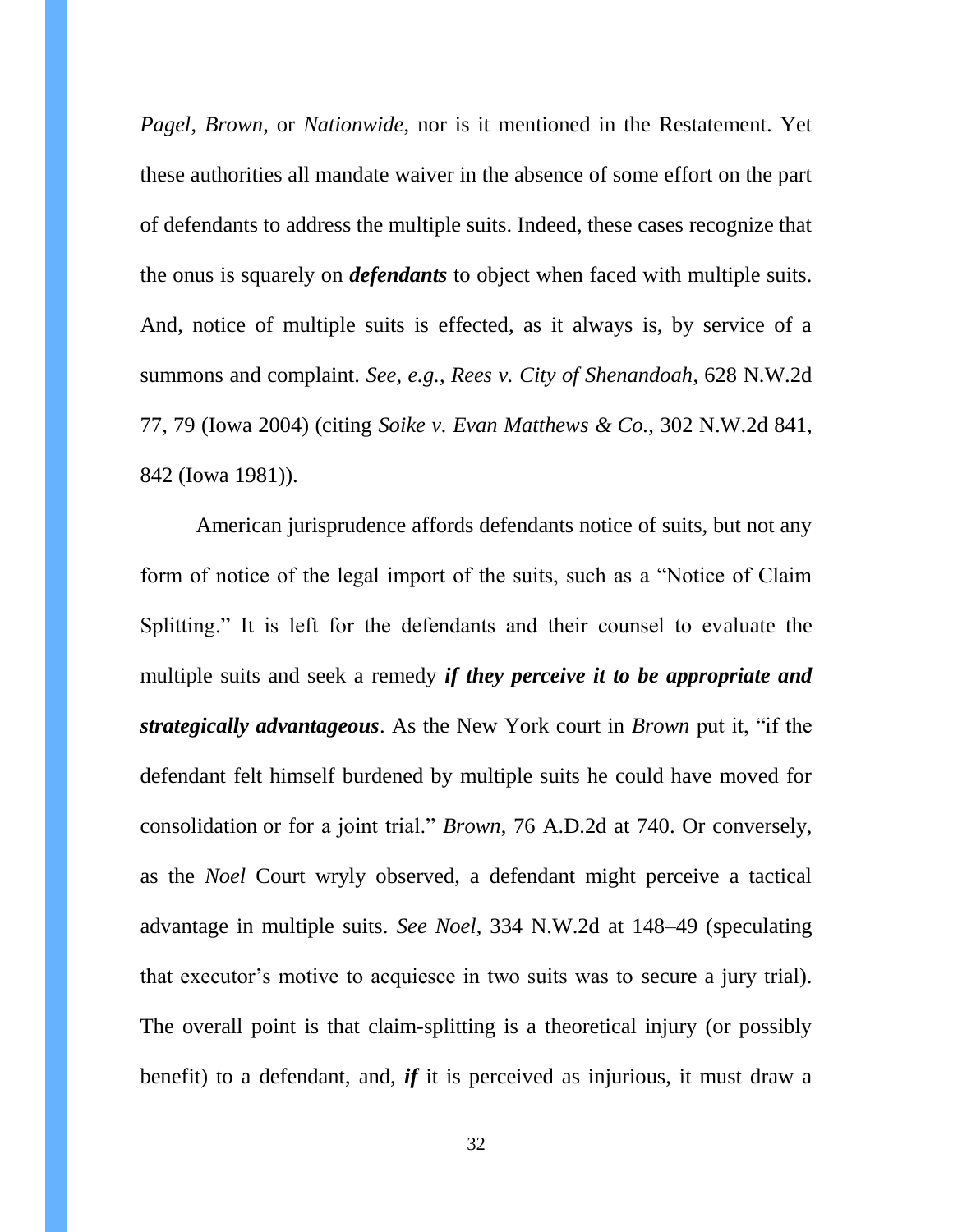contemporaneous effort to cure. By contrast, if a defendant merely ignores the issue, it will be deemed to have acquiesced to the separate suits.

The trial court also reasoned that *Noel*, *Pagel*, and the Restatement do not apply because Lemartec asserted "the same claim" in both lawsuits. (App. p. 349) That is wrong for several reasons. First, none of those authorities turn on the identity of the claims. Second, Lemartec's claims, though both sounding in indemnity, are not remotely identical—the federal action sought indemnity for delay and cost overruns incurred by a single subcontractor during its pre-completion efforts, and the state action seeks pass-through indemnity for HFCA's (the end user's) later-alleged postcompletion defects. To deem the suits "identical" the court had to overlook these facts, something antithetical to the basic summary judgment standard construing all facts against the movant. Third, conditioning waiver on whether or not claims are "identical" is a logical fallacy. That is, if waiver happened only where claims were not "identical," it would amount to waiver of claim preclusion only where claim preclusion would fail on its own elements. Identity of the claims is an element of claim preclusion. (*See infra* at 60–68.) To be meaningful, waiver by failure to object must be operative where the claims are "identical" because that is when claim preclusion would otherwise be effective. Waiving only non-identical claims would be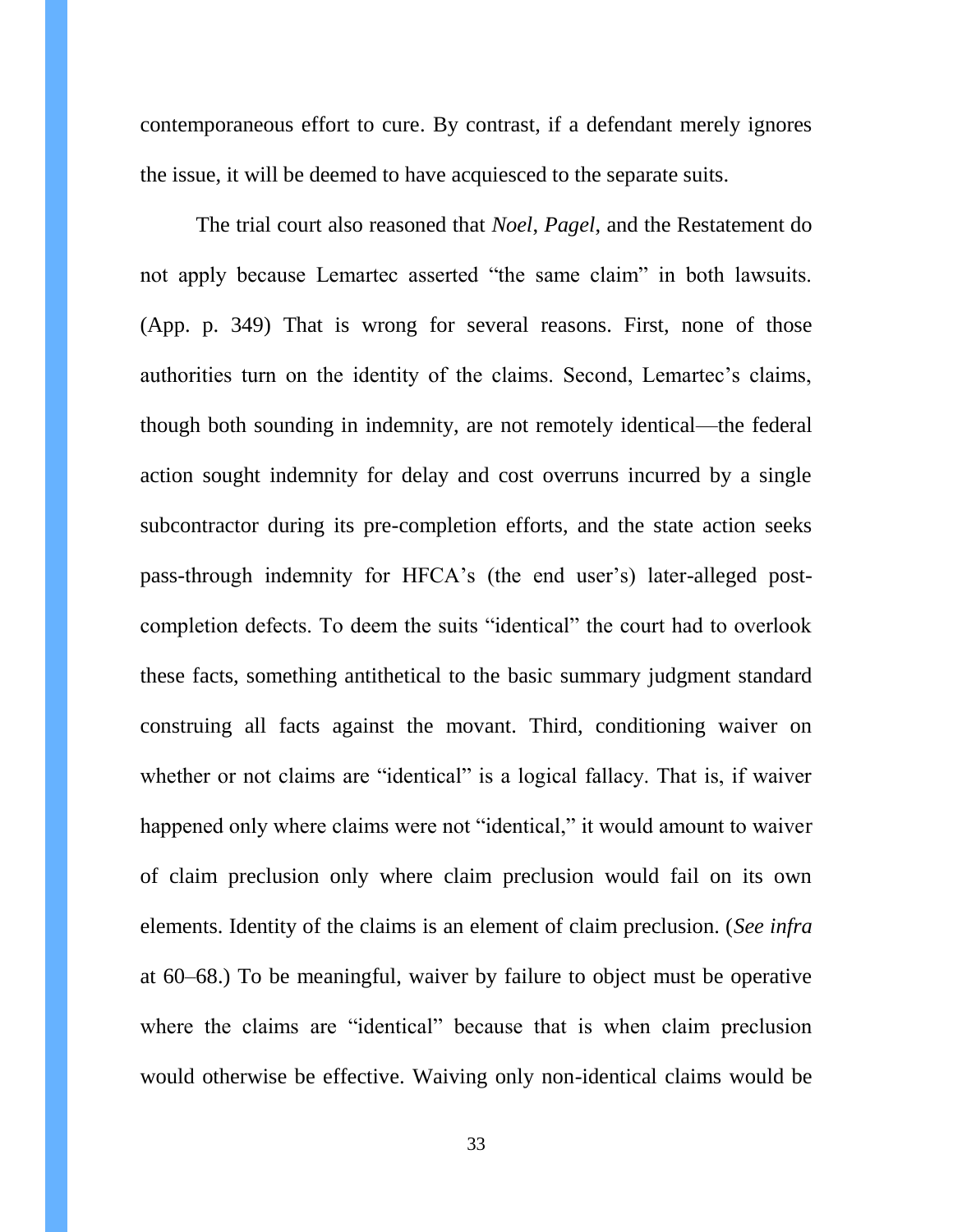tantamount to waiving only where claim preclusion would ultimately fail on the merits.

ACT never objected in the Federal Suit to maintenance of the separate State Suit, let alone sought a remedy. ACT first raised the defense only after prevailing in the Federal Suit, in its summary judgment motion in this case. Any *res judicata* defense was, thus, waived.

### **B. ACT's Claim Preclusion Argument Is Substantively Wrong Because the Doctrine Does Not Apply to Claims Arising After Filing of the First Complaint.**

### **1. Preservation of Error**

Lemartec specifically argued in resistance to ACT's motion for summary judgment that *res judicata* does not apply because the allegations raised by HFCA/Conve pertaining to the conveyor system had not arisen at the time the Federal Suit was filed. (Lemartec Resist. Summ J. pp. 7–10). The district court addressed this issue (App. p. 346), and it is therefore preserved for appeal. Iowa R. App. P.  $6.903(2)(g)(1)$ .

#### **2. Standard of Review**

Appellate courts "review the district court's grant of summary judgment for correction of errors at law." *Sallee*, 827 N.W.2d at 132.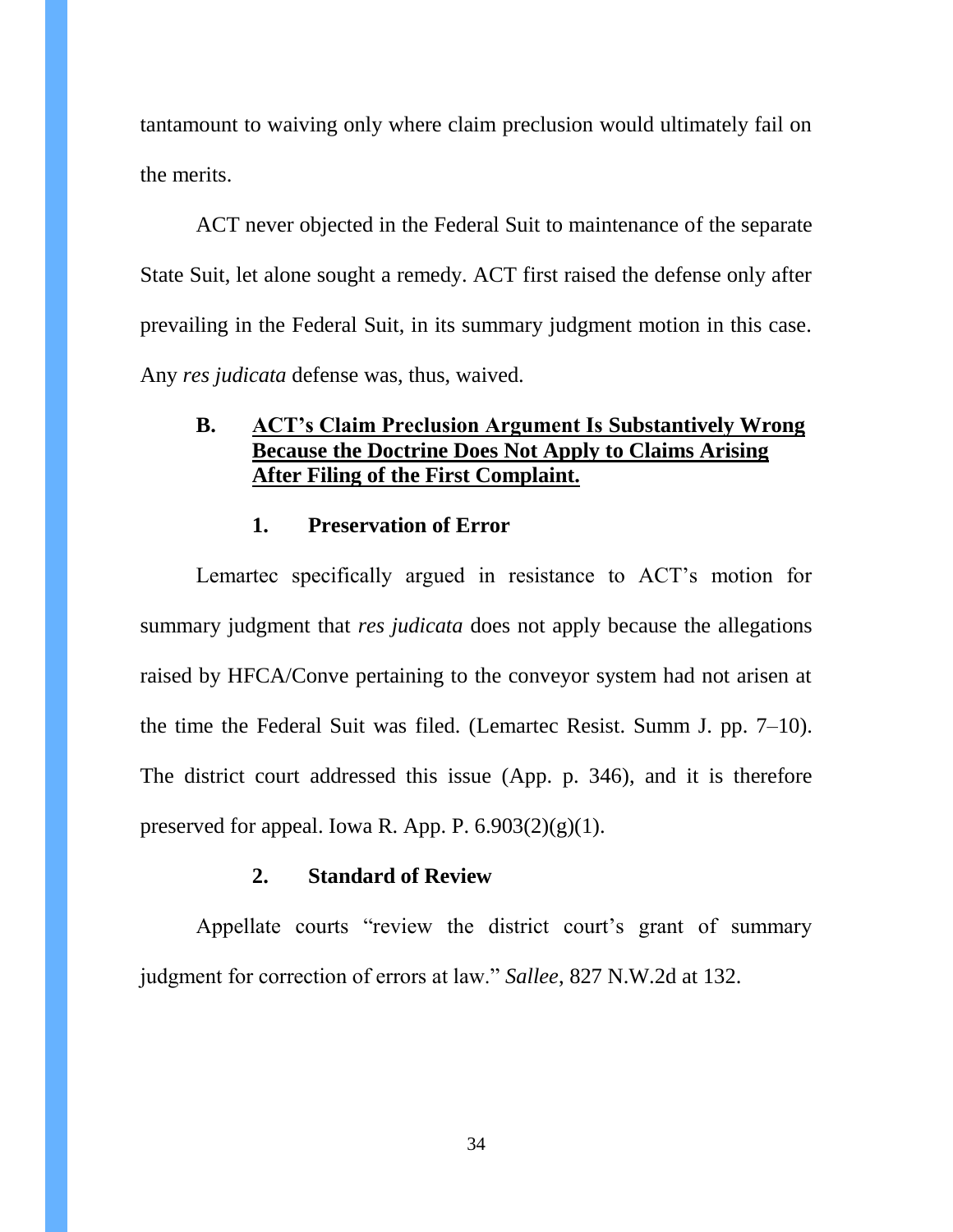#### **3. Discussion**

There is a bright-line rule governing the timing of claims that Iowa has yet to recognize and that the trial court declined to apply. There is a broad consensus among the federal circuits and state courts that claim preclusion does not bar claims that arise *after filing of the first complaint*. Here, Lemartec's claims for indemnity based on HFCA's underlying allegations of latent defects arose *after* SPG initiated the Federal Suit. Claim preclusion thus does not apply.

The district court disputed the premise that Lemartec's claim for indemnity for HFCA's complaint arose after the federal filing, accepting ACT's version that the new suit was akin to different "damages" for the same suit. That is incorrect as a matter of black-letter indemnity law that conditions accrual of an indemnity claim on payment of the indemnified obligation. Before considering its application here, it is necessary to expand upon the basis for this bright-line rule and why this Court should adopt it.

Wright & Miller notes that "[m]ost cases rule that an action need include only the portions of the claim due at the time of commencing that action, frequently observing that the opportunity to file a supplemental complaint is not an obligation." 18 Charles Alan Wright, Arthur R. Miller & Edward H. Cooper, *Federal Practice and Procedure* § 4409 (3d ed. 2017).

35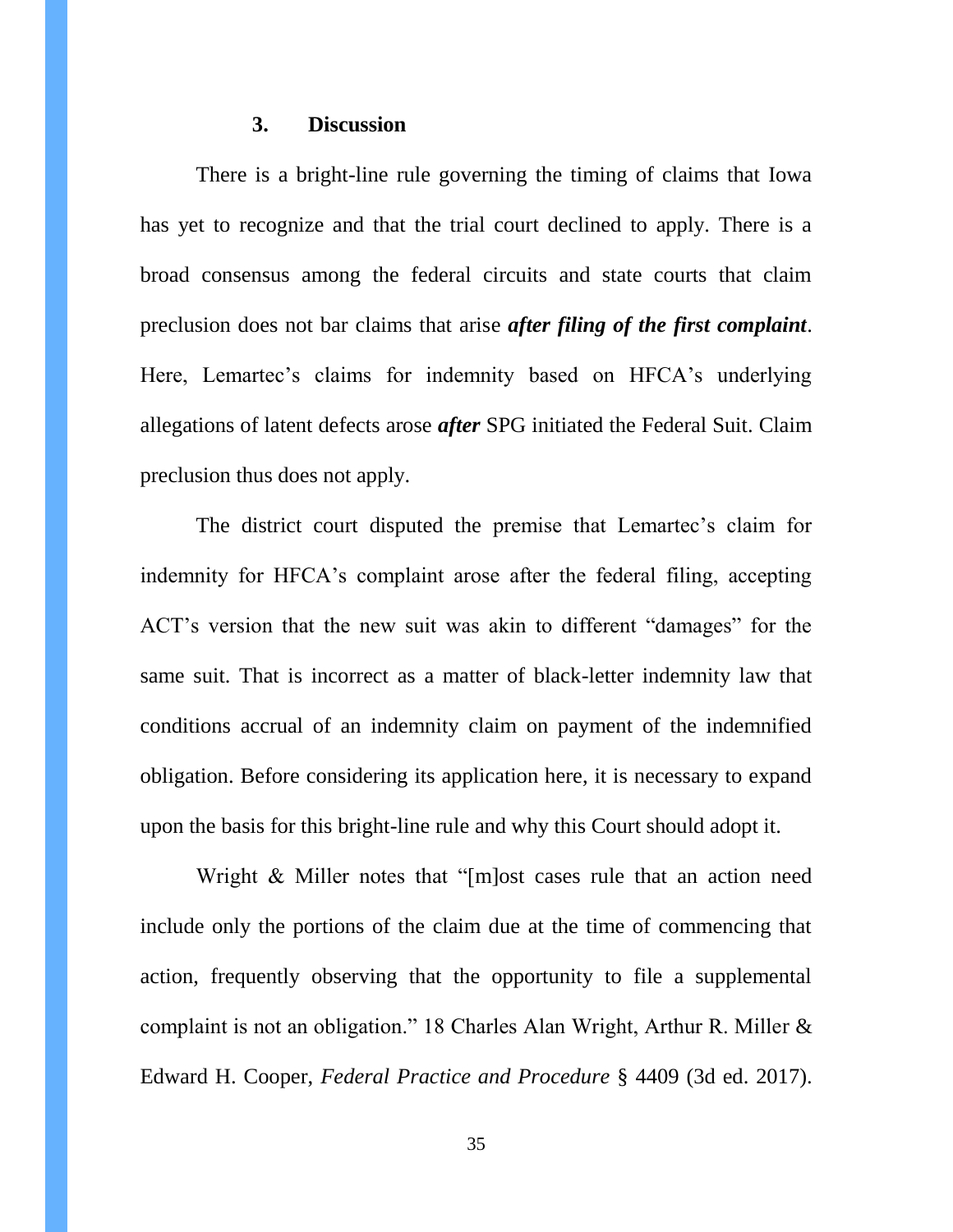Iowa courts look to the same common law authorities as the federal courts (especially the Restatement (Second) of Judgments) and seek to harmonize Iowa and federal *res judicata* law. *Villarreal v. United Fire & Cas. Co.*, 873 N.W.2d 714, 719 (Iowa 2016) (quoting *Shumaker v. Iowa Dep't of Transp.,* 541 N.W.2d 850, 852 (Iowa 1995)) ("The Iowa law of claim preclusion closely follows the Restatement (Second) of Judgments."). "Accordingly, [the Iowa Supreme Court has] previously discussed and relied upon the Restatement (Second) of Judgments in determining whether an action is barred by claim preclusion." *Id.* (citing *Pavone v. Kirke,* 807 N.W.2d 828, 837 (Iowa 2011)).<sup>4</sup>

"To establish the bar under the doctrine of *res judicata*, the party asserting the bar must establish that the former case involved (1) the same parties or parties in privity, (2) the same cause of action and (3) the same issues." *Iowa Coal Min. Co.*, 555 N.W.2d at 440 (citing *Bloom v. Steeve,* 165 N.W.2d 825, 827–28 (Iowa 1969)). Typically, the doctrine is applied to a single set of facts/remedies arising from a single transaction—a first and second lawsuit address the same remedies twice in a way the doctrine prevents. *See Westway Trading Corp. v. River Terminal Corp.,* 314

<sup>4</sup> *Accord West v. Wessels,* 534 N.W.2d 396, 398 (Iowa 1995); *Leuchtenmacher v. Farm Bureau Mut. Ins. Co.,* 460 N.W.2d 858, 860 (Iowa 1990); *Lowery Inv. Corp. v. Stephens Indus.,* 395 N.W.2d 850, 853 (Iowa 1986); *Noel,* 334 N.W.2d at 148.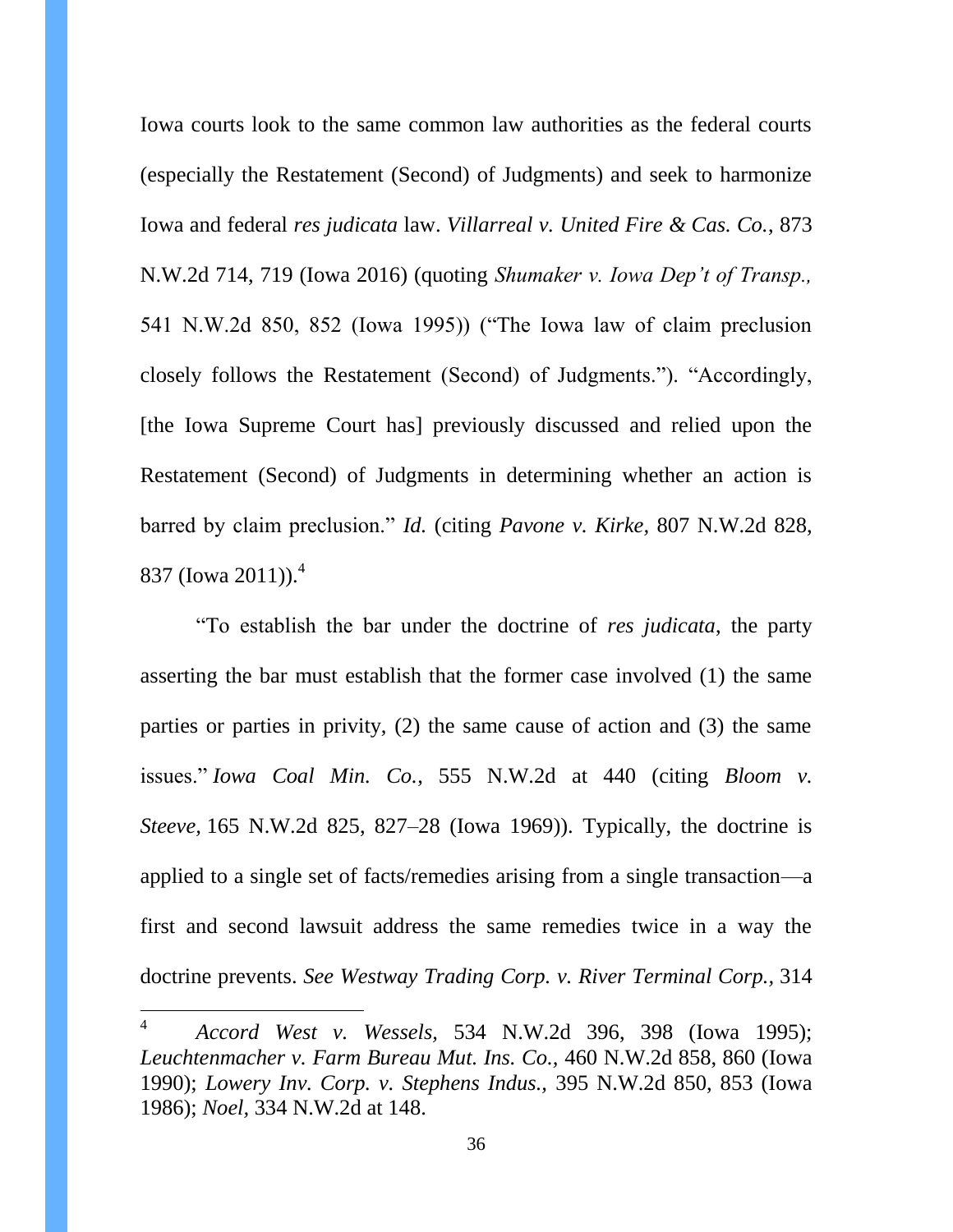N.W.2d 398, 401 (Iowa 1982) (a party "is not entitled to a second day in court simply by alleging a new ground of recovery for the same wrong."). But, when the remedies arise one after the other, there is a specialized *res judicata* rule: causes of action that arise after the first complaint are *not* barred. Here, SPG initiated the Federal Suit on October 6, 2015, bringing claims against ACT and Lemartec. (App. p. 372) Lemartec's indemnity/breach of contract claims against ACT at issue in this State Suit arose only later and thus, contrary to the lower court's ruling, are not barred by *res judicata* under the federal/multistate approach.

This specific issue does not appear to have been addressed by the Iowa Supreme Court, but it is in line with Iowa law. *Braunschweig v. Fahrenkrog*, 773 N.W.2d 888, 893 (Iowa 2009) (quoting *Arnevik v. Univ. of Minn. Bd. of Regents,* 642 N.W.2d 315, 319 (Iowa 2002)) (*res judicata* does not "apply unless the party against whom preclusion is asserted had a 'full and fair opportunity' to litigate the claim or issue in the first action"). Federal and other state courts to specifically address this issue, however, consistently hold that claims arising after the first complaint are not barred.<sup>5</sup>

<sup>5</sup> *See Peda v. Fort Dodge Animal Health, Inc.*, 293 F. Supp. 2d 973, 982–83 (N.D. Iowa 2003) (citing *Baker Group, L.C. v. Burlington N. & Santa Fe Ry. Co.,* 228 F.3d 883, 886 (8th Cir. 2000)) ("[i]t is well settled that claim preclusion does not apply to claims that did not arise until after the first suit was filed"). As the Ninth Circuit observed, "a number of other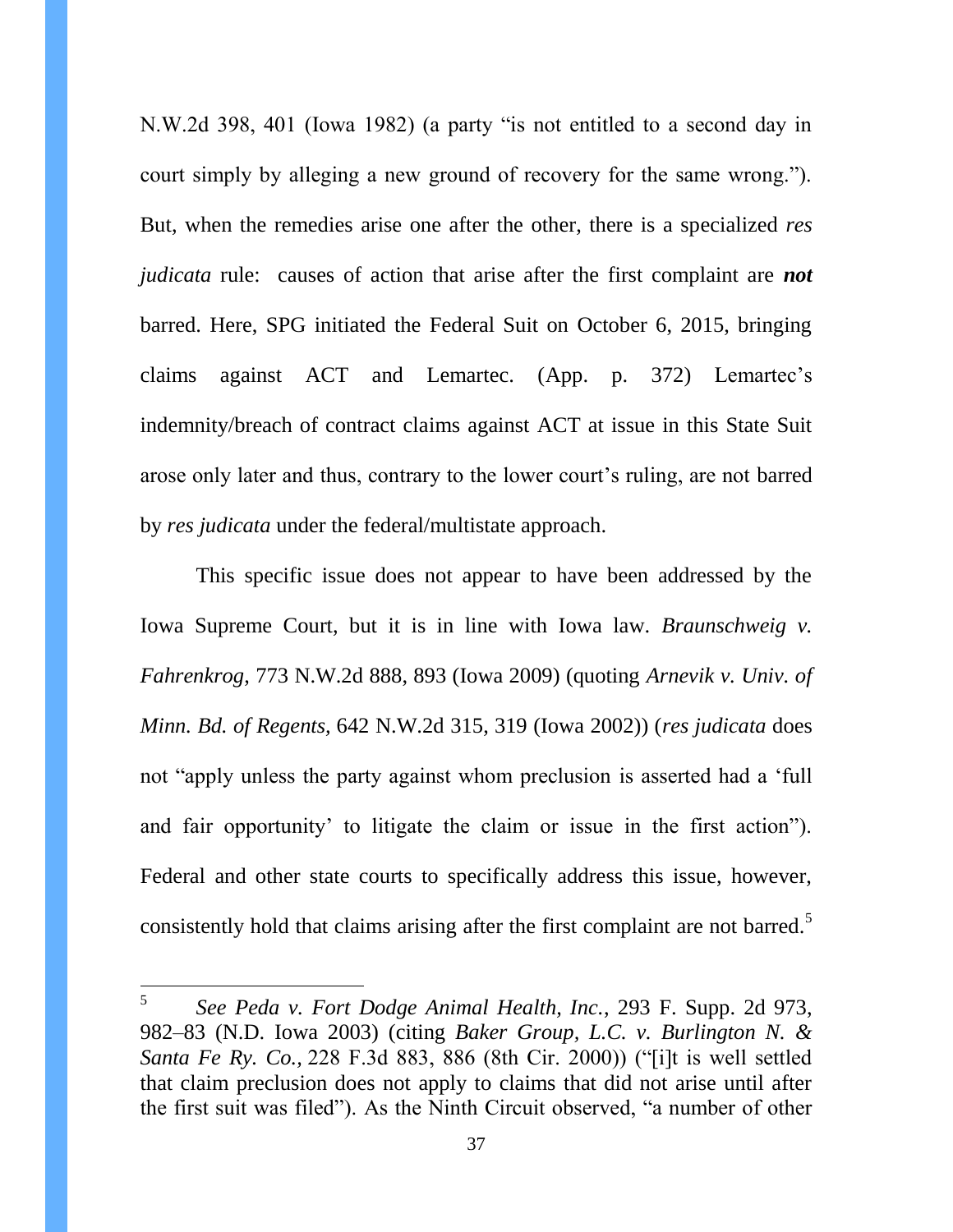This is also the rule in California state courts, *id*. at 1040, and in Minnesota. *See Mach v. Wells Concrete Prods. Co.*, 866 N.W.2d 921, 925 (Minn. 2015) ("Claims are not considered the same cause of action if the right to assert the second claim did not arise at the same time as the right to assert the first claim."). At least seven Circuits—all to address the issue have adopted the same rule.<sup>6</sup> Further, this approach is consistent with the United States Supreme Court's guidance in the area.<sup>7</sup>

circuits have 'adopted a bright-line rule that *res judicata* does not apply to events post-dating the filing of the initial complaint.'" *Howard v. City of Coos Bay*, 871 F.3d 1032, 1039 (9th Cir. 2017) (quoting *Morgan v. Covington Twp.*, 648 F.3d 172, 177–78 (3d Cir. 2011)).

 $\overline{a}$ 

<sup>6</sup> *Bank of N.Y. v. First Millennium, Inc.*, 607 F.3d 905, 919 (2d Cir. 2010); *Smith v. Potter*, 513 F.3d 781, 783 (7th Cir. 2008); *Rawe v. Liberty Mut. Fire Ins. Co.*, 462 F.3d 521, 529–30 (6th Cir. 2006); *Mitchell v. City of Moore*, 218 F.3d 1190, 1202 (10th Cir. 2000); *Manning v. City of Auburn*, 953 F.2d 1355, 1360 (11th Cir. 1992); *cf. Young-Henderson v. Spartanburg Area Mental Health Ctr.*, 945 F.2d 770, 774 (4th Cir. 1991) (suggesting without deciding that *res judicata* need not "preclude claims that could not have been brought at the time the first complaint was filed"); *Baker Group, L.C.,* 228 F.3d at 886.

 $7$  The Court has made clear that, although a previous judgment may preclude litigation of claims that arose "prior to its entry, it cannot be given the effect of extinguishing claims which did not even then exist and which could not possibly have been sued upon in the previous case." *Lawlor v. Nat'l Screen Serv. Corp.*, 349 U.S. 322, 328 (1955); *see also Whole Woman's Health v. Hellerstedt*, 136 S. Ct. 2292, 2305 (2016), as revised (June 27, 2016).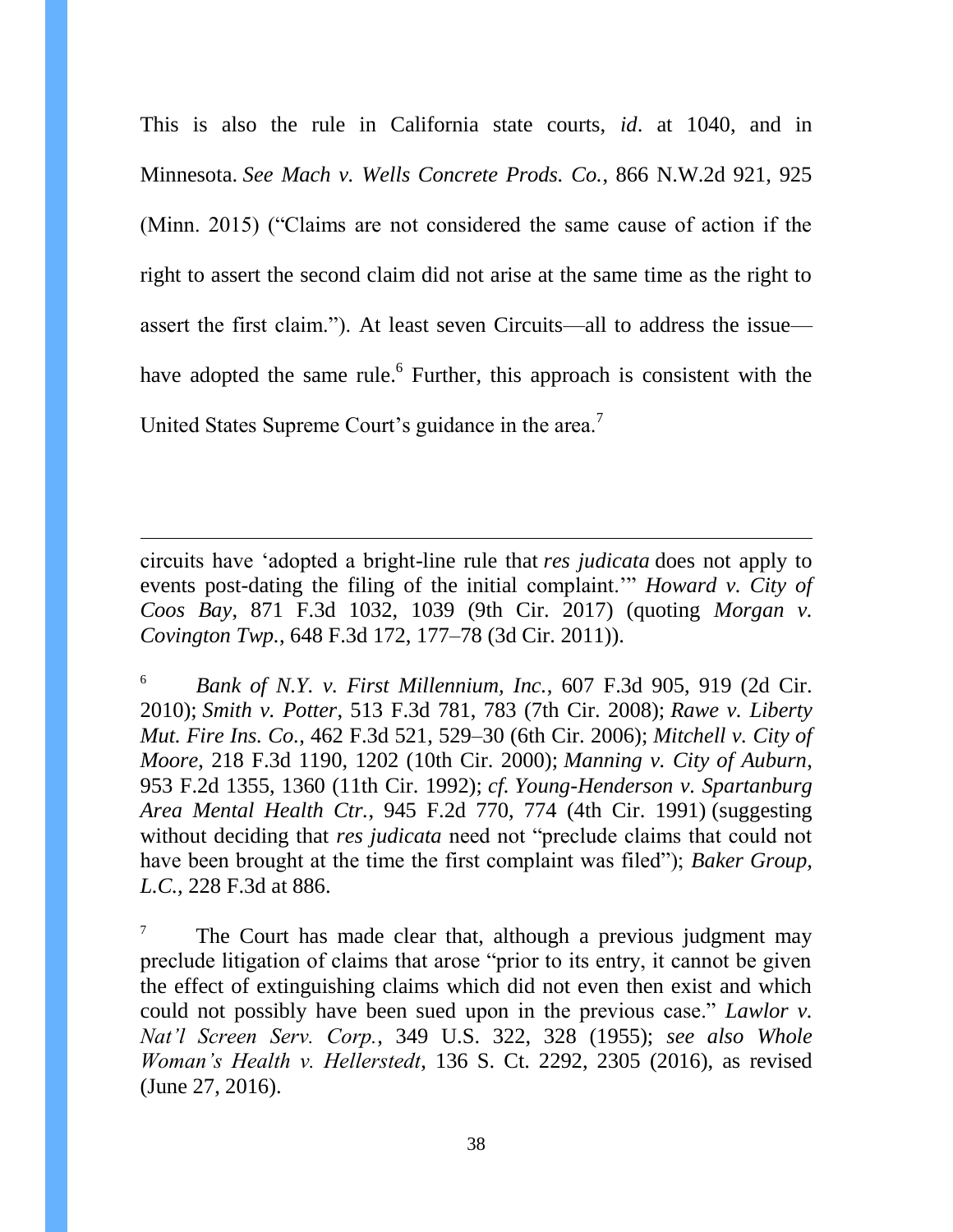This bright-line rule is embedded, for example, in Minnesota common law. Under the same *res judicata* analysis as is found in Iowa,<sup>8</sup> in Minnesota "[c]laims are not considered the same cause of action if 'the right to assert the second claim did not arise at the same time as the right to assert the first claim.'" *Id.* (quoting *Care Institute, Inc.-Roseville v. City of Ramsey*, 612 N.W.2d 443, 447 (Minn. 2000)). Given the weight and breadth of authority, this Court should formally recognize the rule that claim preclusion does not bar any claims arising after the complaint is filed. Applying the rule to indemnity claims is clear-cut, too.

The key to applying claim preclusion to indemnity lies at the very core of that theory—it assigns liability for damages for which another has to answer. By its very nature, indemnity claims are hard-wired to, and only arise upon, the assertion of liability by a third party. This means that indemnity "does not accrue until the indemnitee's liability is fixed by judgment or settlement." *Kaydon Acquisition Corp. v. Custom Mfg., Inc.*,

Minnesota claim preclusion doctrine is materially identical to that of Iowa. As in Iowa, in Minnesota "[a] subsequent claim is precluded when 'a prior claim involved the same cause of action, there was a judgment on the merits, and the claim involved the same parties or their privies.'" *Id.* (quoting *Nelson v. Am. Family Ins. Grp.,* 651 N.W.2d 499, 511 (Minn. 2002)); *see Bennett*, 586 N.W.2d at 516 (quoting *Iowa Coal Mining Co.,* 555 N.W.2d at 440) (stating that according to *res judicata*, "a final judgment rendered by a court [] on the merits is conclusive as to the rights of the parties and their privies, and, as to them, constitutes an absolute bar to a subsequent action involving the same claim, demand or cause of action").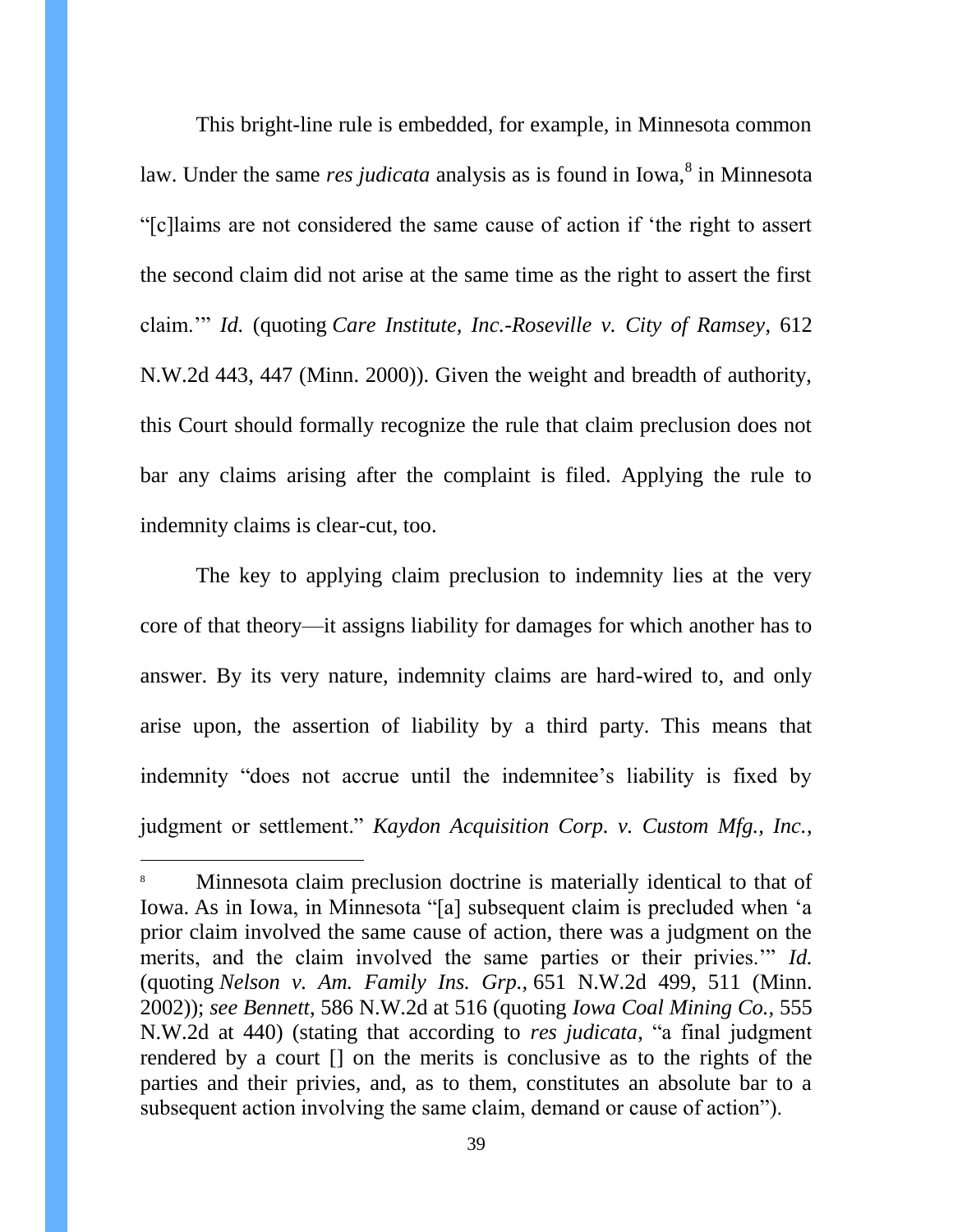301 F. Supp. 2d 945, 959 (N.D. Iowa), *order clarified on reconsideration*, 317 F. Supp. 2d 896 (N.D. Iowa 2004) (citing *Vermeer v. Sneller*, 190 N.W.2d 389, 392 (Iowa 1971); *Evjen v. Brooks,* 372 N.W.2d 494, 496 (Iowa 1985); *Becker v. Central States Health and Life Co.*, 431 N.W.2d 354, 357 (Iowa 1988); *Israel v. Farmers Mut. Ins. Ass'n*, 339 N.W.2d 143, 146 (Iowa 1983)). Stated another way, an indemnity claim "does not accrue until the party seeking indemnification is held liable and makes a payment." *Window Specialists, Inc. v. Forney Enterprises, Inc.*, 26 F. Supp. 3d 52, 57 (D.D.C. 2014) (citing *Casanova v. Marathon Corp.*, 256 F.R.D. 11, 14 (D.D.C. 2009); *see also* 42 C.J.S. Indemnity § 54 (2005) ("Generally, . . . an indemnitee is not entitled to recover under the agreement until he has made an actual payment or has otherwise suffered an actual loss.")). Lemartec's State Suit indemnity claims against ACT had therefore not accrued when the Federal Suit was filed—the State Suit was initiated by HFCA some thirteen months later.<sup>9</sup>

<sup>9</sup> The pass-through nature of indemnity complicates its accrual and pleading rules. Even though the right to indemnity accrues upon making a payment that, via contract or equity, is owed by another (the "indemnitor"), such indemnitors are typically impled at the outset by a defendant because, among other reasons, impleading the indemnitor may prevent it from contesting liability in a second lawsuit. *See generally* 41 Am. Jur. 2d Indemnity § 34 *Prerequisites to Action; Demand and Notice* (2019). *See also, e.g.*, *Hill v. Joseph Ryerson, Inc*., 268 S.E.2d 296, 301-02 (W.Va. 1980) (discussing how notice to, and impleading of, indemnitors serves to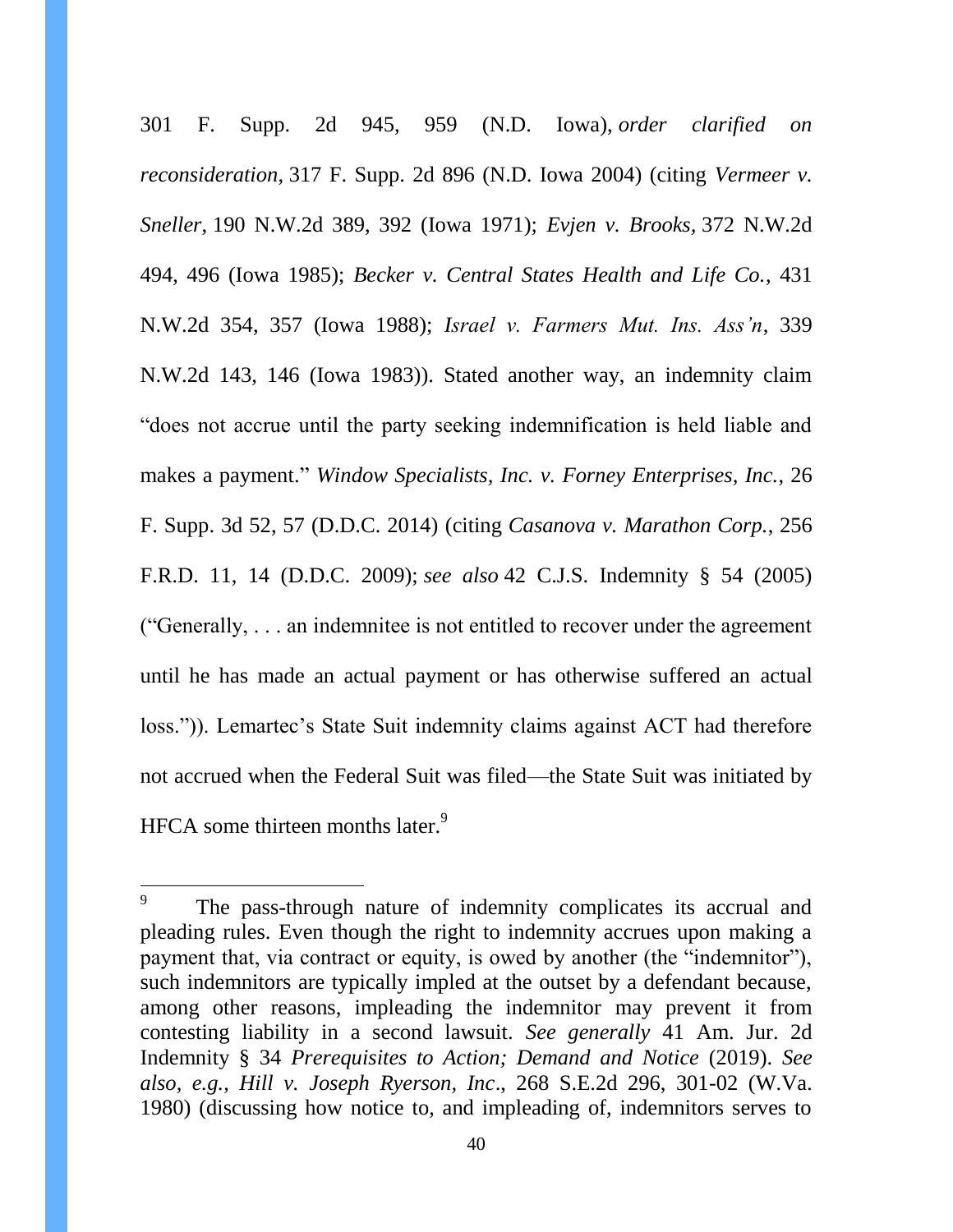One of the only cases to apply the bright-line rule in the context of indemnity turns directly on this accrual doctrine. *In re Lehman Brothers Holdings Inc.* ("LBHI"), concerns whether contractual indemnification claims were barred by *res judicata*. 593 B.R. 166, 180–82 (Bankr. S.D.N.Y. 2018). LBHI's contractual indemnity claims did not accrue until LBHI's liability was fixed upon the approval of a prior 2014 settlement. *Id.* at 182. It was not until after that settlement, the court ruled, that LBHI could bring its contractual indemnity claim. *Id.* at 181–82. Just as in *Lehman Bros.*, the question here is whether Lemartec's indemnity claim in the State Suit accrued before or after ACT's federal complaint. The answer—thirteen months after—bars claim preclusion.

The lower court, here, relied heavily in its Ruling that, in both the Federal and State Suits, "Lemartec sought relief under the Purchase Order on a variety of theories" and "Lemartec asserted ACT's design and fabrication of the salt conveyor system was not adequate performance of its obligations under the Purchase Order." (App. p. 342) The district court concluded that "the identity of the entity that is the ultimate plaintiff suing

bind indemnitors to single judgment, citing broad range of multi-state examples); *SCAC Transport v. SS Danaos*, 845 F.2d 1157, 1161-62 (2d Cir. 1988) (discussing reasons for, and rules governing, efforts to implead indemnitors to permit them to defend and citing broad range of federal examples).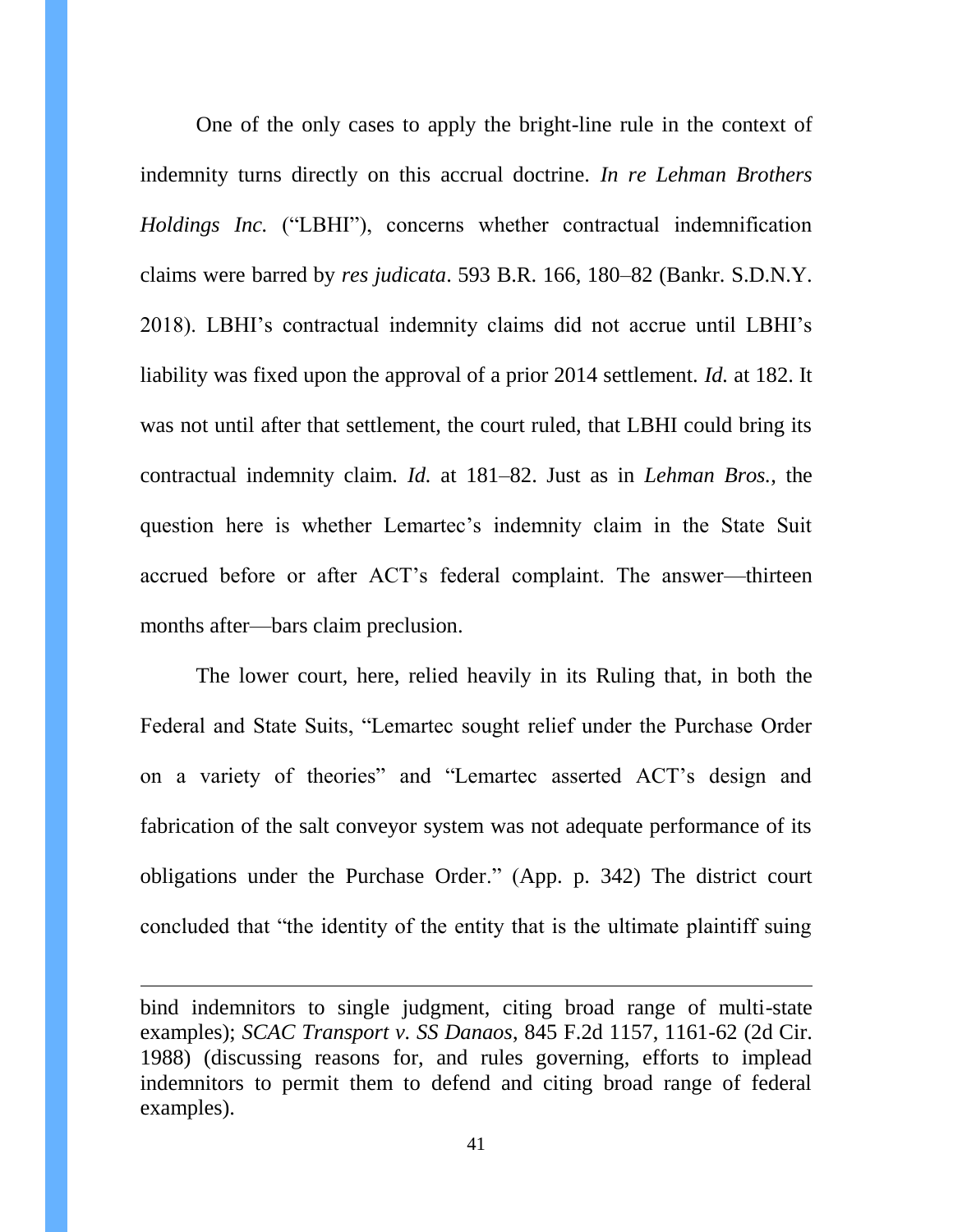Lemartec does not alter the terms of the parties' agreement or their respective performances of their duties." (App. p. 347). But it does alter the indemnity sought, and that is critical.

The Federal Suit dealt entirely with SPG's allegations that Lemartec's and ACT's performance delayed SPG's work in installing the conveyor system and increased its expense; whereas the State Suit involves HFCA's claims that the conveyor system, as installed, post-completion, is defective. *See Minch Family LLP v. Buffalo-Red River Watershed Dist.*, 628 F.3d 960, 966–67 (8th Cir. 2010) (citation omitted) ("claims cannot be considered the same cause of action if the right to assert the second claim did not arise at the same time as the right to assert the first claim").

Elsewhere, the lower court faulted Lemartec for not reconciling the two lawsuits. (App. p. 344 at n.9) This is legally and factually mistaken. Legally, the lower court fell into precisely the trap that the bright-line rule guards against. It is often difficult or impossible to Monday-morningquarterback the question of whether a party could have amended or altered the proceedings in the first-filed case to sweep within their ambit the "new" claims. Multiple authorities thus endorse the bright-line approach as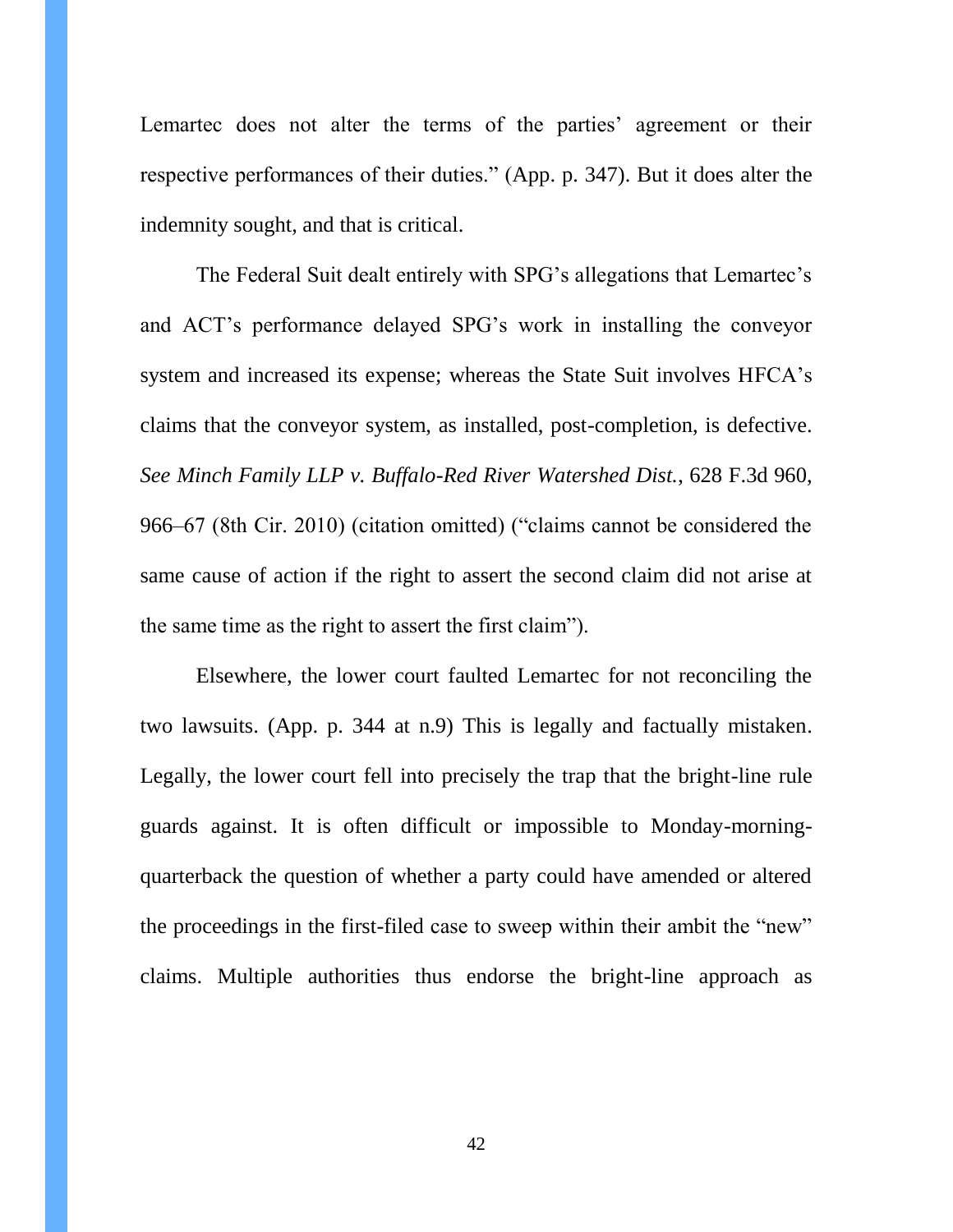avoiding such an inquiry.<sup>10</sup> The lower court got bogged down in it, when it is not even legally relevant.

Factually, the district court was mistaken in thinking that Lemartec had the obligation or even the ability to consolidate the two suits. The court suggested (App. 344 at n.9) that Lemartec should have moved to dismiss the Federal Suit on the grounds that HFCA was an indispensable party to a dispute between Lemartec and its subcontractors over pre-completion issues. But HFCA was not an indispensable party to the Federal Suit, which concerned only issues in the fabrication and installation phases of the Project. Lemartec could not have argued in good faith that HFCA was indispensable, and the federal district court fully resolved the issues before it without HFCA being a party there. Indeed, no one raised any suggestion that

<sup>10</sup> <sup>10</sup> *Morgan v. Covington Tp.,* 648 F.3d 172, 177 (3rd Cir. 2011) ("Five other Courts of Appeals have already adopted a *bright-line rule* that *res judicata* does not apply to events post-dating the filing of the initial complaint.") (emph. added); *Proctor v. LeClaire*, 715 F.2d 402, 412 (2d Cir. 2013) ("Acts committed after the filing of the complaint are not within the scope of the plaintiff's claim. And '[a]lthough a plaintiff may seek leave to file a supplemental pleading to assert a new claim based on actionable conduct which the defendant engaged in after a lawsuit is commenced, he is not required to do so…'") (citations omitted); *Bethel World Outreach Ministries v. Montgomery Cty. Council*, 706 F.3d 548, 554 & n.2 (4th Cir. 2013) (to avoid *res judicata,* a plaintiff need not "expand its suit in order to add a claim that it could not have asserted at the time suit was commenced.") (citing *NBN Broad., Inc. v. Sheridan Broad. Networks, Inc.,* 105 F.3d 72, 78 (2d Cir.1997)).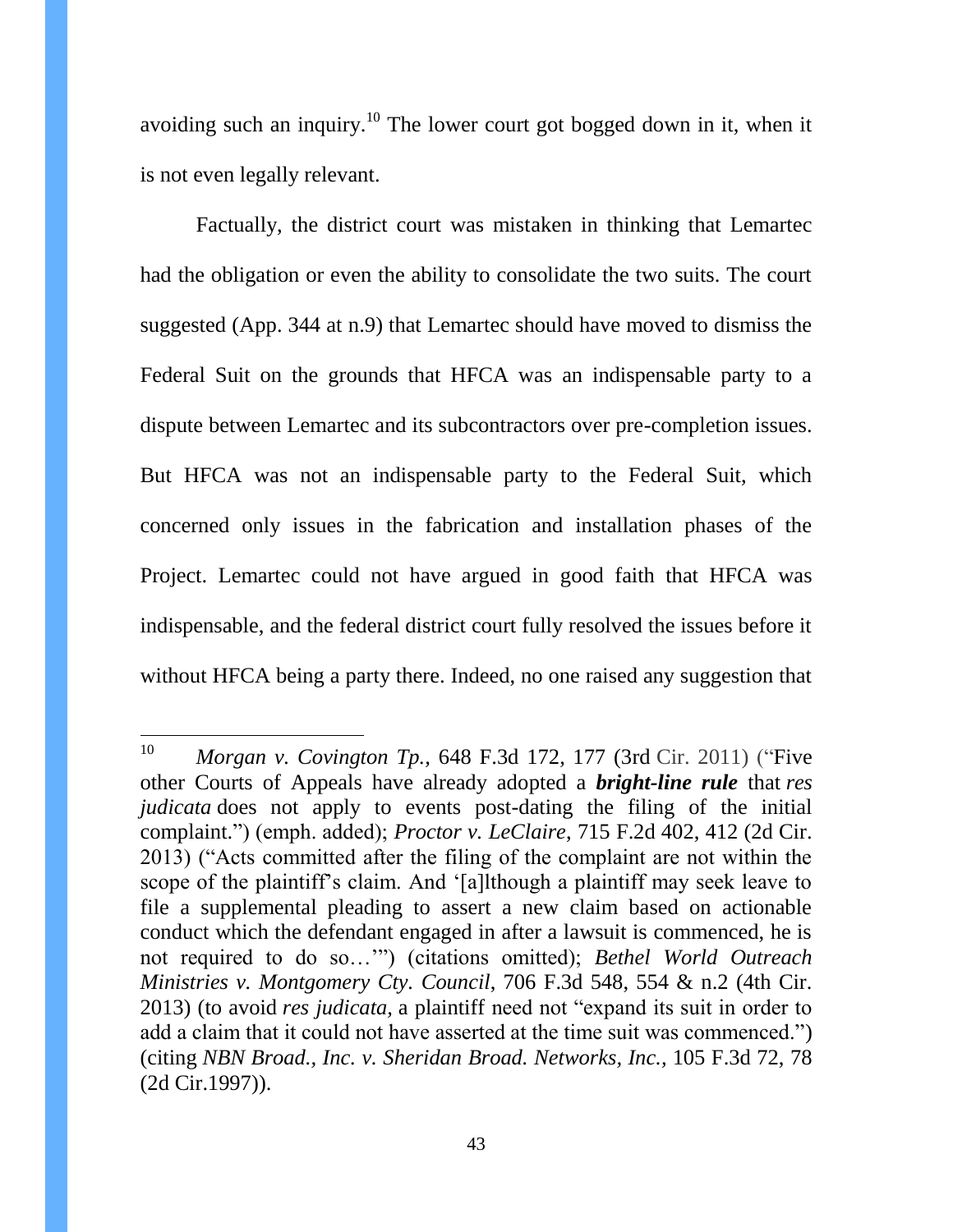the cases were in any way related until ACT, having procured a judgment in its favor in the Federal Suit, sought to leverage that result into a "gotcha" judgment here. If ACT truly believed the cases were related, it could have attempted the remedy the district court proposed while both cases were still pending. There is no basis in law to impute responsibility for raising an issue to Lemartec, when Lemartec has consistently argued that issue is not present.

The lower court, moreover, stated Lemartec was not prevented from fully litigating the issues relevant to the State Suit in the Federal Suit. (App. 343) That simply cannot withstand scrutiny, and especially not under the summary judgment standard that resolves all factual disputes against the moving party. *See, e.g.*, *Walls v. Jacob North Printing Co.*, 618 N.W.2d 282, 284 (Iowa 2000) ("we view the evidence in the light most favorable to the plaintiff, giving him the benefit of every legitimate inference the evidence will bear."). Further, ACT mischaracterized Iowa law in asserting that, because the claims in both suits arise from the Purchase Order, "all of the indemnity claims had 'arisen' when the Amended Cross Claims were filed for the purposes of claim preclusion." (App. p. 191) As shown above, accrual of indemnity claims is not keyed to the contract, but rather the assertion by a third party of damages requiring indemnity.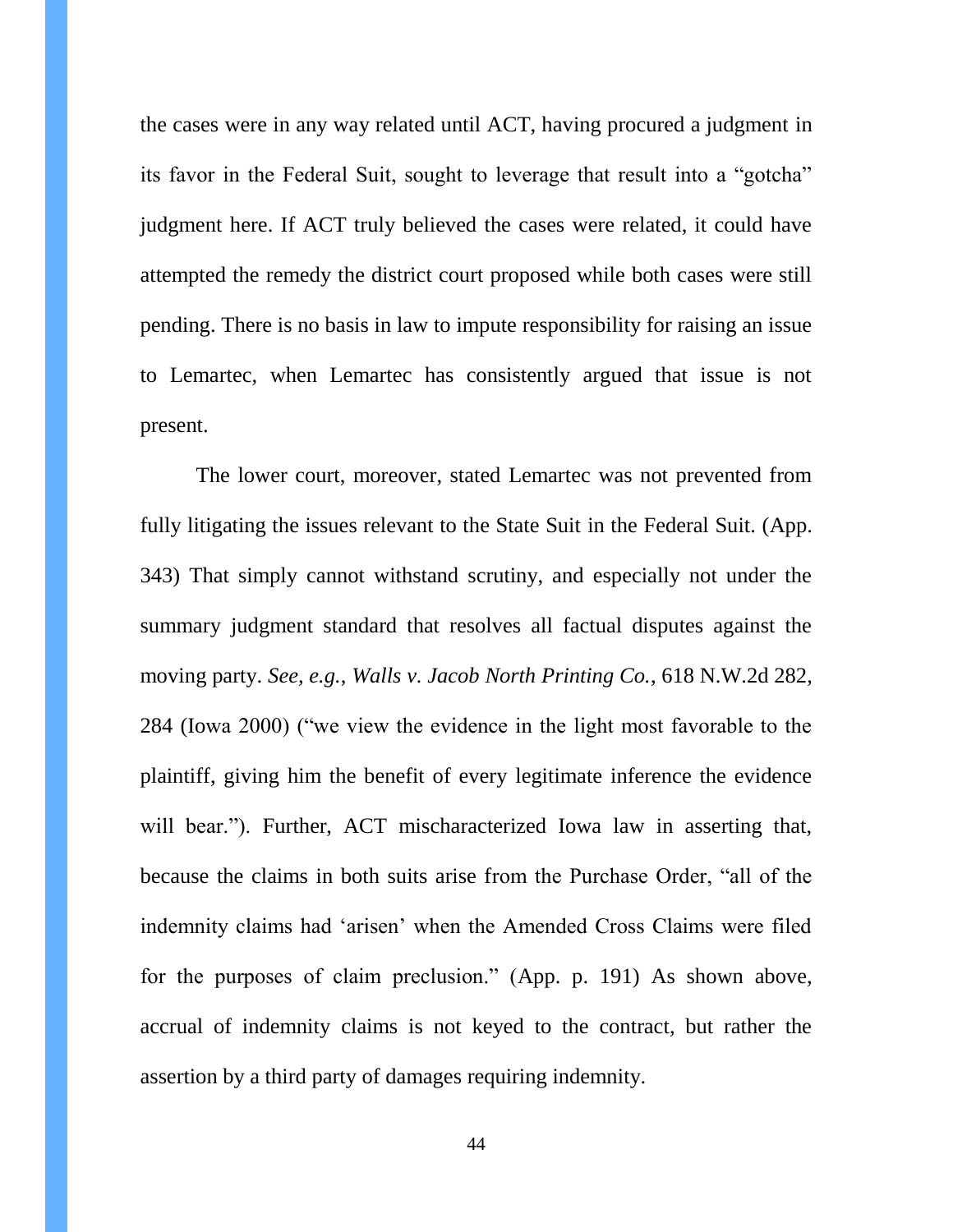The district court's treatment of *Villarreal v. United Fire & Cas. Co*., 873 N.W.2d 714 (Iowa 2016), further exposes the problem with claim preclusion here. The court thought that *Villarreal* adopted the bright-line rule, but it did not. (App. p. 341). Instead, it found claim preclusion where an insured had to sue to recover under a policy, and then instituted a second suit to recover bad-faith damages. *Id*. at 714. The bad-faith claim was not an independent claim arising after filing of the underlying policy claim even though it required some new evidence. It is beyond dispute that a policyholder's primary claim, and any claim to bad-faith denial of that claim, both accrue by the time the primary claim is filed. But that does not apply to the claim in the Federal Suit (SPG having been put to delay and expense to cure ACT's deficiencies during installation) and the claim here (HFCA identifying alleged latent defects caused by ACT's deficient design or manufacture), as the HFCA claim did not arise until after the complaint in the Federal Suit had been filed.

In sum, this Court should formally adopt the bright-line rule of other jurisdictions and apply it to indemnity law because failure to do so would subject Iowa courts to a continual burden of second-guessing hypothetical litigation decisions and would deprive litigants of their day in court on newly-arisen claims. The result is that Lemartec's claim for indemnity from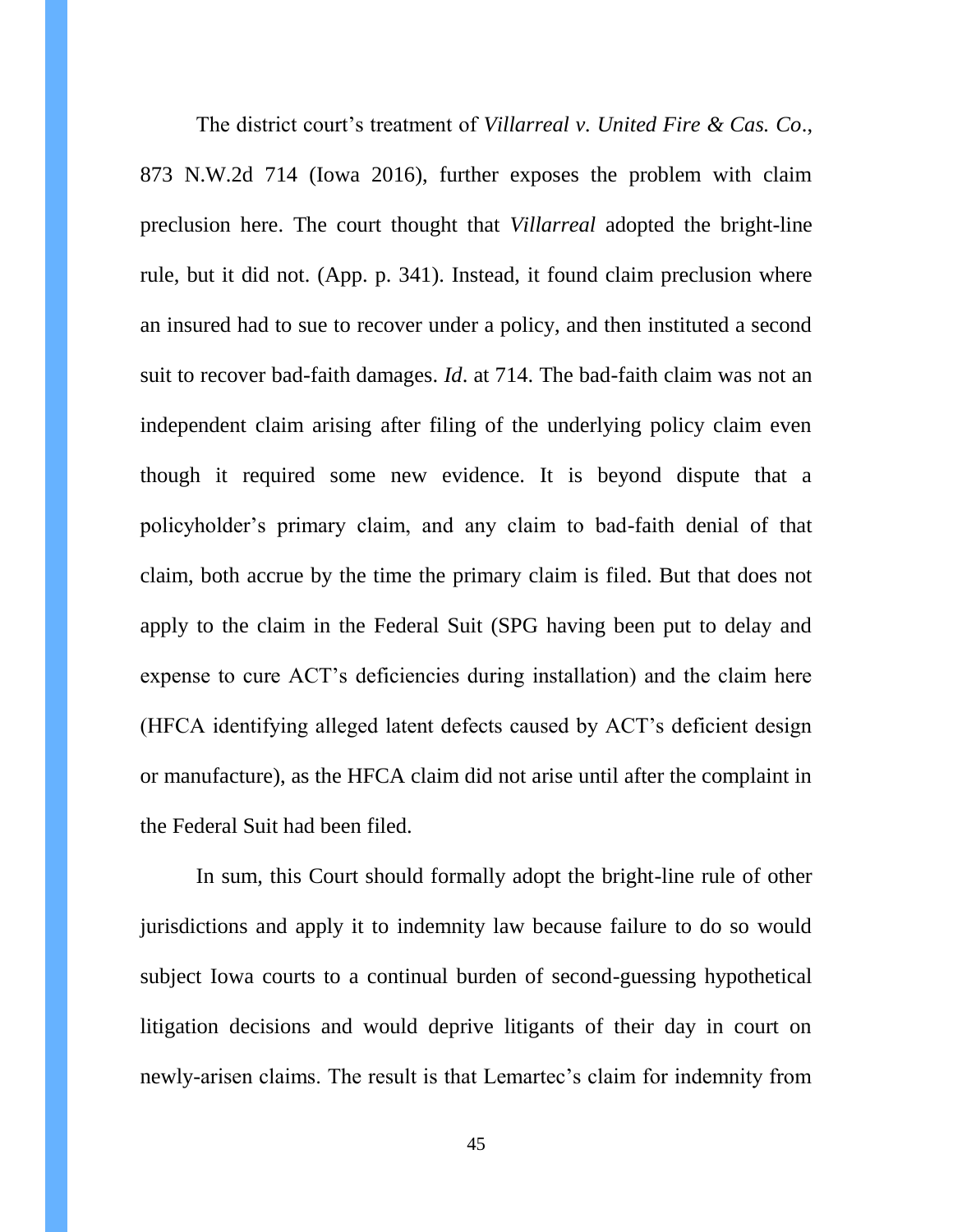HFCA's underlying asserted defects arose after the federal complaint, and it is thus not barred by claim preclusion as a matter of law.

# **C. ACT Failed to Establish the Elements of Claim Preclusion Because the State Suit is Materially Distinguishable from the Federal Suit**

### **1. Preservation of Error**

Lemartec resisted ACT's summary judgment, in full, arguing that ACT failed to establish the elements of claim preclusion (Lemartec Resist. to Summ. J. pp. 13–18). The district court addressed this specific issue (App. pp. 25–26), thereby preserving it for appeal. Iowa R. App. P.  $6.903(2)(g)(1)$ .

### **2. Standard of Review**

Appellate courts "review the district court's grant of summary judgment for correction of errors at law." *Sallee*, 827 N.W.2d at 132 (citing *Ranes*, 778 N.W.2d at 685).

#### **3. Discussion**

"Claim preclusion is 'based on the principle that a party may not split or try his claim piecemeal, but must put in issue and try his entire claim or put forth his entire defense in the case on trial." *Iowa Coal Min. Co.*, 555 N.W.2d at 441 (quoting *B & B Asphalt Co.,* 242 N.W.2d at 286). "An adjudication in a former suit between the same parties on the same claim is final as to all matters which could have been presented to the court for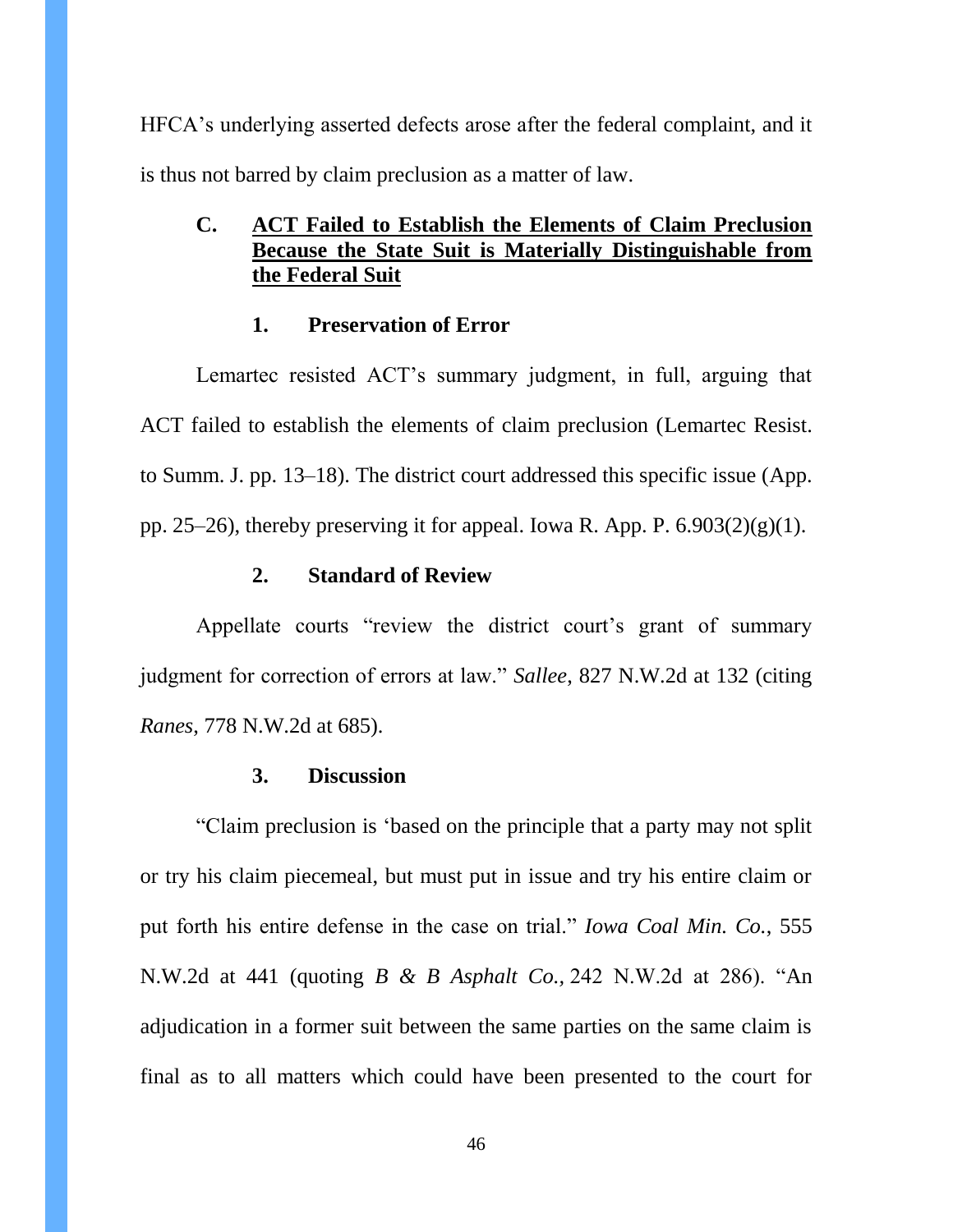determination." *Id.* (quoting *B & B Asphalt Co.,* 242 N.W.2d at 286). "A party must litigate all matters growing out of his claim at one time and not in separate actions." *Id.* (quoting *B & B Asphalt Co.,* 242 N.W.2d at 286). "A party 'is not entitled to a second day in court simply by alleging a new ground of recovery for the same wrong.'" *Id.* (quoting *Westway Trading Corp.,* 314 N.W.2d at 401).

"To establish claim preclusion a party must show: (1) the parties in the first and second action are the same parties or parties in privity, (2) there was a final judgment on the merits in the first action, and (3) the claim in the second suit could have been fully and fairly adjudicated in the prior case (i.e., both suits involve the same cause of action)." *Pavone v. Kirke*, 807 N.W.2d 828, 836 (Iowa 2011) (citing *Arnevik,* 642 N.W.2d at 319).

"To determine whether the claim in the second suit could have been fully and fairly adjudicated in the prior case, that is, whether both suits involve the same cause of action, [Iowa courts] examine: '(1) the protected right, (2) the alleged wrong, and (3) the relevant evidence.'" *Id.* (quoting *Iowa Coal Mining Co.,* 555 N.W.2d at 441). "As to the third item the relevant evidence—

if it is doubtful whether a second action is for the same cause of action as the first, the test generally applied is to consider the identity of facts essential to their maintenance, or whether the same evidence would sustain both. If the same facts or evidence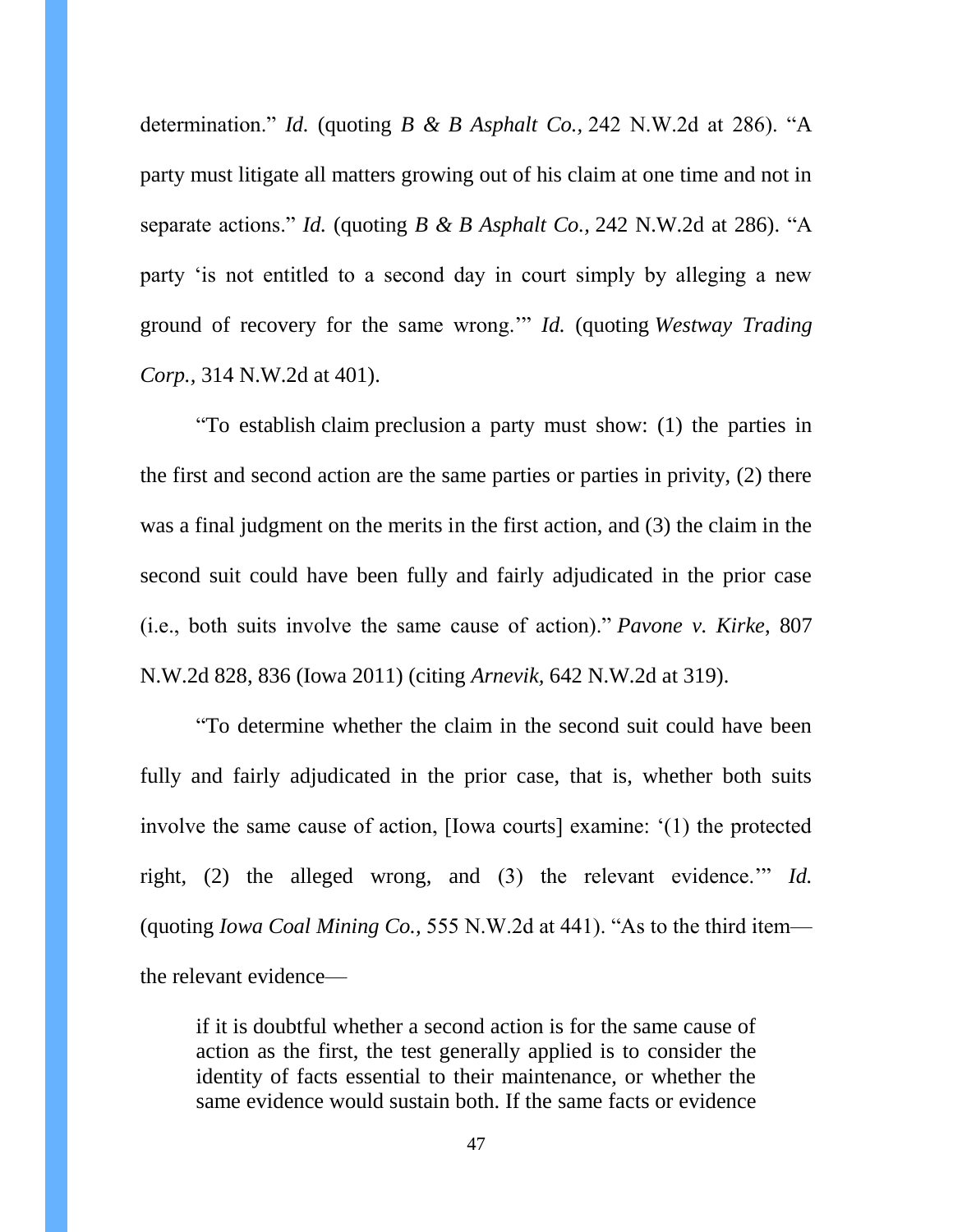would sustain both, the two actions are considered the same within the rule that the judgment in the former is a bar to the subsequent action. If, however, the two actions rest upon different states of facts, or if different proofs would be required to sustain the two actions, a judgment in one is no bar to the maintenance of the other.

*Iowa Coal Min. Co.*, 555 N.W.2d at 441 (quoting *Phoenix Fin. Corp.,* 20 N.W.2d at 461–62). Here, ACT's claim preclusion argument fails because the two causes of action, the alleged wrongs, and relevant evidence are materially different.

## *i. The present (state) action is materially distinguishable from the prior (federal) action.*

The first step to asserting claim preclusion as a defense is to demonstrate that the present cause of action is the same as a prior cause of action. *See Arnevik*, 642 N.W.2d at 319 (analyzing whether the two causes of action were the same before applying the three-factor test). Lemartec's third-party claim in the Federal Suit was a claim for indemnity based on SPG's pre-completion allegations. The State Suit third-party claim is an indemnity claim based on HFCA's/Conve's post-completion allegations. The two suits, therefore, involve separate rights and different claims, damages, and evidence.

Two causes of action are the same if the "acts complained of, and the recovery demanded, are the same, or when the same evidence will support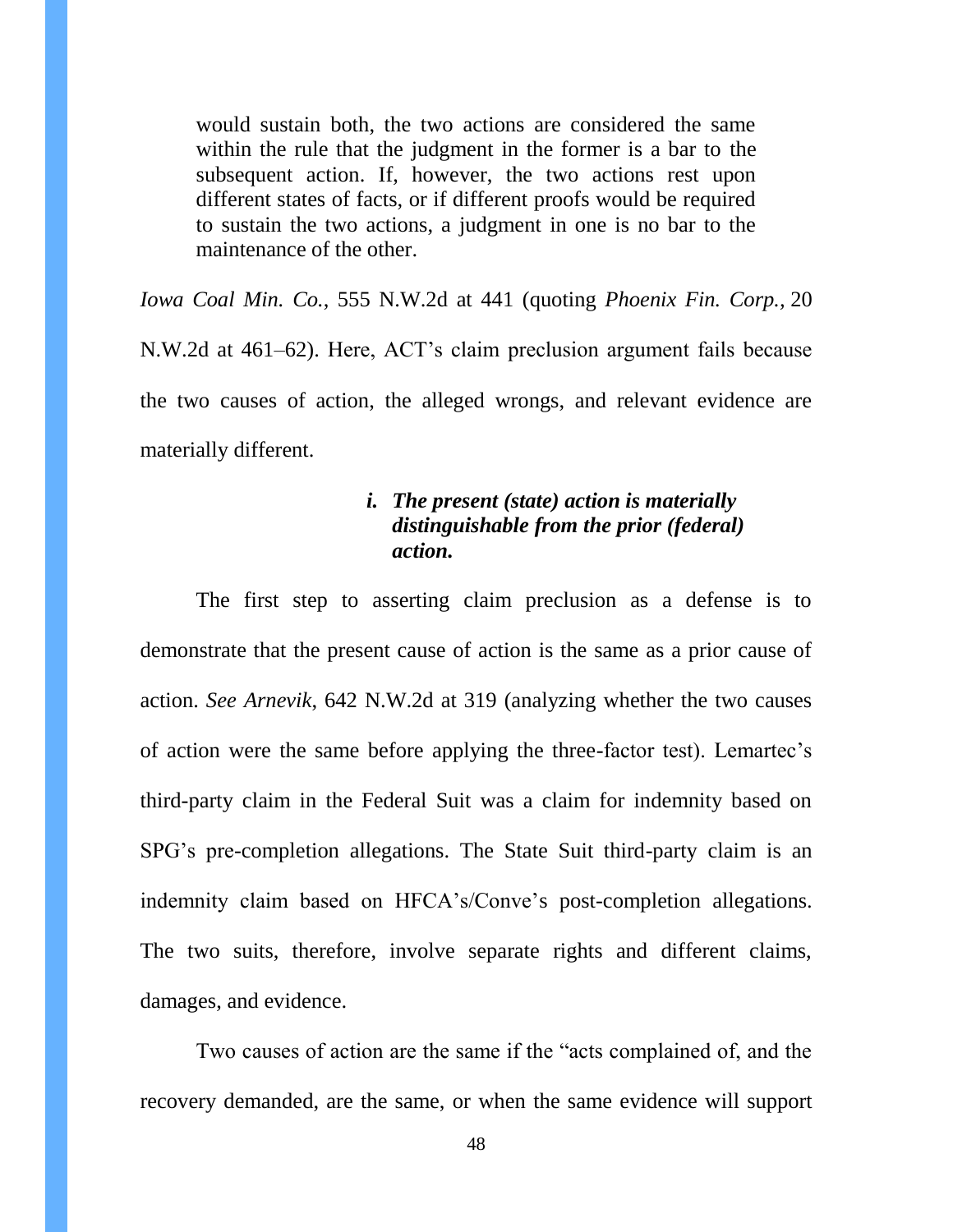both actions." *Whalen v. Connelly*, 621 N.W.2d 681, 685 (Iowa 2000); *see also B & B Asphalt Co. Inc.*, 242 N.W.2d at 287. Where a subsequent action deals with a separate right that was not litigated in the first action, the claim is not barred even if the evidence relates to the same agreement at issue in the first action. *Westway Trading Corp.*, 314 N.W.2d at 401.

The lower court relied, heavily, on the fact that Lemartec's third-party claims in both suits "are premised on the contractual relationship between Lemartec and ACT under the Purchase Order for the design and fabrication of a salt conveyor system." (Ruling 17) The court stated, "[t]he Purchase Order, and the parties' performance under that agreement, is undoubtedly the 'same transaction' underlying both federal and state court lawsuits." (Ruling 17) The court incorrectly opined, however, that "Lemartec asserts the same implied and equitable theories of indemnity as grounds for recovering from ACT under the same written agreement between them *concerning the same conduct of ACT*." (App. p. 342 (emphasis added))

Lemartec noted in its resistance to summary judgment that the Federal Suit "was a compensation claim for extra work and project delays, and included nothing concerning the defective work claim at issue in" the State Suit. (Lemartec Resist. to Summ. J. p. 15) ACT proclaimed this statement "bold" and said it was "not true because [the] federal case comprehensively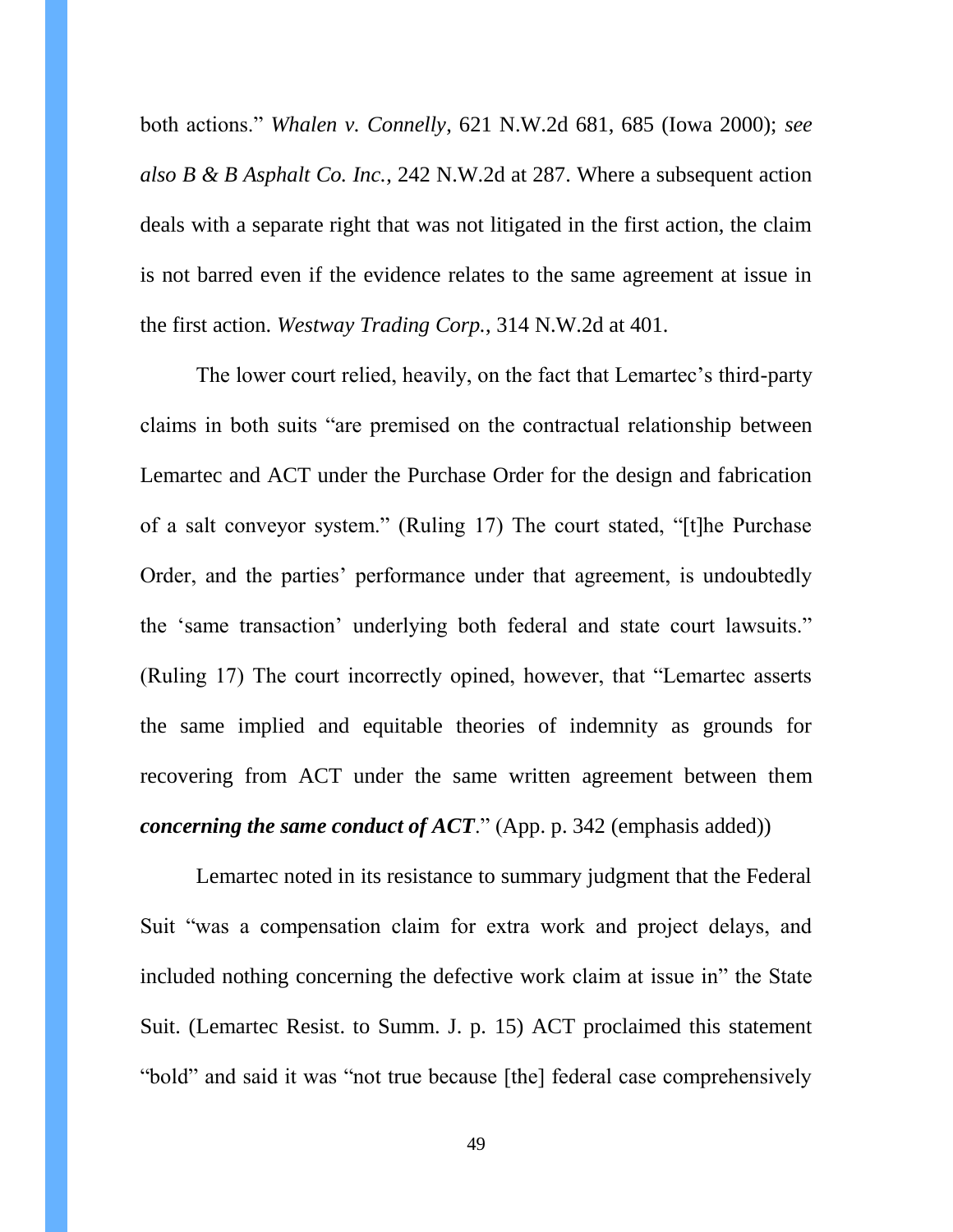litigated the claims of defects." (App. p. 194) ACT then catalogued the multiple times Lemartec used the word "deficiency" throughout the Federal Suit. (App. pp. 194–197) Again, Lemartec does not dispute, nor has it ever disputed, that the Federal Suit incorporated accusations that certain of the component parts of the conveyor system were defective when initially shipped to the site, *but prior to completion of the conveyor*. However, ACT failed to inform the lower court that these deficiencies were all identified and addressed during SPG's installation of the conveyor system, prior to completion of the conveyor, and prior to turnover of the conveyor to the customer.

The lower court failed to analyze and compare the alleged wrongs in both causes of action. This Court should compare the federal court's ruling at trial to the allegations present in the State Suit.

The federal court ruled that "Lemartec failed to prove that ACT breached the purchase order. Other parties, and in large part Lemartec itself, caused the *delays* that Lemartec failed to prove were caused by ACT." (App. p. 686 (emphasis added)) The court went on to elaborate its reasoning for determining Lemartec failed to prove its case, stating

Lemartec's insistence that ACT ship fabricate[d] parts before the designs were finished effectively implemented a fast-track project delivery methodology. By condensing the schedule, Lemartec assumed the cost overruns. (citation omitted) The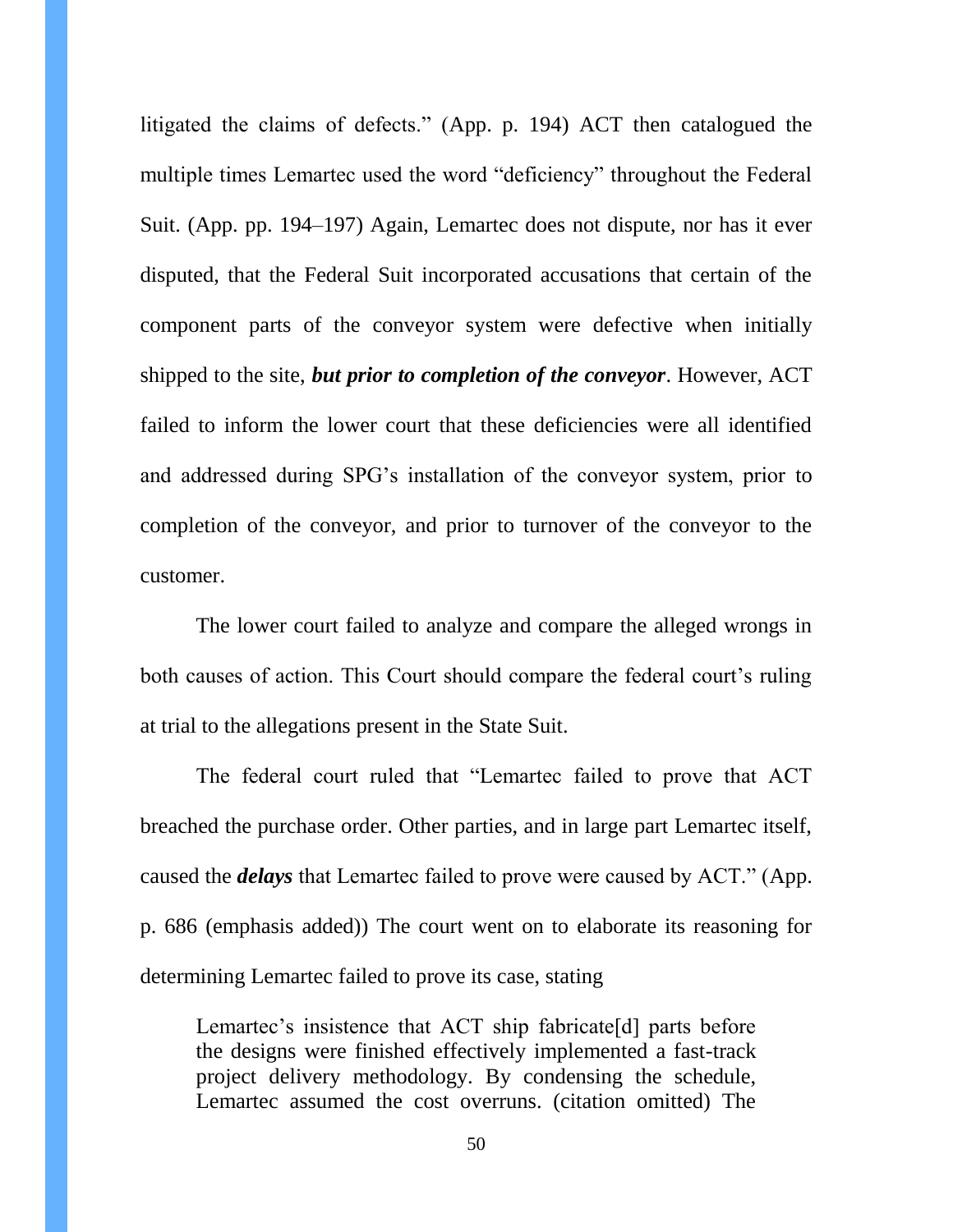purchase order included a range of weeks for ACT to complete [its] fabrication. Where a contract fails to include a precise shipment date, Iowa law imposes a standard of reasonableness. (citation omitted) The evidence is that ACT delivered product within a reasonable amount of time from Lemartec's implementation of the fast-track delivery system.

### (App. p. 687)

The lower court ignored the fact that, as detailed by the federal court, Lemartec's claim against ACT in the Federal Suit was that ACT was responsible for the delays in getting the correct and properly manufactured conveyor system parts delivered to the project site on time so that SPG could install the system. Lemartec's third-party claim in the State Suit relies on HFCA's allegations—the conveyor system, as installed, failed to meet its expectations.

Allowing Lemartec's third-party claims against ACT to continue in the State Suit, contrary to the lower court's holding, would not lead to "the possibility of making contrary findings and arriving at a different conclusion than was already reached by Judge Wolle in the federal bench trial." (App. p. 343) All of the theories of recovery advanced in the Federal Suit, by both parties, related to extra work and project delays in getting the conveyor system installed. (*See* App. p. 684) Consistent with the Federal Suit being solely a claim for extra compensation, Judge Wolle's ruling is completely devoid of any discussion of defects in the *completed* conveyor system, nor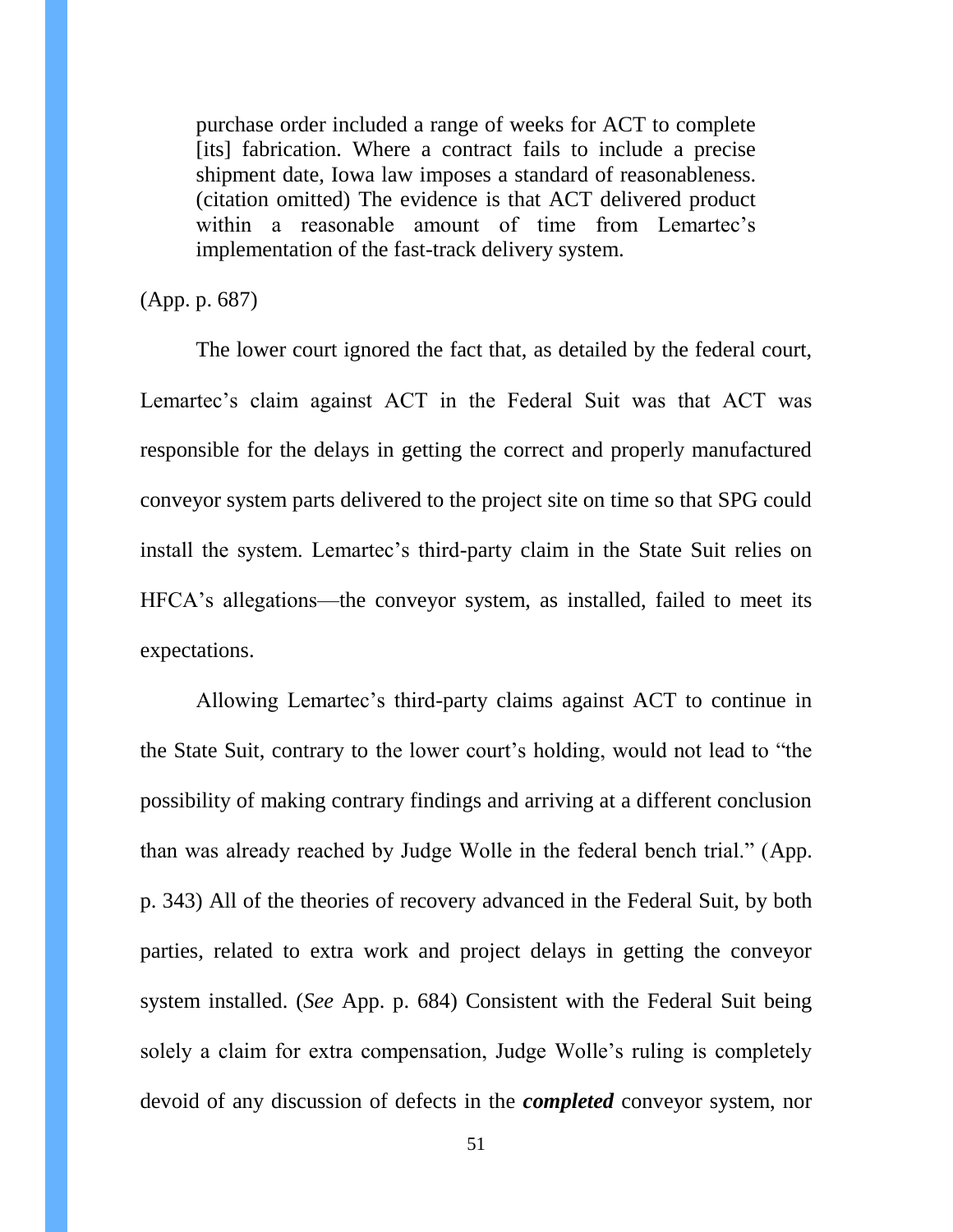was there any finding of fact regarding whether ACT was liable for the defects that HFCA claims arose after the conveyor system was put into use, as no such issues were pled or tried. (*See* App. pp. 183–184 at III(1)–(9))

### *ii. The "same evidence" approach is consistent with Iowa law.*

The lower court stated in its ruling that "the 'same evidence' approach emphasized by Lemartec is not the standard for *res judicata* under Iowa law." (App. p. 346 (citing *Villarreal*, 873 N.W.2d at 729 ("Perfect identity of evidence is not the standard in Iowa for whether claim preclusion applies."))). $^{11}$  The court continued, "different evidence should not be necessary to litigate the nature of the contractual rights and obligations between Lemartec and ACT because both actions ultimately hinge on the same written agreement and ACT's conduct." (App. p. 346) While it is true that the parties' obligations in the two lawsuits hinge on indemnification under the Purchase Order, the lower court incorrectly concluded the relevant evidence involving ACT's conduct in the two suits would be materially the same.

<sup>11</sup> The district court was not entirely consistent on this point. *See* Ruling 13–14 n.8 (noting that Iowa applied a "same evidence" approach to claim preclusion prior to the Restatement in 1982 and has continued to discuss and apply that test alongside the Restatement approach).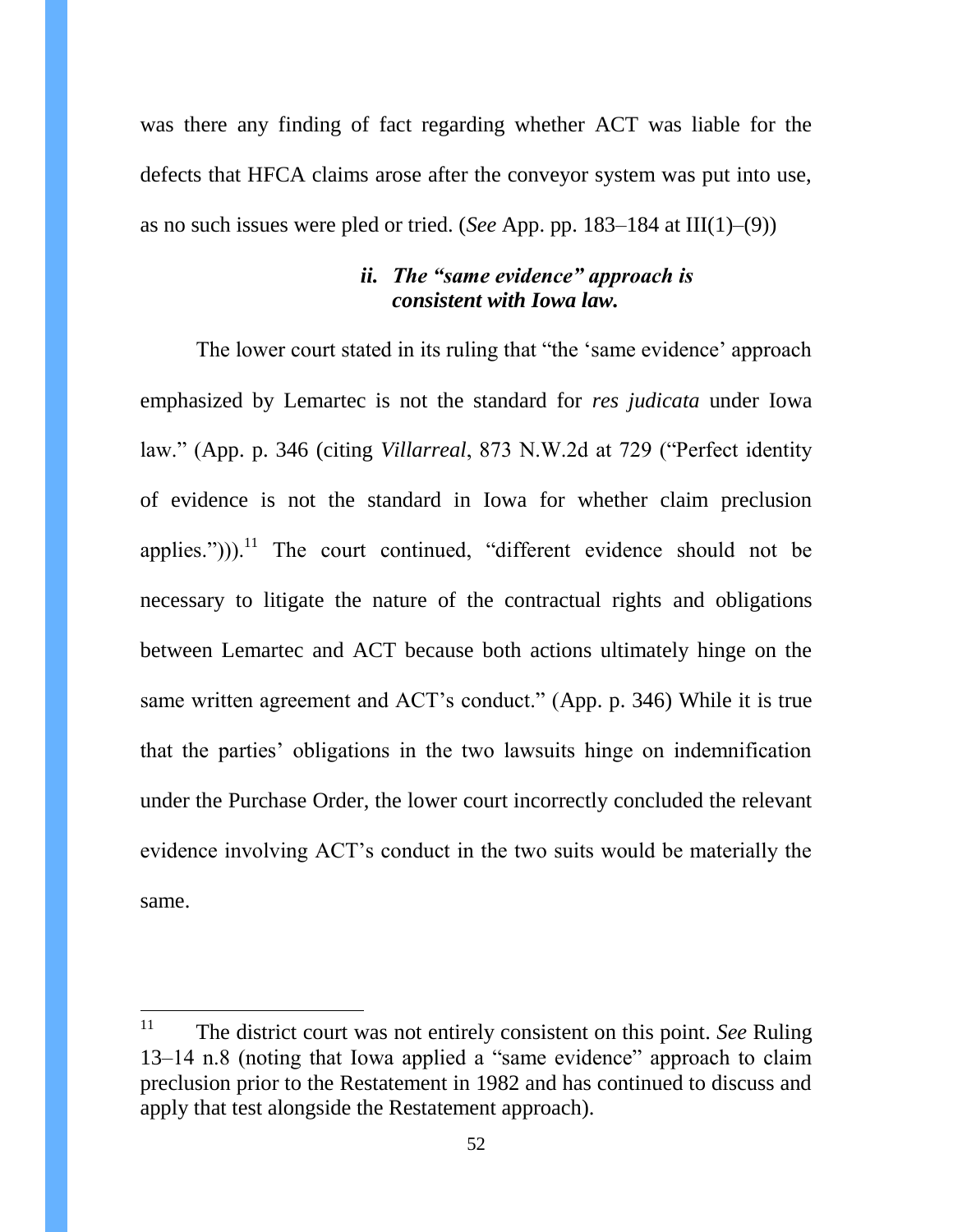With respect to analyzing whether the same evidence will support both actions, the Iowa Supreme Court instructs that:

if it is doubtful whether a second action is for the same cause of action as the first, the test generally applied is to consider the identity of facts essential to their maintenance, or whether the *same evidence* would sustain both. If the *same facts or evidence* would sustain both, the two actions are considered the same within the rule that the judgment in the former is a bar to the subsequent action. If, however, the two actions rest upon *different states of facts*, or if *different proofs* would be required to sustain the two actions, *a judgment in one is no bar to the maintenance of the other*.

*Iowa Coal Min. Co.*, 555 N.W.2d at 441 (quoting *Phoenix Fin. Corp.,* 20 N.W.2d at 461–62) (emphasis added); *but see Villarreal*, 873 N.W.2d at 729.

The discovery in the Federal Suit was largely limited to whether the component parts delivered by ACT to the Project were in accordance with the specifications. For example, a plate may have been shipped to the Project site by ACT with improperly aligned bolt holes. (*See* App. p. 598 (stating many of the component parts of the conveyor system fabricated by ACT did not fit together properly)) This would have been considered a defective part in the Federal Suit. During installation, to correct this issue, Lemartec had SPG drill new holes to properly align the bolt holes, which SPG alleged caused increased costs and delays, the crux of its federal claims. (*See* App. p. 598 (stating many of the component parts of the conveyor system delivered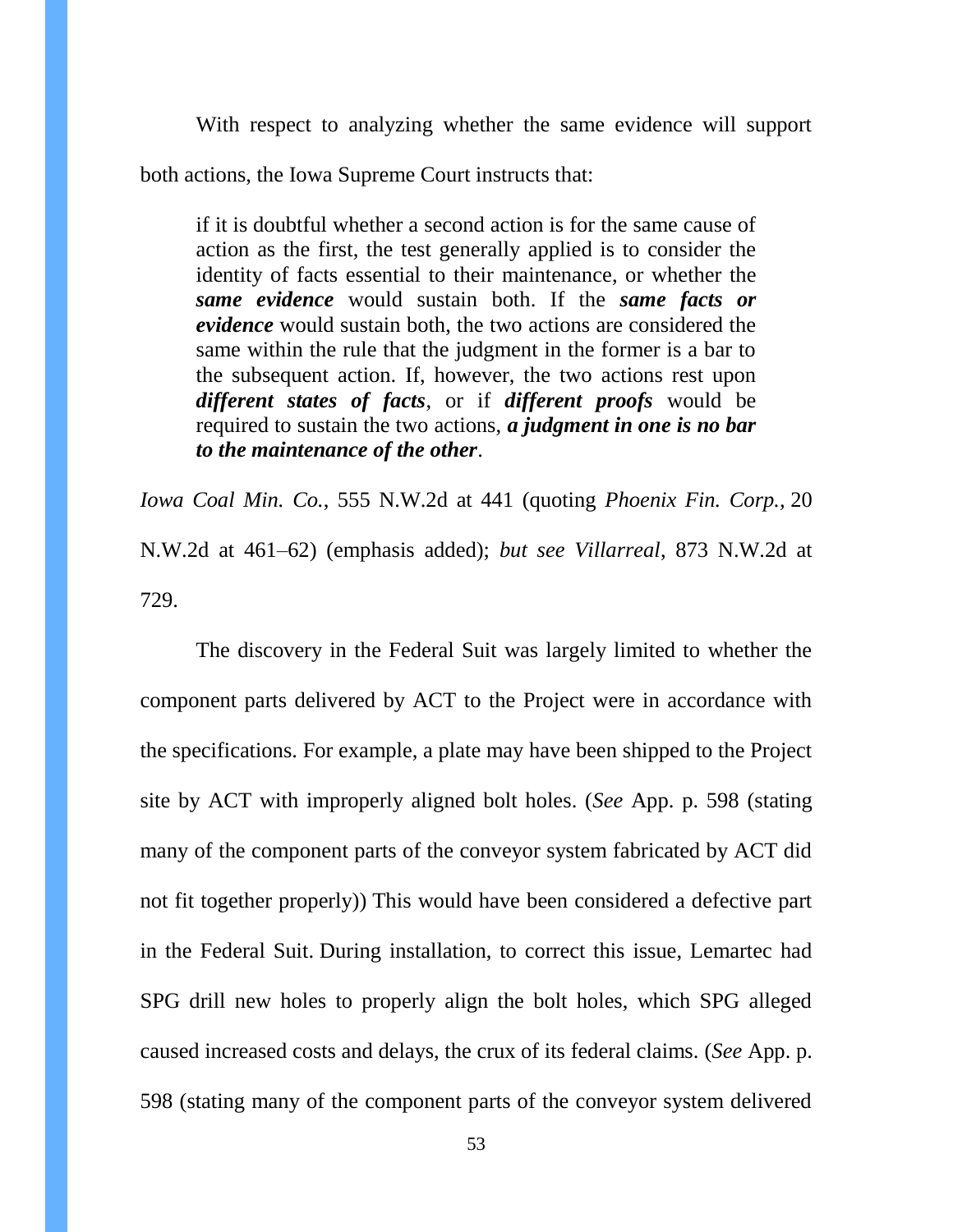to the project site by ACT had to be re-engineered or otherwise modified in the field)) Thus, in this example, the improperly aligned bolt holes were corrected during installation and no longer defective when the conveyor was ultimately turned over to the customer. (*See* App. pp. 616–620) These precompletion defects are not relevant to the State Suit, because they had been fully resolved before HFCA, plaintiff in the State Suit, received the conveyor system. The evidence necessary to evaluate HFCA's claims in the State Suit will therefore differ substantially—if not entirely—from the evidence adduced in the Federal Suit.

## *iii. Lemartec is not precluded from maintaining separate actions pursuant to the same agreement.*

One critical aspect of the ruling below is the lower court's apparent assumption that any contract can be violated only once. According to the court, "Lemartec cannot maintain an action on its contractual rights under the Purchase Order after previously bringing suit on an alleged breach of that same agreement." (App. p. 349 (citing Restatement (Second) of Judgments § 26 cmt. *g*, at 240) (noting that where a plaintiff sues *for total breach of contract* "a judgment extinguishing the claim under the rules of merger or bar precludes another action by him for further recovery on the contract") (emphasis added)). The court appears to have overlooked the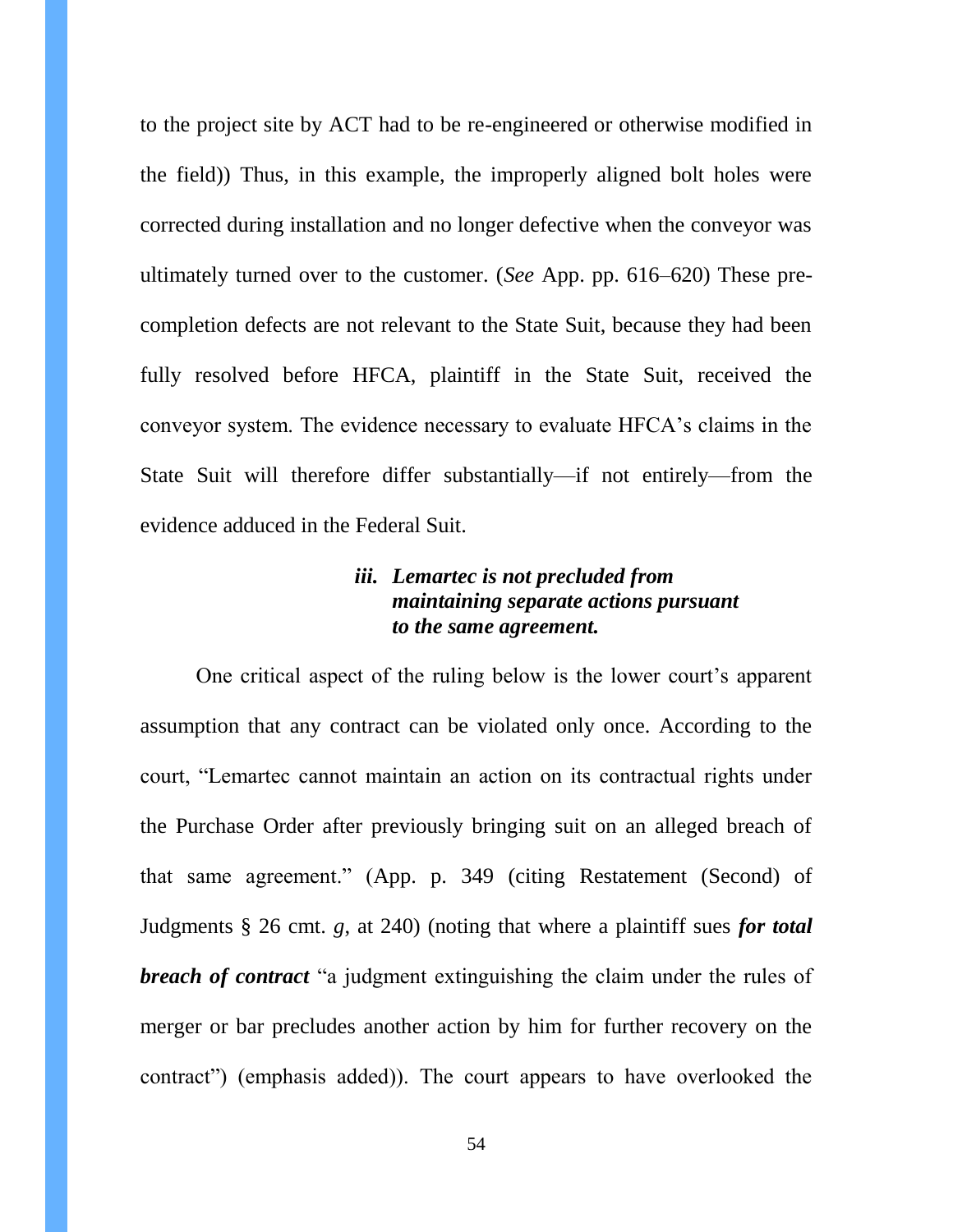provision in the Restatement about "total breach of contract." It is of course true that, when a plaintiff sues for the entire value of the contract based on a total breach, the plaintiff does not get any future bites at the apple. But when a *partial* breach is alleged, there is no reason why a subsequent partial breach could not occur at a later point in time, entitling the same plaintiff to recover on the same contract against the same defendant. The same comment in the Restatement that the district court cited goes on to say that: "A judgment in an action for breach of contract does not normally preclude the plaintiff from thereafter maintaining an action for breaches of the same contract that consist of failure to render performance due after commencement of the first action." Restatement (Second) of Judgments § 26, cmt. g.

The fact that this case involves indemnification is particularly significant in this context. Indemnification is an obligation that survives completion of the project and anticipates that liability may arise multiple times from various sources. Parties could never receive true indemnification if the first claim, however minor, forever extinguished a party's right to receive indemnification for future-alleged harms.

The district court neglected the differences in Lemartec's third-party claims with respect to the conduct relevant to both. *See Geneva Corp. Fin. v.* 

55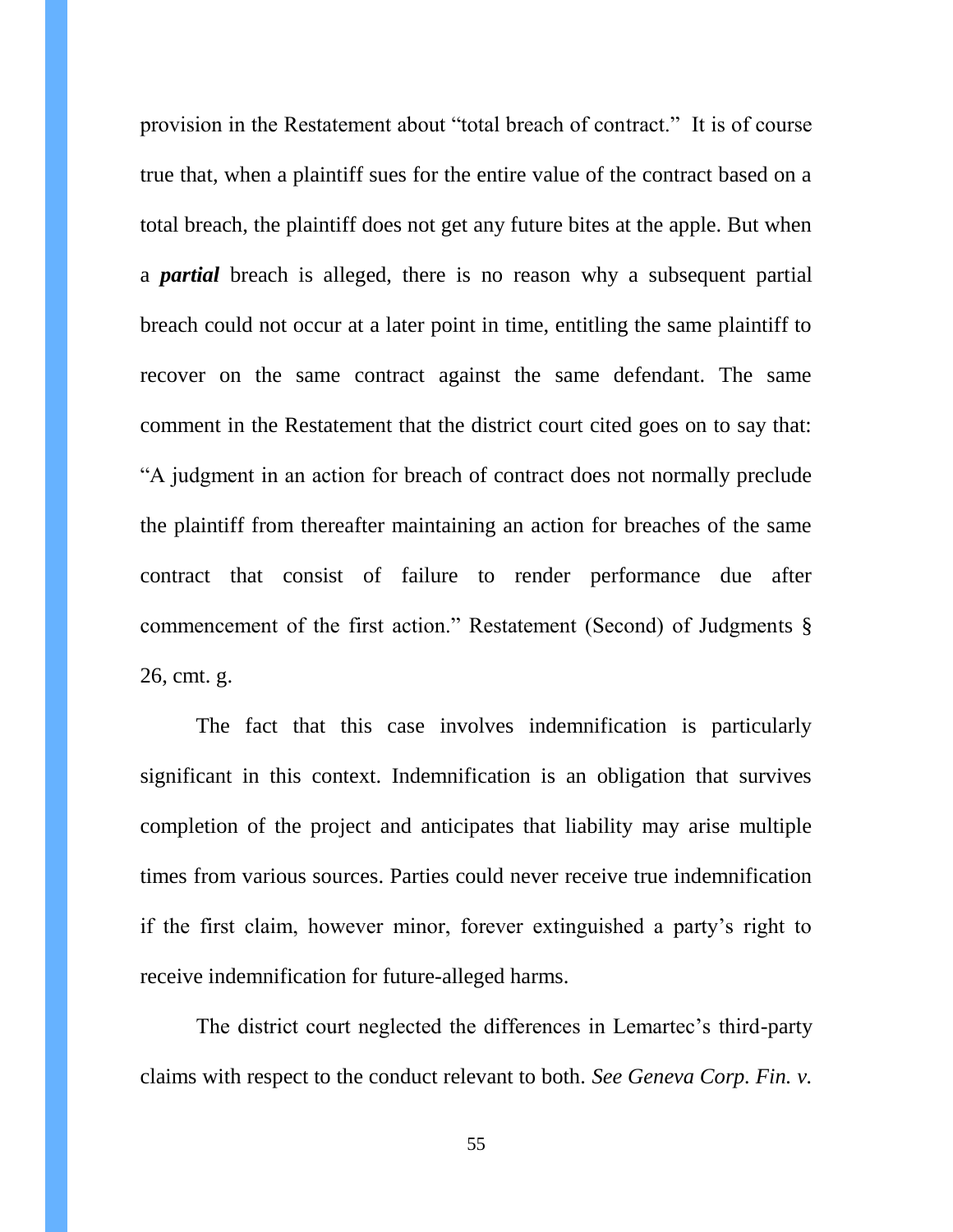*G.B.E. Liquidation Corp*., 598 N.W.2d 331, 335 (Iowa Ct. App. 1999) ("The facts necessary to establish liability under the contract are different facts than those necessary to show a transfer made to defeat the collection of the judgment in the contract suit. Further events after the judgment in the arbitration award, including the failure of defendant to pay the judgment, were subsequent facts necessary to establish this claim."); *see also Leuchtenmacher,* 460 N.W.2d 858 (cited in *Geneva Corp. Fin.* as instructive, stating, "In *Leuchtenmacher,* plaintiff, decedent's estate, sued defendant Farm Bureau Mutual Insurance. . . . The suit sought recovery under the underinsured provisions of decedent's policy for damages as a result of decedent's death in a motor vehicle accident. The estate first recovered the limits of decedent's policy and then filed a second suit against Farm Bureau for bad faith in failing to settle the claim. . . . The Supreme Court [held], "[A] bad faith claim might well be based on events subsequent to the filing of the suit on a policy and therefore could not be based on the 'same' facts."). $^{12}$ 

<sup>12</sup> <sup>12</sup> The Court in *Villarreal* distinguished *Leuchtenmacher* on the basis that it concerned events arising after the filing of the breach-of-contract claim. *See Villarreal*, 873 N.W.2d at 721–22 (describing holding in *Leuchtenmacher* as being "that a bad-faith claim based on events subsequent to the filing of a breach-of-contract claim would not be precluded by a judgment in the breach-of-contract case") (citing *Leuchtenmacher*, 460 N.W.2d at 861).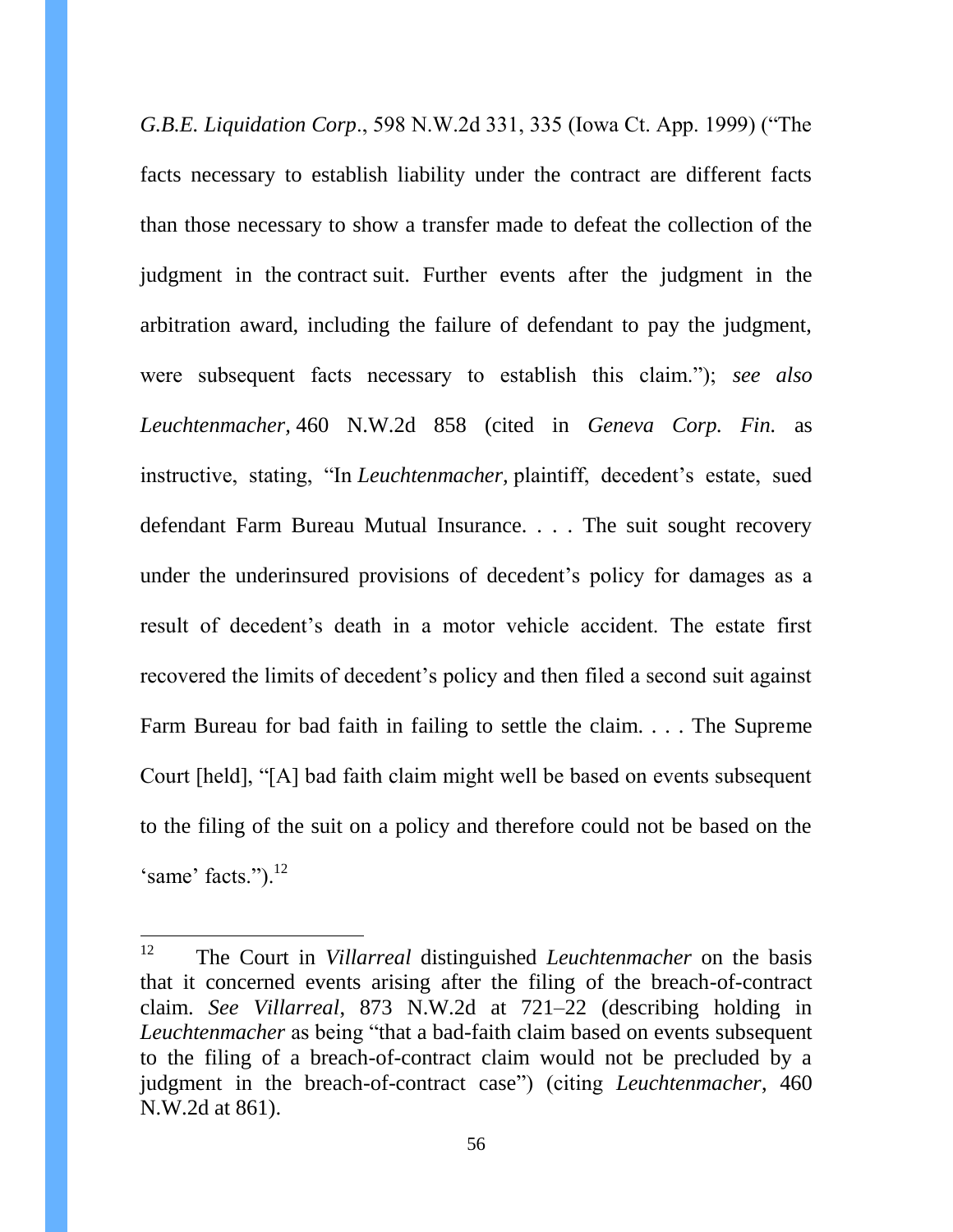Thus, the fact that Lemartec bases its two different indemnity claims on the same Purchase Order is not dispositive and not unusual. The caselaw cited above looks to the actual claims being made, the facts involved in the claims, and the relevant evidence necessary to substantiate the causes of action. These two lawsuits involve wholly separate issues, claims, evidence, and facts. Because both actions rest upon different sets of facts and involve unrelated evidence of pre-completion vs. post-completion defect allegations, the federal court's ruling is no bar to Lemartec maintaining this State Suit. *Iowa Coal Min. Co.*, 555 N.W.2d at 441.

# **II. ACT IS NOT ENTITLED TO ISSUE PRECLUSION BECAUSE THE ISSUES INVOLVED ARE DIFFERENT**

#### **A. Preservation of Error**

Lemartec resisted ACT's summary judgment motion, in full, arguing that ACT failed to establish the elements of issue preclusion. (Lemartec Resist. Summ. J. pp. 18–20). The district court addressed this specific issue (App. pp. 349–353), and it is therefore preserved for appeal. Iowa R. App. P.  $6.903(2)(g)(1)$ .

### **B. Standard of Review**

Iowa appellate courts review a district court's summary judgment ruling for correction of errors at law. *Bandstra v. Covenant Reformed Church*, 913 N.W.2d 19, 36 (Iowa 2018). The court must view the record in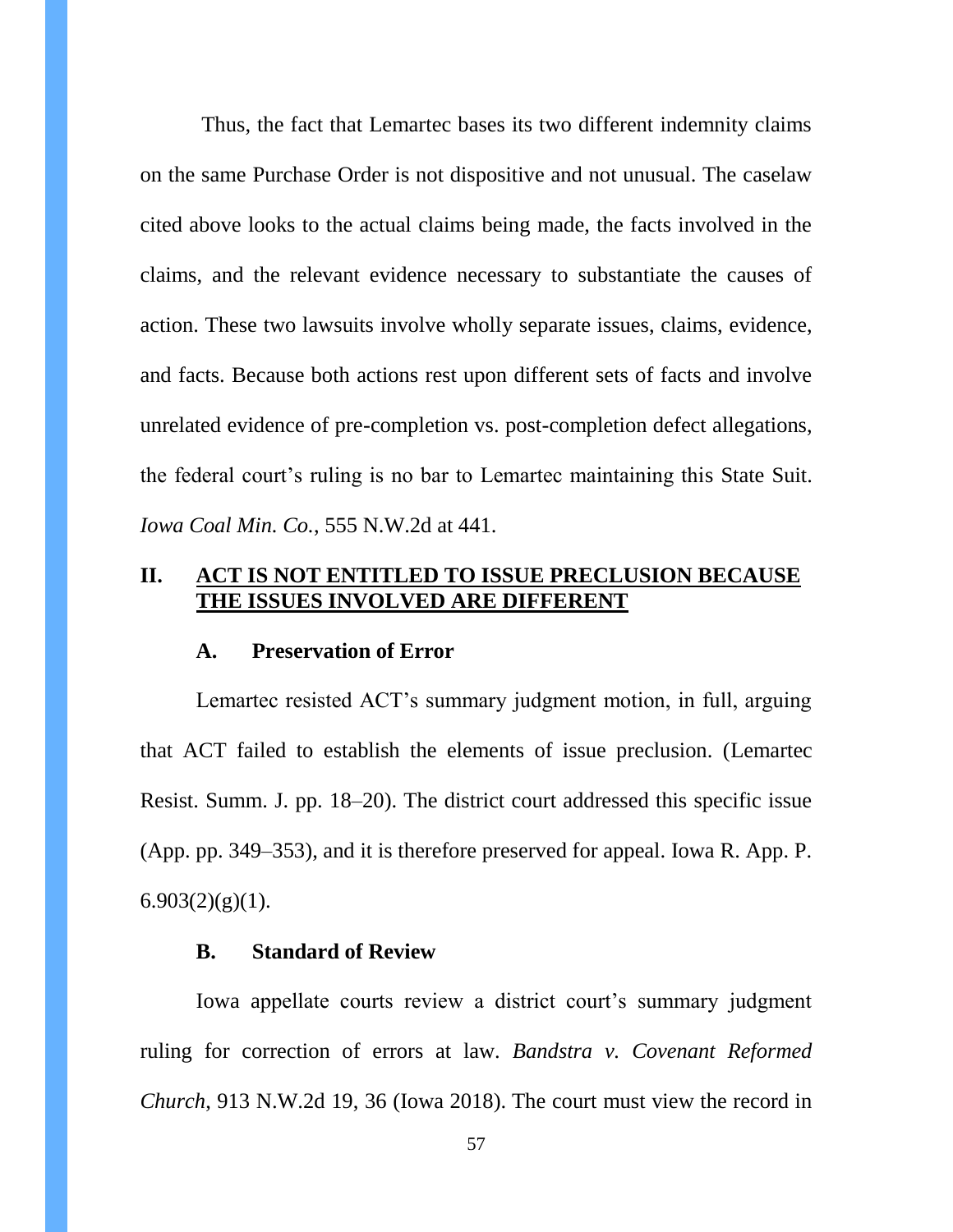the light most favorable to the nonmoving party. *Id.* "Whether the elements of issue preclusion are satisfied is a question of law." *Id.* (quoting *Winger v. CM Holdings, L.L.C.*, 881 N.W.2d 433, 445 (Iowa 2016)).

### **C. Discussion**

Issue preclusion prevents re-litigation of specific issues resolved in a prior cause of action. *Am. Family Mut. Ins. Co. v. Allied Mut. Ins. Co.*, 562 N.W.2d 159, 163 (Iowa 1997). The doctrine protects parties from the "vexation of re-litigating identical issues" and furthers the "interest of judicial economy and efficiency by preventing unnecessary litigation." *Id.* (citation omitted). The party asserting issue preclusion must establish four elements:

(1) the issue in the present case must be identical, (2) the issue must have been raised and litigated in the prior action, (3) the issue must have been material and relevant to the disposition of the prior case, and (4) the determination of the issue in the prior action must have been essential to the resulting judgment.

*Soults Farms, Inc.*, 797 N.W.2d at 104 (quoting *Fischer v. City of Sioux City*, 654 N.W.2d 544, 547 (Iowa 2002)). The district court went astray in this case by taking far too broad a view of what the "issue" was in the Federal Suit. Once that error is corrected, it becomes clear that ACT is unable to satisfy any of the elements.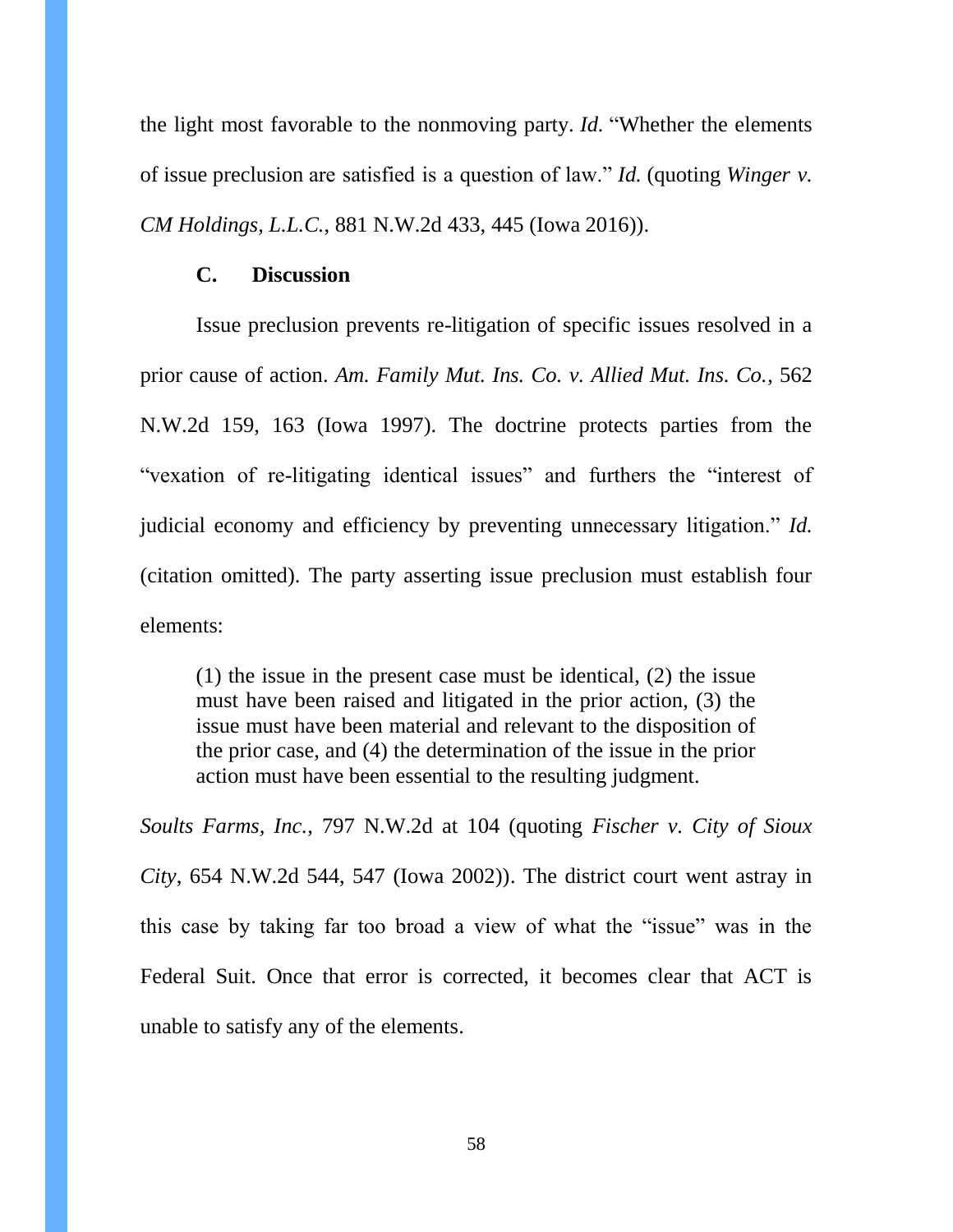### **1)** *The Issue In This Case Is Not Identical To The Issue In The Federal Suit*

Whenever the doctrine of issue preclusion is invoked, the parties and court must initially determine what issues, if any, were resolved by the first litigation. Sometimes, the question arises how narrowly or broadly the "issue" in the first case should be construed. The facts here provide a ready example. In the Federal Suit, Lemartec sued ACT seeking indemnification for damages alleged by SPG during the time period of getting the Conveyor ready to turn over to the customer. The federal district judge ruled that Lemartec was not entitled to indemnification for those claims (although, as noted above, that ruling is currently on appeal). In determining the preclusive effect to give that judgment, the district court in this case had to characterize how broad the ruling in the Federal Suit had been. Did the federal court rule that Lemartec was not entitled to receive indemnification *for SPG's claims* for alleged *pre-completion delays and deficiencies*? Or did the court rule that indemnification was *categorically unavailable* to Lemartec?

In this case, the district court adopted the latter, broad view, noting "the issue of indemnity rights arising under the Purchase Order has been raised and litigated in the prior federal action." (App. p. 354; *see also* App. p. 354 ("Lemartec cannot prevail on its indemnity action because the critical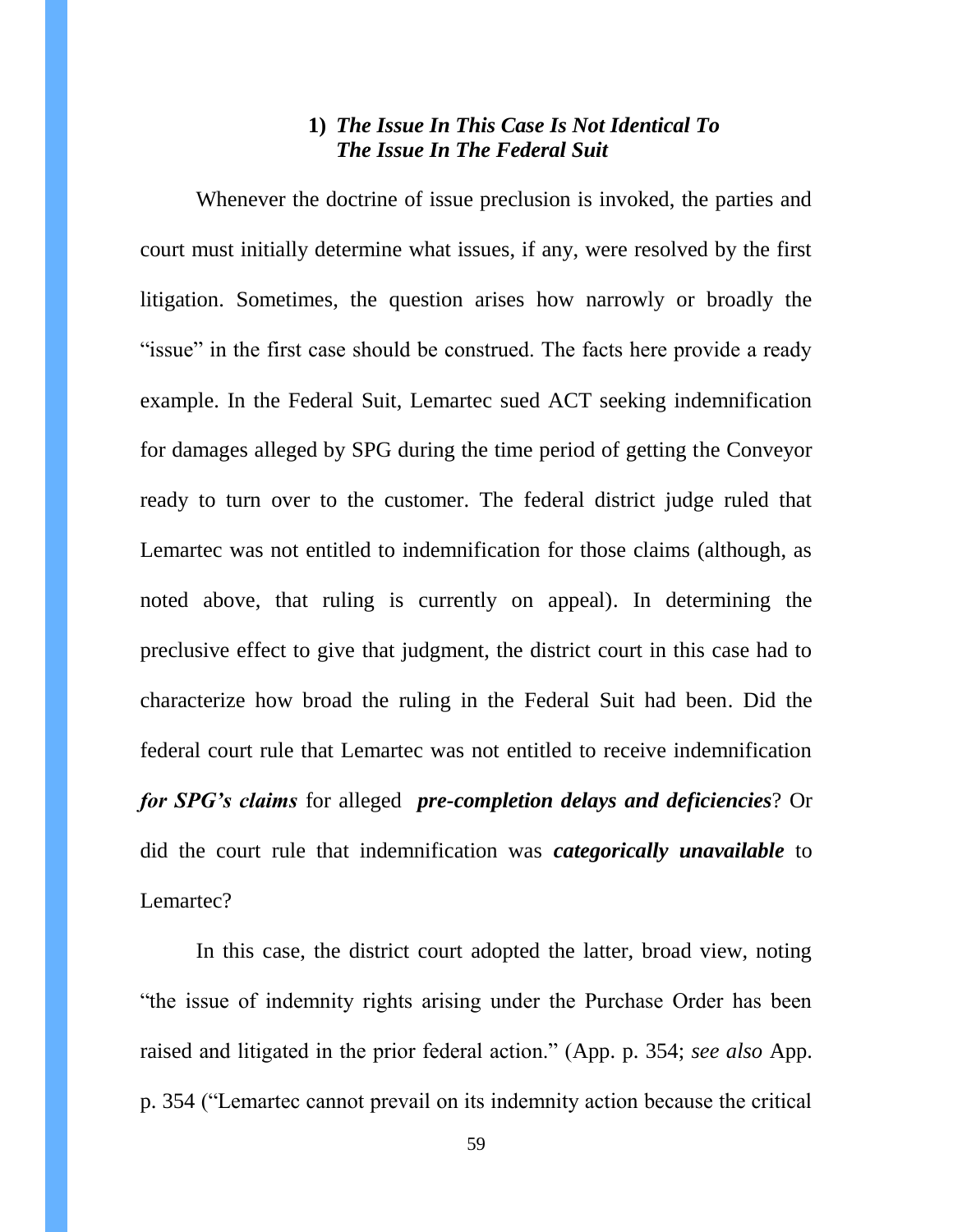issue of whether ACT breached the duties it owed under the Purchase Order has already been decided against Lemartec.")) Under that view, the Federal Suit's holding was not a fact-bound resolution of rights to indemnity for payments made to a particular claimant (SPG) during a particular time period (alleged pre-completion delays and deficiencies), but rather a resolution of whether indemnity rights in general are available to Lemartec.

Respectfully, it is not possible to read the Federal Suit judgment in so broad a manner. Judge Wolle was quite clear in his ruling that the indemnity issue raised in that case was specific to the sums that Lemartec had actually paid to SPG: "Nor did Lemartec prove its claim that ACT should be required to indemnify Lemartec, whether expressly or equitably, *for what Lemartec paid to SPG*, the original plaintiff in this case." (App. pp. 686–687) (emphasis added)). Judge Wolle was equally clear that he was resolving only issues limited to the pre-completion time period necessary to make the conveyor functional to turn over to the customer: "Pared down to essentials, the remaining issues for trial were whether either of the two remaining parties [*i.e.*, Lemartec and ACT] owes money to the other for money earned, but unpaid; project delays; and for additional work that was required to make the conveyor system functional." (App. p. 684)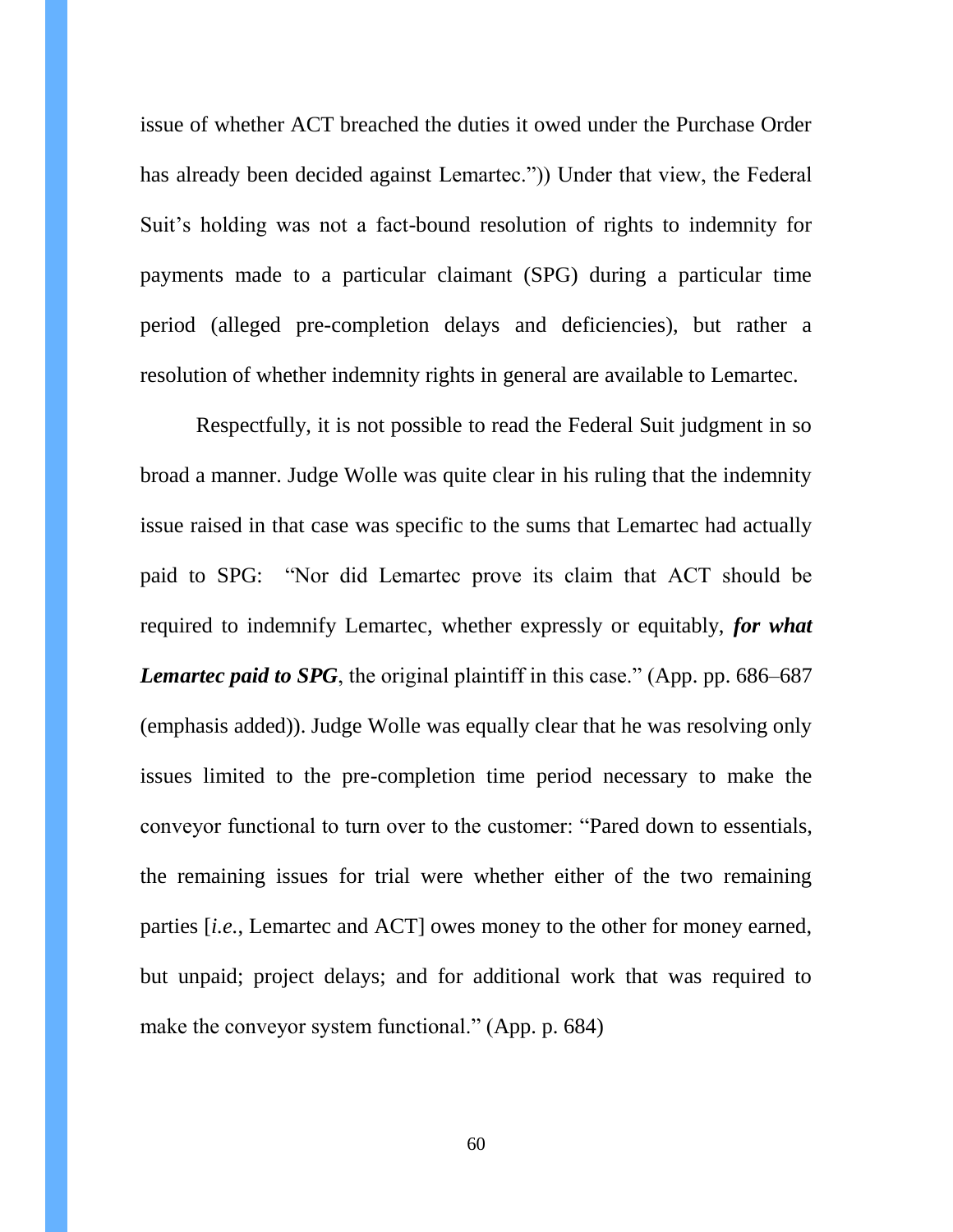Construing the issue overly broadly effectively causes issue preclusion to collapse into claim preclusion, which is an independent ground of legal error. *See, e.g.*, *U.S. Gypsum Co. v. Indiana Gas Co., Inc.*, 350 F.3d 623, 629 (7th Cir. 2003) ("The district court wrote that USG loses because 'the issue sought to be precluded—the improper creation and operation of ProLiance—is the same as that involved in [the] prior action that was before the' Commission. But 'the improper creation and operation of ProLiance' is not an 'issue'; that is far too lofty a level of generality. Putting the matter this way suggests that the district court has equated issue preclusion with claim preclusion."). Under these circumstances, it cannot be said that the issues involved in the two cases were *identical* in the manner necessary to invoke the doctrine of issue preclusion.

### **2)** *The Issue In This Case Was Not Raised And Litigated In The Federal Suit*

"'The fundamental rationale of collateral estoppel or issue preclusion commands that the doctrine only be applied to matters that have been actually decided.'" *Bandstra v. Covenant Reformed Church*, 913 N.W.2d 19, 51 (Iowa 2018) (quoting *City of Johnston v. Christenson*, 718 N.W.2d 290, 301 (Iowa 2006)). Here, this element turns on whether the issue involved in this case (*i.e.*, indemnity for alleged post-completion defects in the Conveyor asserted by end-user HFCA) was raised in the Federal Suit (which resolved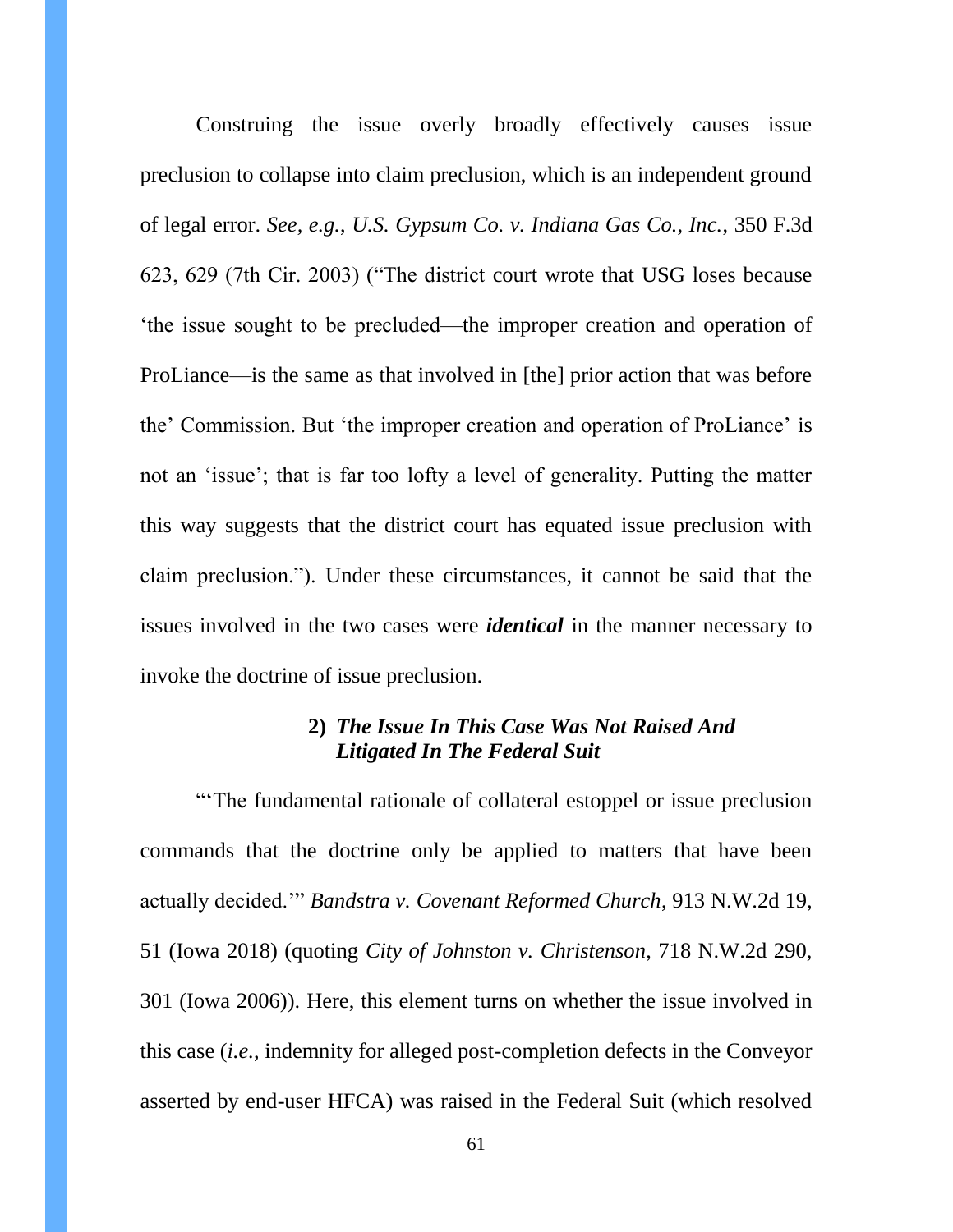the issue of indemnity for alleged pre-completion delays and deficiencies in the conveyor asserted by subcontractor SPG). The issue here was never raised there, for two independent reasons.

The first reason the issue was never raised in the Federal Suit is that it concerns a distinct set of alleged defects that allegedly arose during a different time period. The Federal Suit was limited in scope to the precompletion delays and deficiencies relating to the timing of the design, fabrication, and delivery of some of the conveyor's component parts, and the costs incurred by SPG (and ultimately Lemartec) to remediate those known issues. There was no suggestion in the Federal Suit that the parties intended to address any latent or unknown alleged defects that may surface later in time. Indeed, ACT admitted in its Proposed Final Order in the Federal Suit that "Lemartec has identified no latent defects at the time the conveyor system was turned over to HFCA." (App. p. 674)

By contrast, this case concerns issues that were identified as alleged defects only based on the customer's operation of the conveyor, such as alleged corrosion and breakdown of the conveyor after it was put into use. (App. pp. 935–937 at 1b, 1e). HFCA identified the specific alleged defects at issue in this case for the first time in its interrogatory answers provided on June 14, 2018—a month after the federal court issued its judgment in the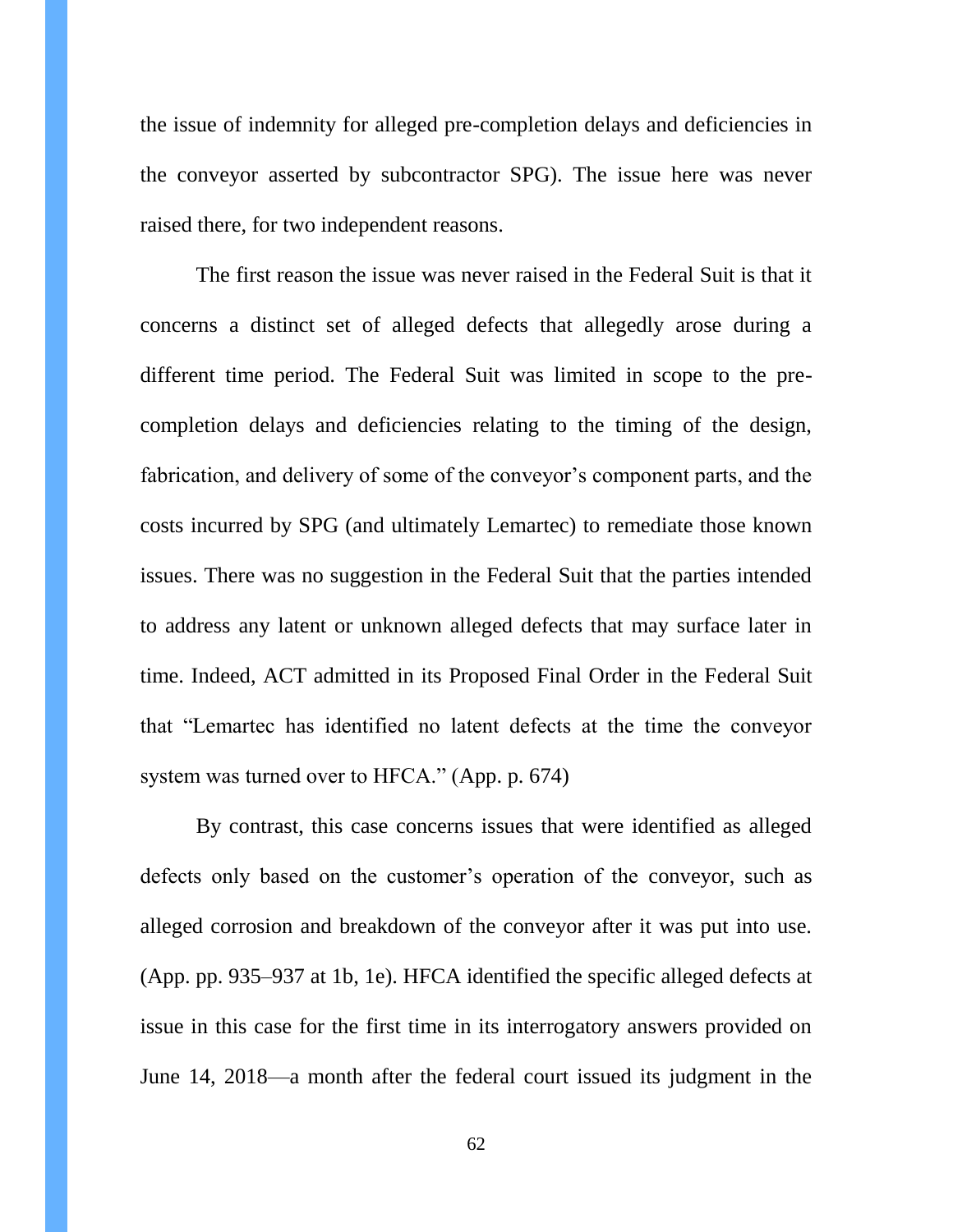Federal Suit. In other words, this state-court case concerns issues that *by definition were unknown to the parties in the Federal Suit* because Lemartec, ACT, and SPG were litigating over who bore the financial responsibility for getting a compliant and functional conveyor to the customer. In Iowa, "actually litigated" necessarily requires that a party offer evidence on the precise issue subject to the preclusion claim. *Winnebago Industries, Inc. v. Haverly*, 727 N.W.2d 567, 572 (Iowa 2006) (citing Restatement (Second) Judgment § 27 cmt. e). Where, as here, these issues were unknown to the parties in the Federal Suit, they could not possibly have been raised and actually litigated there. Thus, issue preclusion is unavailable for the same time-based reasons that defeat claim preclusion. *See supra* at 49–60.

The second reason the issue was never raised in the Federal Suit is that indemnity claims, by their nature, are unique to the first-party plaintiff claiming injury. The right to indemnification does not fully mature until the indemnitee's liability is fixed by settlement or judgment. *See, e.g.*, *Kaydon*, 301 F. Supp. 2d at 959 (N.D. Iowa); *Evjen*, 372 N.W.2d at 496; *Becker*, 431 N.W.2d at 357; *Israel*, 339 N.W.2d at 146. In the Federal Suit, the first-party plaintiff was SPG, seeking recovery for pre-completion delays and deficiencies requiring resolution before the conveyor could be turned over to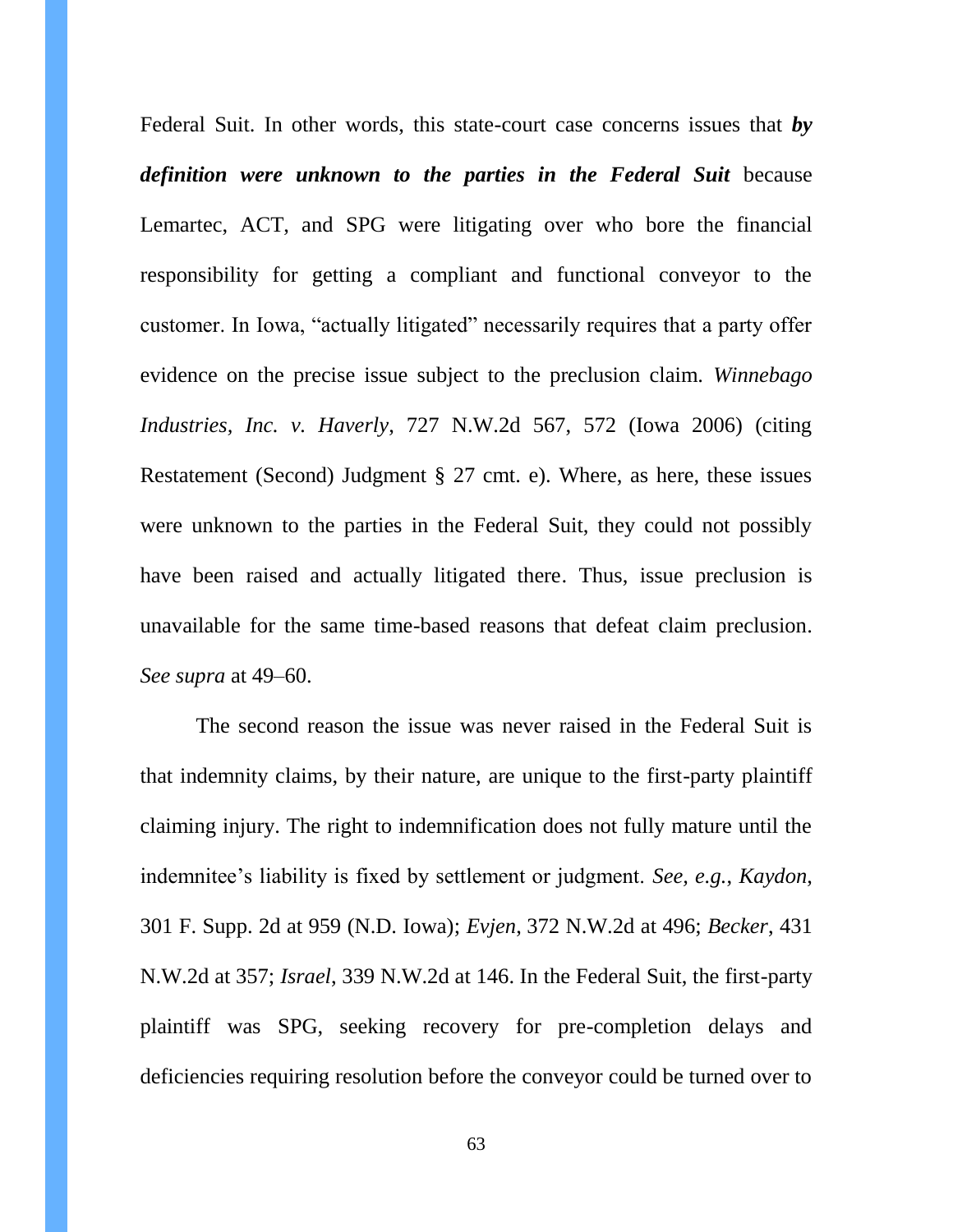the customer. In this case, the first-party plaintiff is HFCA, seeking recovery for alleged post-completion defects in the conveyor. Because HFCA's allegations as first-party plaintiff were not present in the Federal Suit indeed those allegations were utterly unknowable to the parties in that suit they cannot have been raised and litigated as part of that suit. As the Supreme Court has explained, "[a] question cannot be held to have been adjudged before an issue on the subject could possibly have arisen." *Third Nat'l Bank v. Stone*, 174 U.S. 432, 434 (1899).<sup>13</sup>

Issue preclusion exists to prevent parties from relitigating matters that have already been decided once. *Comes v. Microsoft Corp.*, 709 N.W.2d 114, 117-18 (Iowa 2006) ("In general, collateral estoppel prevents parties to a prior action in which judgment has been entered from relitigating in a subsequent action issues raised and resolved in the previous action.").

<sup>13</sup> <sup>13</sup> Other courts have held that issue preclusion is inappropriate when the second suit involves a later time period and different factual circumstances than the first suit. *See, e.g., Pfeil v. State Street Bank & Trust Co.*, 671 F.3d 585, 601 (6th Cir. 2012), abrogated on other grounds by *Fifth Third Bancorp. v. Dudenhoeffer*, 134 S. Ct. 2459 (2014); *U.S. Gypsum Co.*, 350 F.3d at 628-30; *Johnson v. Florida*, 348 F.3d 1334, 1348 (11th Cir. 2003); *see also* Moore's Federal Practice Vol. 18 § 132.02[2][e] (3d ed. 2004) ("The basic rule, that issue preclusion applies only if the issue in the prior litigation is identical to the issue in the subsequent litigation, entails the corollary that a difference in pertinent facts, sufficient to substantially change the issue, renders the doctrine of issue preclusion inapplicable.").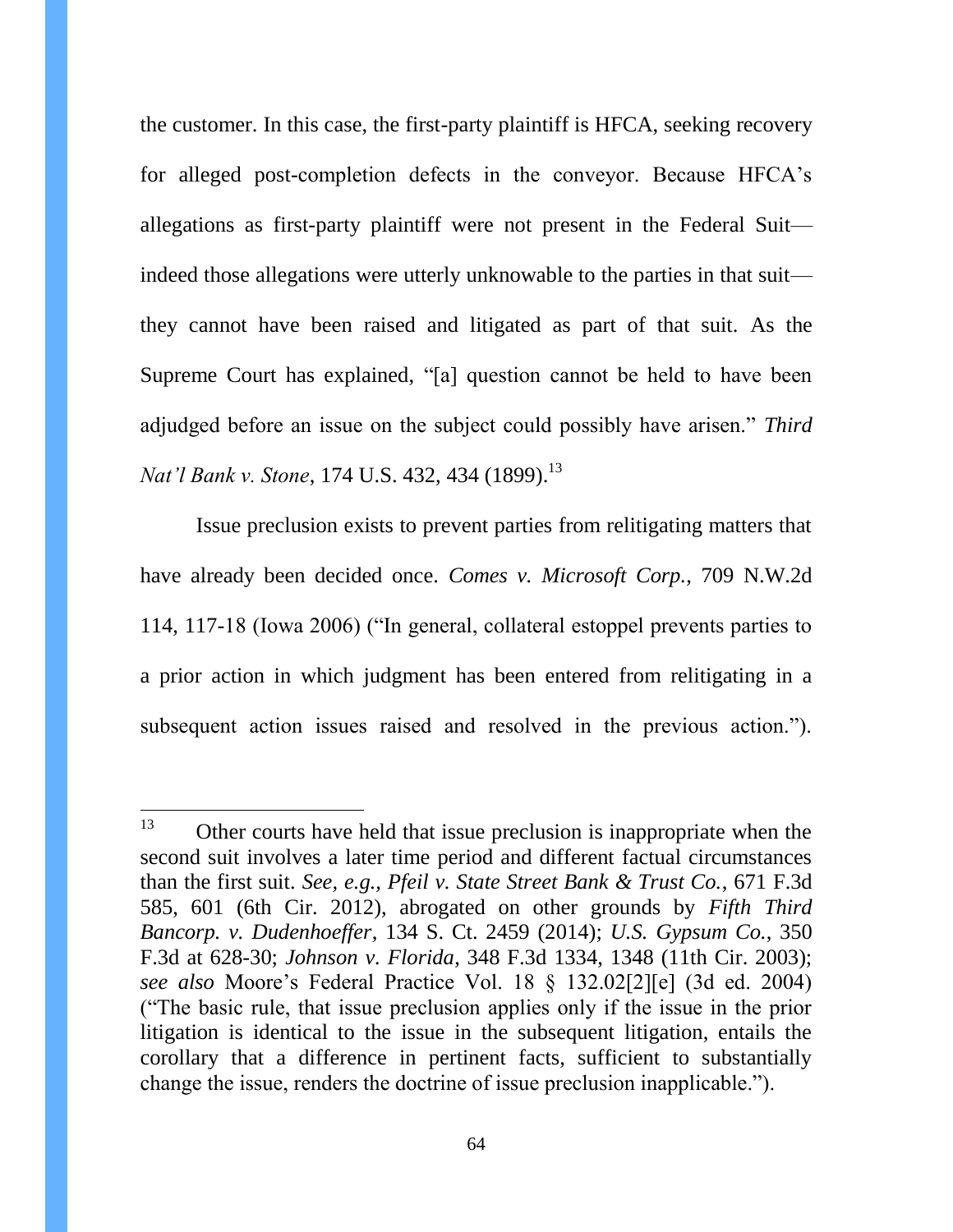Where, as here, those issues have not yet been raised or litigated, issue preclusion is inappropriate as a matter of law.<sup>14</sup>

### **CONCLUSION**

For the reasons stated herein, Lemartec respectfully requests that the summary judgment ruling be reversed and that the case be remanded for further proceedings.

### **REQUEST FOR ORAL ARGUMENT**

Lemartec requests to be heard in oral argument.

 $14$ The final two elements of issue preclusion are that the issue must have been material and relevant to the disposition of the prior action and that the determination of the issue in the prior action must have been essential to the resulting judgment. *Soults Farms, Inc.*, 797 N.W.2d at 104. These elements are also not present here, although they are not satisfied more because the issues involved are different and were not raised or litigated rather than any technical issues of materiality, relevance, or essentiality.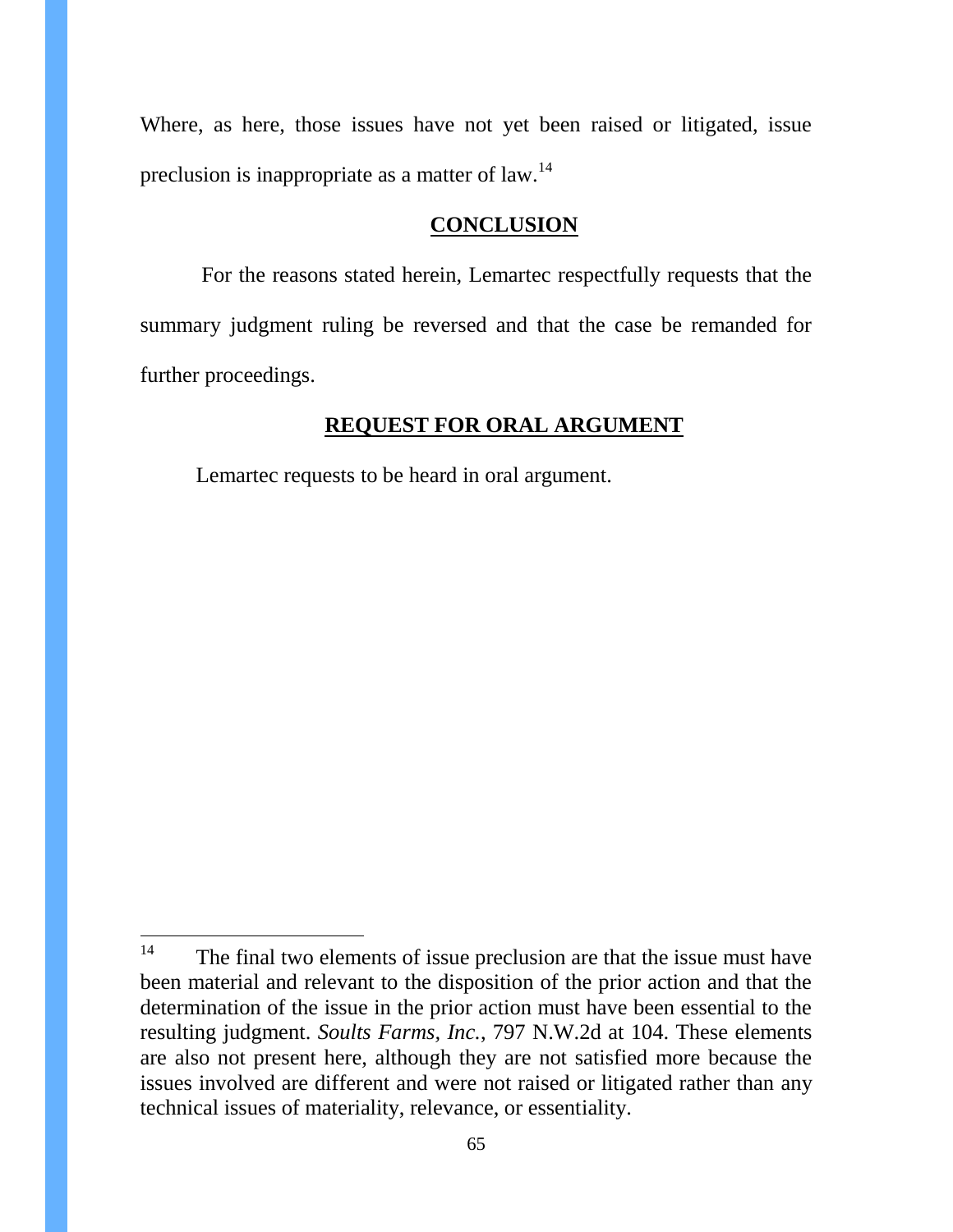# BRADSHAW, FOWLER, PROCTOR & FAIRGRAVE, P.C.

By: */s/ Andrew C. Johnson* By: */s/ Robert J. Thole* Mark L. Tripp AT0007897 Andrew C. Johnson AT0004012 Thomas M. Boes AT0001048 Robert J. Thole AT0011347 801 Grand Avenue, Suite 3700 Des Moines, IA 50309-8004 Phone: (515) 243-4191 Fax: (515) 246-5808 E-Mail: tripp.mark@bradshawlaw.com E-Mail: johnson.andrew@bradshawlaw.com E-Mail: thole.robert@bradshawlaw.com

ATTORNEYS FOR THIRD-PARTY PLAINTIFF-APPELLANT LEMARTEC ENGINEERING & CONSTRUCTION n/k/a LEMARTEC CORPORATION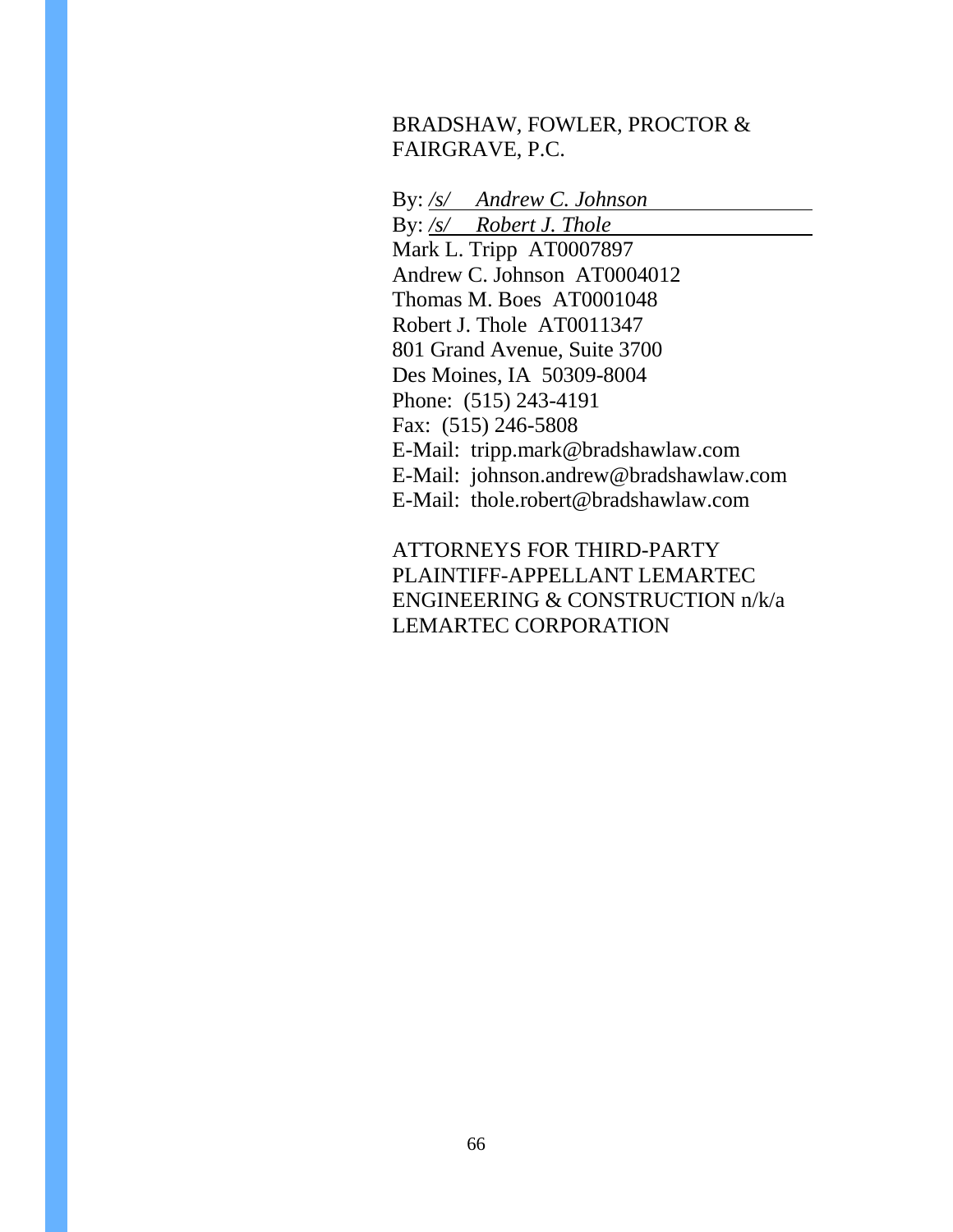### **CERTIFICATE OF COSTS**

The undersigned hereby certify that the actual cost of reproducing the necessary copies of this document was  $\frac{N}{A}$  - EDMS, exclusive of sales tax, delivery, and postage.

By: */s/ Robert J. Thole*

Robert J. Thole

# **CERTIFICATE OF COMPLIANCE**

This Brief complies with the type-volume limitation of Iowa R. App. P.  $6.903(1)(g)(1)$  because this brief contains 13,111 words, excluding the parts of the Brief exempted by Iowa R. App. P.  $6.903(1)(g)(1)$ .

This Brief complies with the typeface requirements of Iowa R. App. P. 6.903(1)(e) and the type-style requirements of Iowa R. App. P. 6.903(1)(f) because this Brief has been prepared in a proportionally spaced typeface using Microsoft Word in 14 point, Times New Roman.

> By: */s/ Robert J. Thole* Robert J. Thole

# **CERTIFICATE OF FILING AND SERVICE**

The undersigned certifies a copy of the Final Brief was filed with the Clerk of the Iowa Supreme Court via EDMS and served upon the following persons by EDMS on the 17th day of June, 2019:

> By: */s/ Robert J. Thole* Robert J. Thole